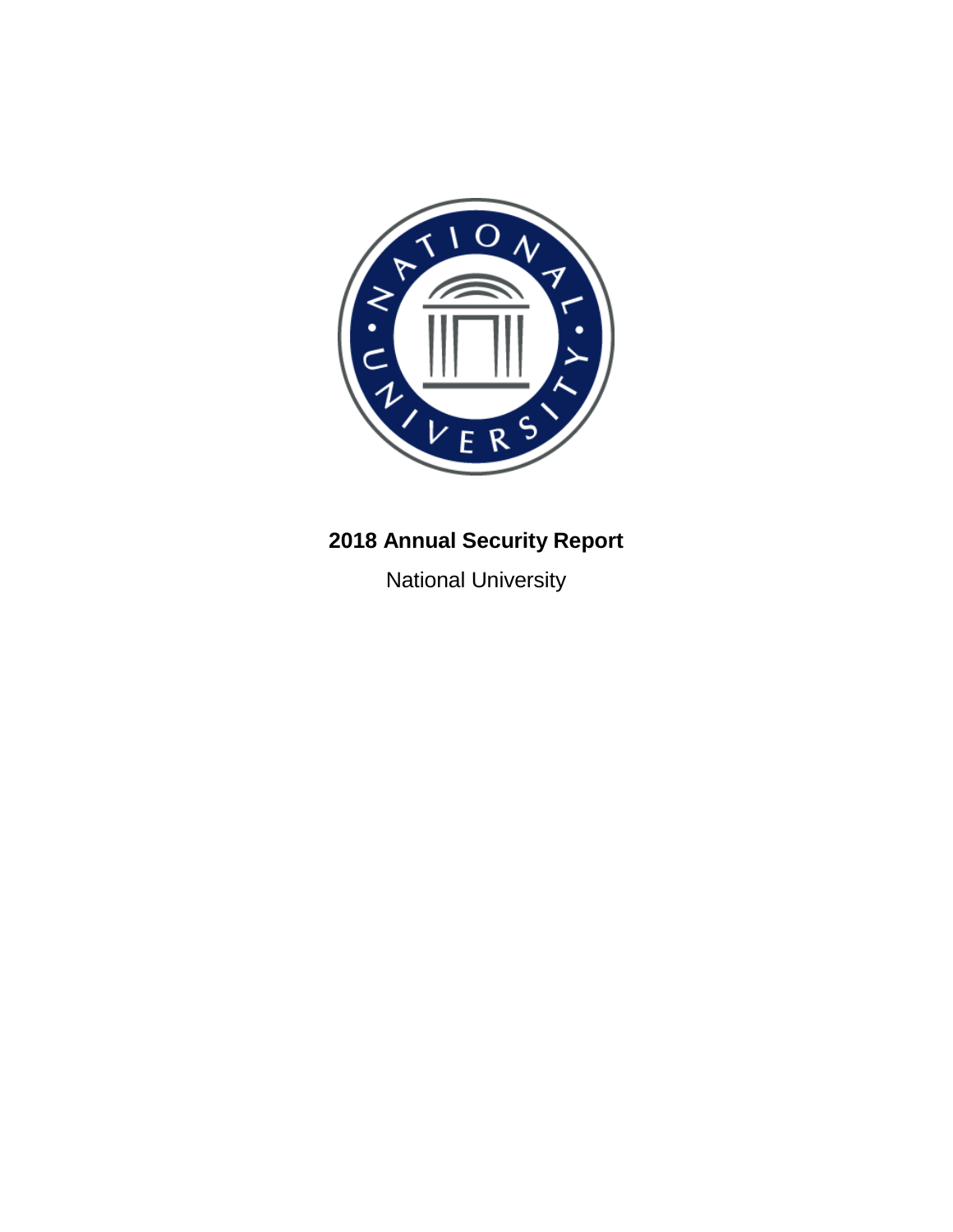# Contents

| Emergency Contact Information and Other Important Numbers6 |  |
|------------------------------------------------------------|--|
|                                                            |  |
|                                                            |  |
|                                                            |  |
|                                                            |  |
|                                                            |  |
|                                                            |  |
|                                                            |  |
|                                                            |  |
|                                                            |  |
|                                                            |  |
|                                                            |  |
|                                                            |  |
|                                                            |  |
|                                                            |  |
|                                                            |  |
|                                                            |  |
|                                                            |  |
|                                                            |  |
|                                                            |  |
|                                                            |  |
|                                                            |  |
|                                                            |  |
|                                                            |  |
|                                                            |  |
|                                                            |  |
|                                                            |  |
|                                                            |  |
|                                                            |  |
|                                                            |  |
|                                                            |  |
|                                                            |  |
|                                                            |  |
|                                                            |  |
|                                                            |  |
|                                                            |  |

| Sexual Violence Prevention and Awareness Programs  15                                                                     |
|---------------------------------------------------------------------------------------------------------------------------|
|                                                                                                                           |
|                                                                                                                           |
|                                                                                                                           |
| Equal Opportunity, Harassment and Nondiscrimination Policy 16                                                             |
|                                                                                                                           |
|                                                                                                                           |
|                                                                                                                           |
|                                                                                                                           |
|                                                                                                                           |
|                                                                                                                           |
|                                                                                                                           |
|                                                                                                                           |
|                                                                                                                           |
|                                                                                                                           |
|                                                                                                                           |
| Equity Resolution Process (ERP) for Allegations of Harassment,<br>Sexual Misconduct and Other Forms of Discrimination  17 |
|                                                                                                                           |
|                                                                                                                           |
|                                                                                                                           |
| Reporting Discrimination, Harassment and/or Retaliation  18                                                               |
|                                                                                                                           |
|                                                                                                                           |
|                                                                                                                           |
|                                                                                                                           |
|                                                                                                                           |
|                                                                                                                           |
|                                                                                                                           |
|                                                                                                                           |
|                                                                                                                           |
|                                                                                                                           |
|                                                                                                                           |
|                                                                                                                           |
|                                                                                                                           |
|                                                                                                                           |
|                                                                                                                           |
|                                                                                                                           |
|                                                                                                                           |
|                                                                                                                           |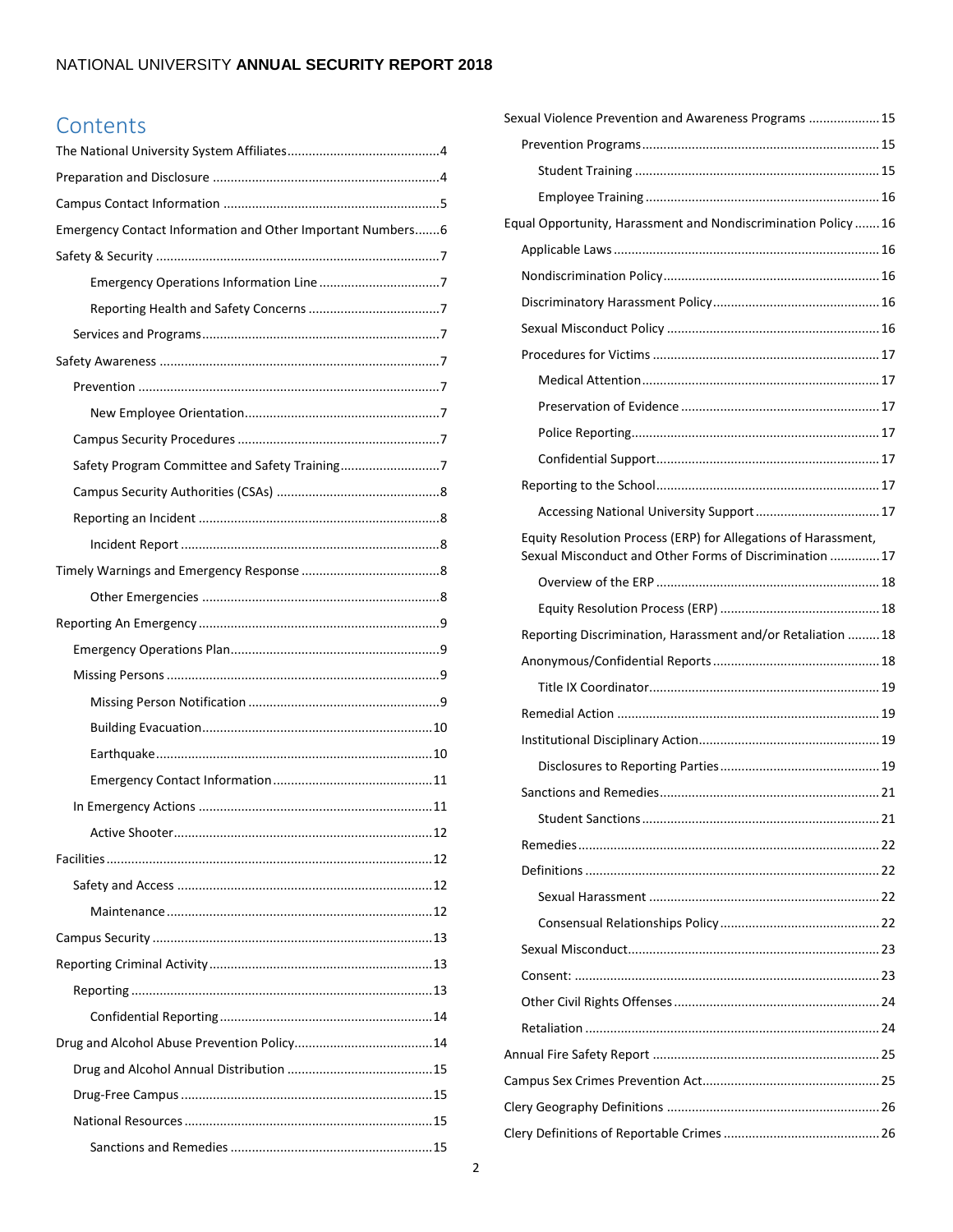| National University VAWA Offenses 2015, 2016, 2017 18 |  |
|-------------------------------------------------------|--|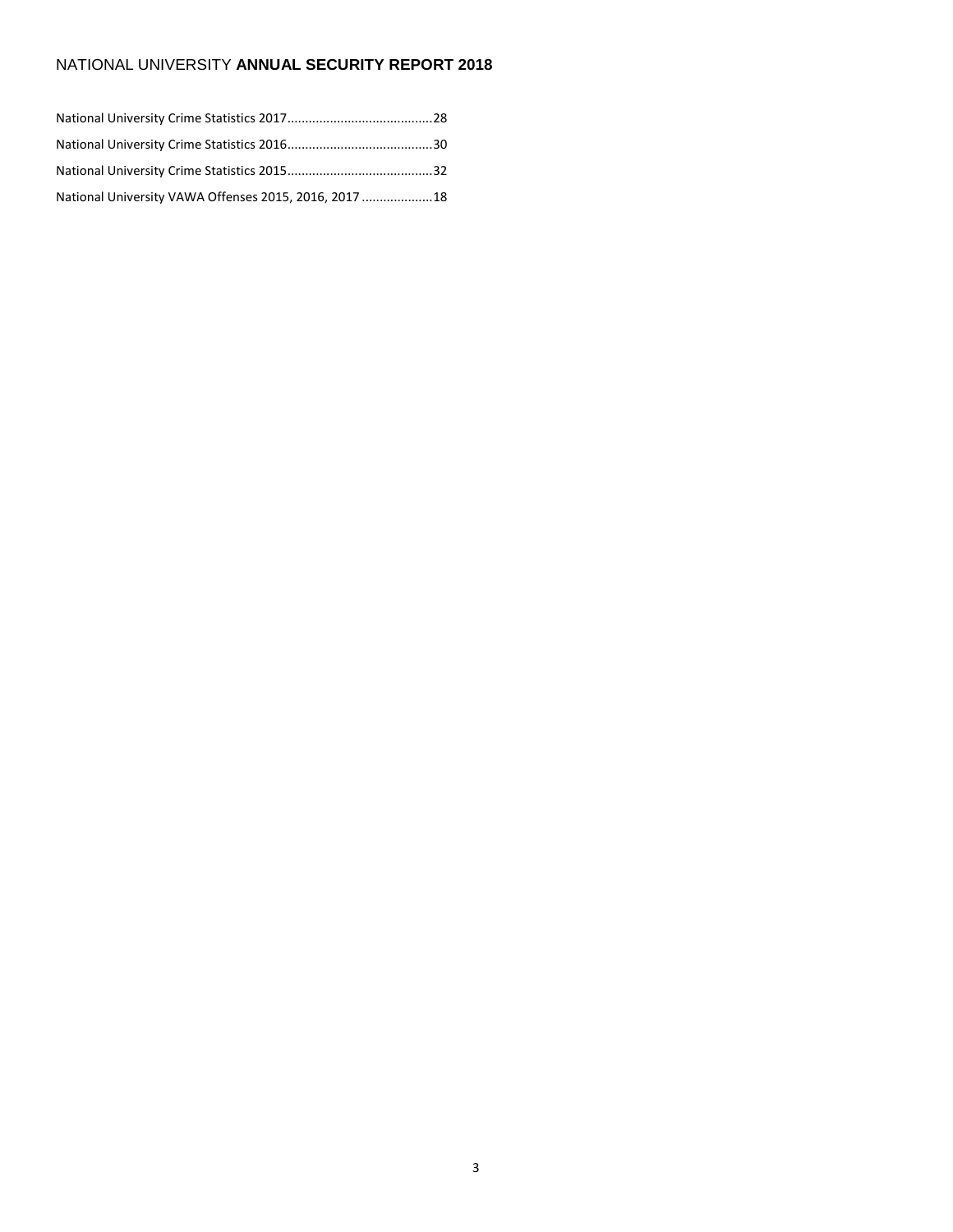

**Dr. David Andrews** President, National University

**Dr. Gangaram Singh** Provost

**Dr. Joseph Hoey** Vice Provost for Academic Services

**Martin Gallardo** Director, Safety & Facilities

**Dr. Brandon Jouganatos** Vice President, Enrollment Management

**Dr. Joseph Zavala** Vice President, Student Services

**Ms. Heather Tyrrell** Equity Officer

**Ms. Adriana Cabre** Vice Chancellor, Human Resources

**Matthew Medeiros** Compliance Officer, National University System



# <span id="page-3-0"></span>**The National University System Affiliates**

National University

City University of Seattle

John F. Kennedy University

Division of Pre-College Programs

*National University Academy*

*National University Virtual High School*

WestMed College

# Annual Security and Safety Report

The Jeanne Clery Disclosure of Campus Security Policy and Campus Crime Statistics Act, referred to as the Clery Act, requires the dissemination of an Annual Security Report to all current students, faculty, and staff and the notice of its availability to prospective students, faculty, and staff. The Annual Security Report includes statistics for the previous three (3) years concerning reported crimes that occurred on campus, in certain off-campus buildings, on property owned or controlled by National University, and on public property either within, immediately adjacent to, or accessible from the campus. The report also includes institutional policies and procedures concerning campus safety and security programs, including those concerning alcohol and drug use, crime prevention, the reporting of crimes, emergency notifications, missing students, preventing/reporting sexual assault, and other matters required by the Clery Act. On March 7, 2013, President Obama signed the Violence Against Women Act (VAWA) was signed into law. VAWA included amendments to the Clery Act that require institutions to disclose statistics, policies and programs related to dating violence, domestic violence, sexual assault and stalking, among other changes.

# <span id="page-3-1"></span>**Preparation and Disclosure**

National University, referred to as the University, recognizes that crime prevention is the responsibility of each person either working, attending school, or visiting at a University facility. Crime prevention is best served by the vigilant surveillance of the premises and the reporting of any suspicious behavior. The University is committed to providing a safe environment for learning and working.

The National University Annual Security Report (ASR) is prepared with input from a variety of University departments including Facilities, Security, Safety, Student Services, Academic Operations, Human Resources, and Enrollment Management, in coordination with National University System's Compliance Department, to comply with the Clery Act. The statistics provided in the Annual Security Report are based upon reports of incidents made to Campus Security Authorities, the Safety/Security Office, and local law enforcement agencies. The current full report can be found on the web at: [http://www.NU.edu/CampusSecurity.](http://www.nu.edu/CampusSecurity)

The University maintains contact with local law enforcement agencies for the protection of its constituents as well as for the purpose of keeping official records of crime statistics and reports. Each year, the University's community members receive a notice regarding the availability of the Annual Security Report. This report is prepared with cooperation from local law enforcement agencies surrounding the University's main campus and alternate sites.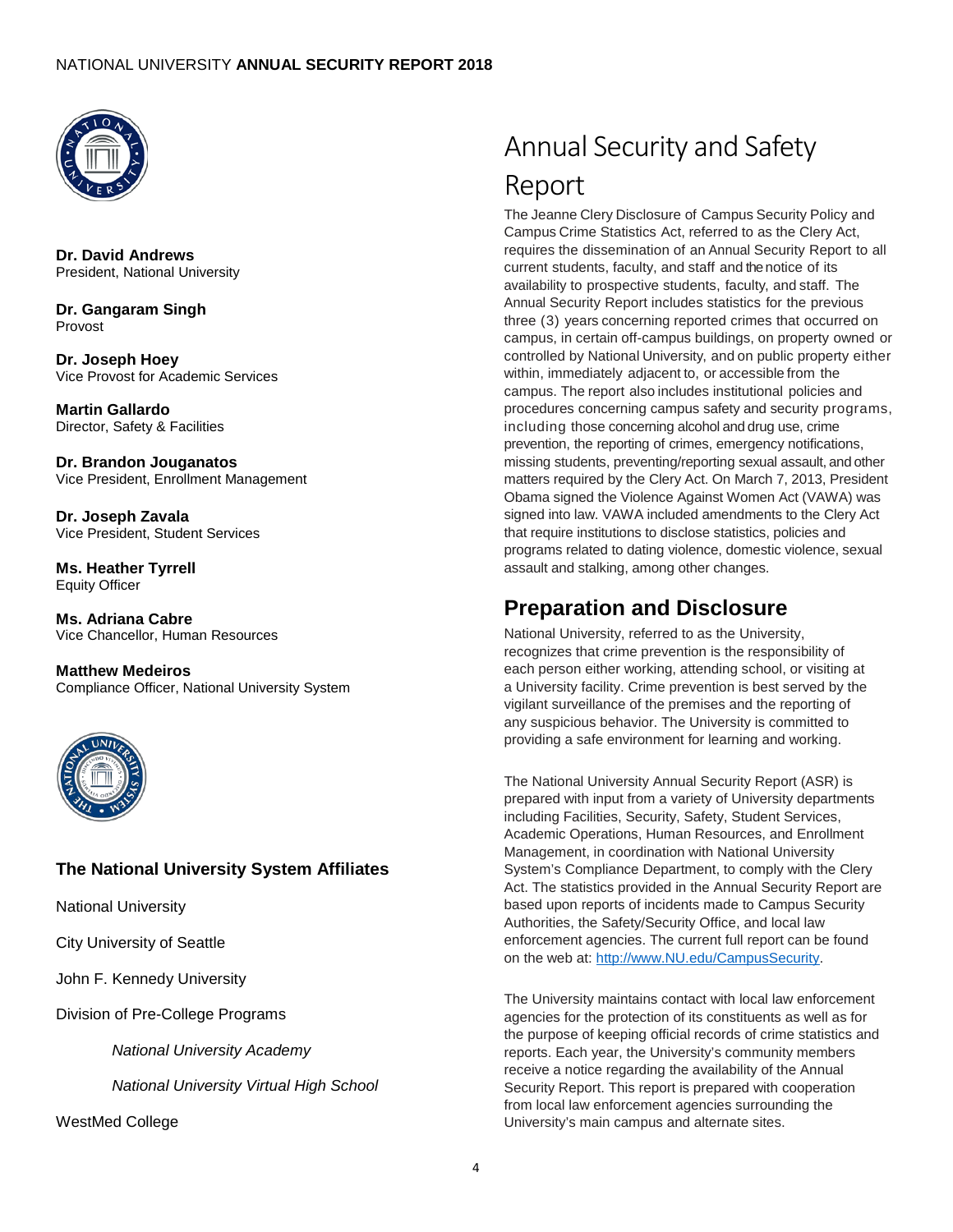# <span id="page-4-0"></span>**Campus Contact Information**

The following is a list of University Campus Personnel who are authorized points of contact at their respective campus. For questions about the ASR or copies of this publication, please contact the appropriate point of contact listed below:

| <b>SAN DIEGO REGION</b>     |                                  |                                     |
|-----------------------------|----------------------------------|-------------------------------------|
| <b>Torrey Pines</b>         | (858) 642-8066                   | <b>Brandon Jouganatos</b>           |
| Carlsbad                    | (760) 521-2415                   | Karen Challgren                     |
| Chula Vista<br>Kearny Mesa  | (619) 563-7400<br>(858) 525-5612 | <b>Darron Wills</b><br>Monir Masoud |
| La Mesa                     | (619) 780-1825                   | Susan Case                          |
| Rancho Bernardo             | (760) 420-1158                   | Sean Swensen                        |
| Scripps Ranch               | (858) 750-5634                   | Andrew Kaplan                       |
| Spectrum / Spectrum Library | (858) 255-9993                   | Louis Cruz                          |
|                             |                                  |                                     |

### **SOUTHERN REGION**

| Costa Mesa            | (714) 625-3379 | Sowsan Hassen        |
|-----------------------|----------------|----------------------|
| Los Angeles           | (310) 662-2100 | Maggie Yadegar       |
| Ontario               | (909) 238-5580 | Julian Carter        |
| Oxnard                | (805) 437-5687 | Albert de la Rocha   |
| Riverside             | (909) 693-2620 | Stephanie Allen      |
| <b>Woodland Hills</b> | (805) 263-3643 | <b>Sharon Simeon</b> |
| Henderson, Nevada     | (619) 987-0043 | Maheba Merhi         |

## **NORTHERN REGION**

| Fresno         | (559) 326-6062   | Bernell Hirning   |
|----------------|------------------|-------------------|
| Rancho Cordova | (916) 844-8417   | Sheri Jernigan    |
| Redding        | (530) 768-3439   | Tim Warkentin     |
| San Jose       | $(209)$ 479-8061 | Ravinder Dhaliwal |

| <b>MILITARY</b>                      | (619) 997-0134 | Katherine Spittler &<br>Ron Felix |
|--------------------------------------|----------------|-----------------------------------|
| Naval Base San Diego                 |                |                                   |
| <b>Fleet ASW Training Center</b>     |                |                                   |
| Marine Corps Air Station Miramar     |                |                                   |
| Marine Corps Base Camp Pendleton     |                |                                   |
| Marine Corps Recruit Depot San Diego |                |                                   |
| Naval Air Base Coronado              |                |                                   |
| Naval Air Station North Island       |                |                                   |
| Naval Medical Center San Diego       |                |                                   |
| Naval Base Point Loma                |                |                                   |
| <b>Twenty-Nine Palms MCAGCC</b>      |                |                                   |
|                                      |                |                                   |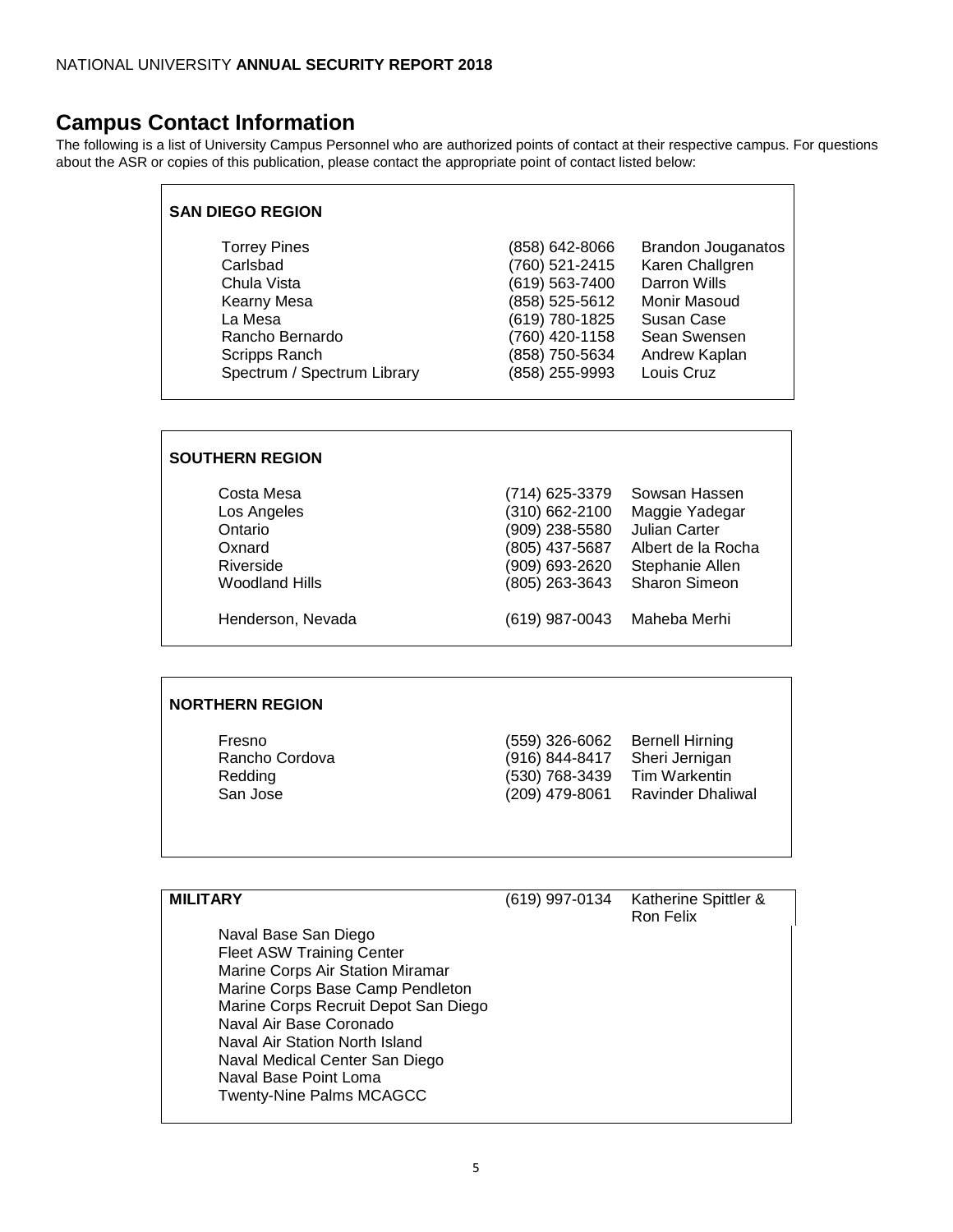# <span id="page-5-0"></span>**Emergency Contact Information and Other Important Numbers**

The following is a list of emergency, crisis, and other important contact and resource information:

| Emergencies                                                                                             | 911                              |
|---------------------------------------------------------------------------------------------------------|----------------------------------|
| Dialing from a University Extension                                                                     | 9-911                            |
| <b>University Switchboard</b>                                                                           | (800) 628-8648                   |
| <b>University Human Resources</b>                                                                       | (858) 642-8195                   |
| University Safety and Security                                                                          | (858) 642-8892                   |
| Title IX Coordinator:<br>Dr. Joseph Zavala                                                              | (858) 642-8024                   |
| Deputy Title IX Coordinator:<br>Dr. John Cicero                                                         | (858) 642-8075                   |
| Deputy Title IX Coordinator/Equity Officer:<br><b>Heather Tyrrell</b>                                   | (858) 642-8087                   |
| Deputy Title IX Coordinator:<br>Peter Rubio                                                             | (858) 642-8097                   |
| Al-Anon & Alateen                                                                                       | (888) 425-2666                   |
| National Council on Alcoholism                                                                          | (800) 622-2255                   |
| The Substance Abuse and Mental Health Services<br><b>Administration's National Helpline</b>             | (800) 662-4357                   |
| Center for Community Solutions San Diego<br>http://www.ccssd.org/get-help/hotline                       | (888) 385-4657                   |
| Rape Counseling Services of Fresno,<br>24-hour Rape Crisis Line                                         | (559) 222-7273                   |
| Valley Medical Center, San Jose                                                                         | (408) 885-5000                   |
| Rape Crisis Hotline, San Jose                                                                           | (408) 287-3000                   |
| California Coalition Against Sexual Assault (CALCASA)<br>http://calcasa.org                             | (916) 446-2520                   |
| Rape, Abuse & Incest National Network (RAINN) Sexual<br><b>Assault Hotline</b><br>https://www.rainn.org | (800) 656-4673<br>(202) 544-3064 |
| The National Domestic Violence Hotline                                                                  | (800) 799-7233                   |
| Center for Victims of Crime Hotline                                                                     | (202) 467-8700                   |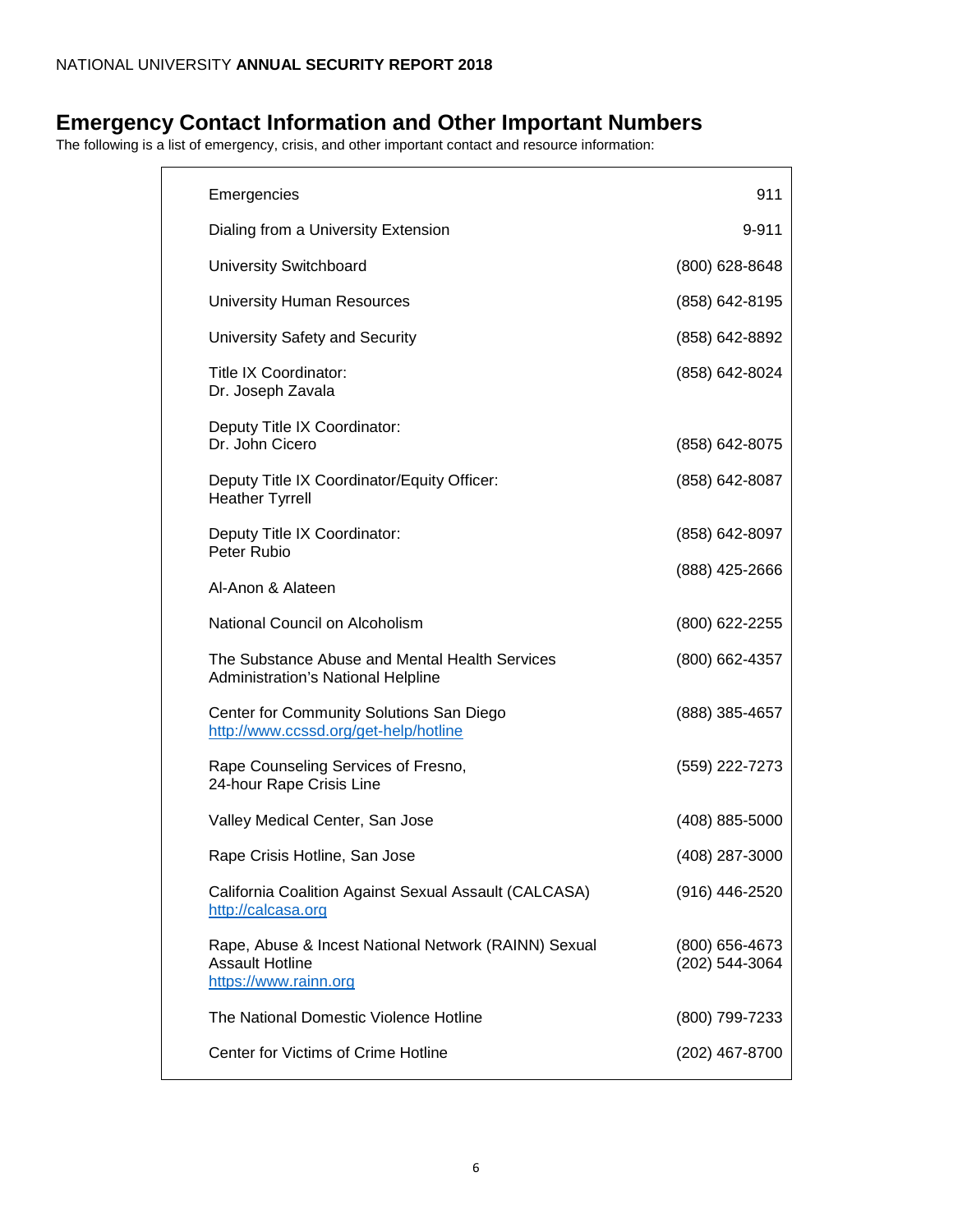# <span id="page-6-0"></span>**Safety & Security**

National University recognizes that crime prevention is the responsibility of the University and each person working, attending school, or visiting a University facility. Crime prevention is best served by the vigilant surveillance of the premises and reporting any suspicious personal behavior.

#### <span id="page-6-1"></span>**Emergency Operations Information Line**

#### [1\(844\)-AlertNU](tel:8442537868) or [1\(844\) 253-7868](tel:8442537868)

This recorded information line is updated in the event of a campus emergency.

#### <span id="page-6-2"></span>**Reporting Health and Safety Concerns**

Students, faculty, staff, and guests should immediately report health or safety concerns to campus or security personnel. If no one is available to meet you in person, please contact Student Concierge Services at [1\(866\) 628-8988](tel:8666288988) or at [1\(866\) NU-ACCESS ext. 8900,](tel:8666822237,8900) the University switchboard a[t 1\(800\) NAT-UNIV](tel:86288648) o[r 1\(800\) 628-8648,](tel:86288648) or email [safety@nu.edu.](mailto:safety@nu.edu) For more information please visit [https://www.nu.edu/safety.html.](https://www.nu.edu/safety.html) 

# <span id="page-6-3"></span>**Services and Programs**

To achieve its goals, the university has established a safety program dedicated to providing a safe and healthful working environment through identifying health and safety risks before they become hazards and developing programs for risk prevention. These programs are designed to encourage safety awareness among individuals and to provide essential information on procedures to be followed in case of an accident, injury, illness, or emergency.

# <span id="page-6-4"></span>**Safety Awareness**

# <span id="page-6-5"></span>**Prevention**

Each person should have a preconceived plan of action in the event they should become involved in, or be a witness to, a criminal act. By following the generally prudent rules listed below, each employee or student can help ensure that they will not become the victim of a crime.

- Park your car in University-designated parking areas, if possible.
- Do not leave items in your car which are visible from the outside; rather, place the items in the locked trunk of your car, or under a car seat, if possible.
- Lock all car doors, and check them, before leaving your parked car. Keep your car key in your hand until you are in a well-lighted or heavily trafficked area. This will allow you to rapidly reenter your vehicle, should you see a suspicious person in the area.
- You may want to invest in a mechanical locking device or electronic alarm system for your car. If you have such a device/system, ensure that you use it each time you park your car.
- Be alert for suspicious persons and activity in the classroom or work area. If you see an unfamiliar face in the vicinity, proceed to your work/class area, and then report the matter immediately.
- If you work in a University office, get in the habit of closing and locking your office door each time you must leave the office unattended.
- If you leave valuable articles in open view in your office, place them in a locked desk drawer or in a sheltered location.
- Should you be accosted, have a plan of action in mind.
- In case of personal attack, scream as loudly as you can and run toward a more lighted or highly trafficked area. Do not voluntarily enter an assailant's automobile or go with an assailant to a more remote location.
- If an assailant demands your money, you may want to take out a pre-positioned amount of money, throw it away from you, and then begin running as fast as possible in the opposite direction.
- Try to note the size and physical characteristics of your assailant, as well as the color and make of their car (if applicable), so that you are able to report the crime with critical, detailed information.

All meetings of student organizations must be held on University property and during hours when security personnel are present to monitor any safety or security issues.

### <span id="page-6-6"></span>**New Employee Orientation**

A Safety & Security training overview is provided to all new employees during the University's New Employee Orientation (NEO) on the following topics:

- Emergency procedures
	- o Emergency contacts
	- o Active Shooter procedures
	- o Earthquake procedures
- Incident reporting and non-emergency phone numbers
- Emergency preparedness: Grab-n-Go bags containing three (3) day supplies in the event of an emergency.

# <span id="page-6-7"></span>**Campus Security Procedures**

Upon enrollment, students are informed of services offered by the University, including a copy of the Code of Conduct, information on how to obtain the Annual Security Report, and how and where to report incidents. Annually, existing students receive a link in the Student Portal to the Code of Conduct Policy and the Annual Security Report.

# <span id="page-6-8"></span>**Safety Program Committee and Safety Training**

The University Safety Program Committee meets quarterly to address safety concerns. Committee members and safety representatives are tasked to disseminate this information to ensure faculty and staff are informed in a timely manner. Additionally, all University employees have access to Safety Training webcasts,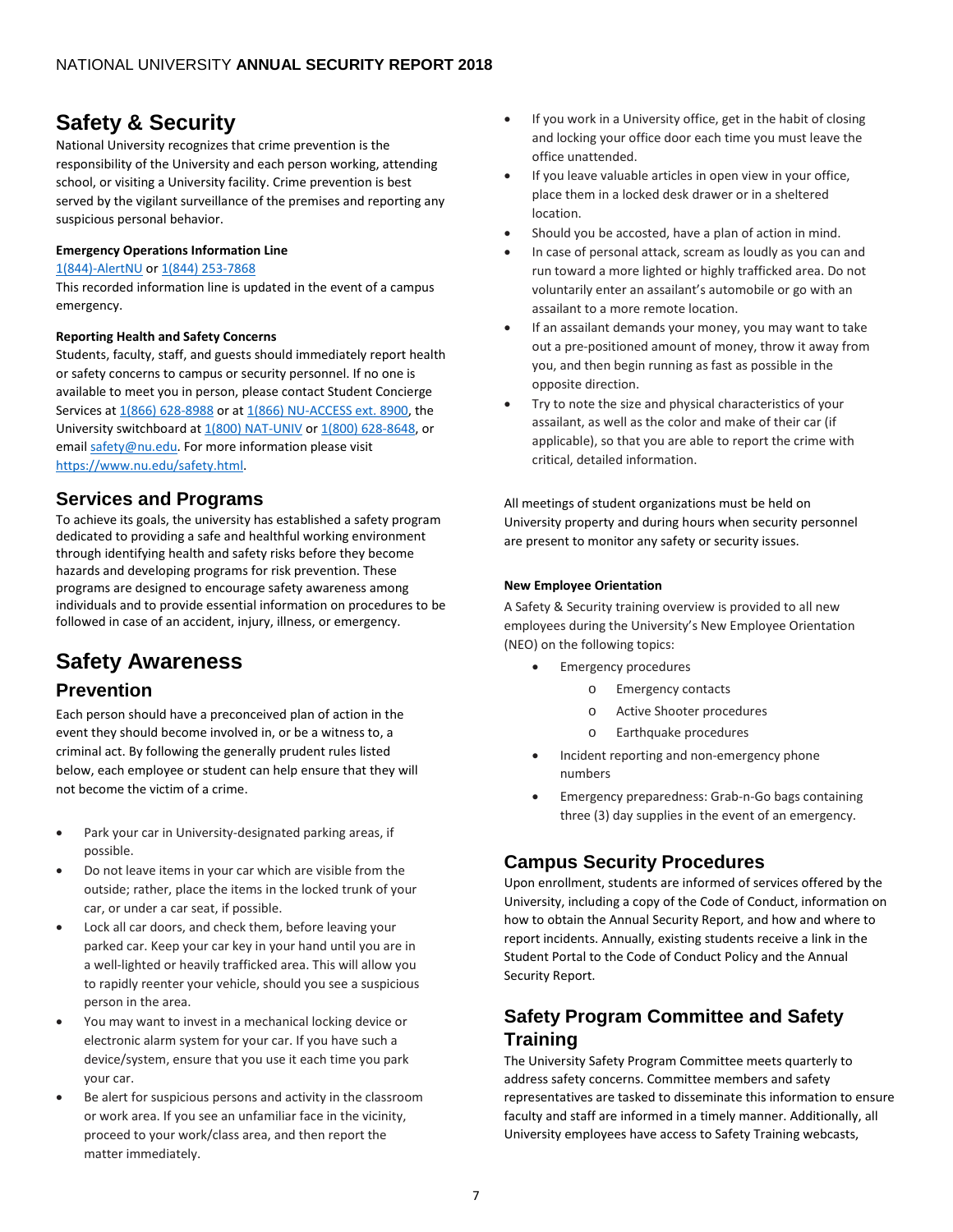safety resources and guides, and up-to-date safety information on the University's Intranet website, SharePoint.

Presidential Policy Directive (PPD)-8, signed by President Barack Obama in March 2011, prescribes the nation's goal for preparedness and planning. PPD-8 outlines preparedness with regard to five (5) essential mission areas that correlate to strategic safety planning the University has implemented: prevention, protection, mitigation, response, and recovery. These implementations correspond to the University's adherence to the National Incident Management System (NIMS) regarding safety planning, operations, and training.

# <span id="page-7-0"></span>**Campus Security Authorities (CSAs)**

Individuals identified as Campus Security Authorities (CSAs) must report Clery Act crimes, which they directly witness or learn about in the course of their duties, to the National University Security Office, regardless of whether the alleged victim chooses to file a report with law enforcement or to press charges.

In addition to the University's Safety and Security staff, CSAs include Associate Regional Deans (ARDs), Center Directors, Human Resources staff, professional staff in the Office of Student Affairs, the Equity Resolution Process (ERP) pool, and other officials on campus who have significant responsibility for student and campus activities.

CSAs complete an **Incident Form** and submit it as soon as practicably possible, and/or to security personnel if they are present at the time the crime takes place. The administrator(s) will assess the information provided in the report form in coordination with the Security team to determine whether an immediate response is warranted, if a Timely Warning should be issued, and appropriate next steps.

The University strongly encourages all members of the community to report crimes directly to a CSA, the Safety and Security team(s), and/or the local police authorities. If the incident involves dating violence, domestic violence, sexual assault or stalking, CSAs who are also Responsible Employees as defined under Title IX and University policy, must also make a report to the Civil Rights Team by filing a report using the online [Incident Form](https://cm.maxient.com/reportingform.php?NationalUniv&layout_id=0) or by emailing [CivilRightsComplaints@nu.edu.](mailto:CivilRightsComplaints@nu.edu)

# <span id="page-7-1"></span>**Reporting an Incident**

Incidents occurring on University property must be brought to the attention of campus personnel. If you are the victim or witness to a crime, you have the responsibility to report it immediately to a Campus Security Authority (CSA) and the local police. All members of the University community are encouraged to accurately and promptly report all crimes or suspicious activity. Incidents can be reported to Campus Safety & Security Team members, by submitting a[n Incident Report](https://cm.maxient.com/reportingform.php?NationalUniv&layout_id=0) or directly to the [Safety & Security](mailto:security@nu.edu) Office by calling the office at (858) 642-8892 or mobile phones (858) 405 4208 / (858) 472-1376 and/or by submitting a[n Incident Report.](https://cm.maxient.com/reportingform.php?NationalUniv&layout_id=0)

Emergencies requiring immediate attention should be reported to emergency responders by calling 9-1-1 (from an office line 9-9-1-1) or the local non-emergency number. All work-related injuries or illnesses must be reported to Human Resources by calling (858) 642 8195 or emailin[g benefits@nu.edu.](mailto:benefits@nu.edu)

#### <span id="page-7-2"></span>**Incident Report**

The Safety & Security Office responds to and assists with all incidents occurring on or near University property for National University. Submitting a[n Incident Report](https://cm.maxient.com/reportingform.php?NationalUniv&layout_id=0) assures that the incident has been documented properly and provides the necessary information for an investigation. For general inquiries or to followup on an incident, email [security@nu.edu.](mailto:security@nu.edu)

# <span id="page-7-3"></span>**Timely Warnings and Emergency Response**

In the event that a situation arises, either on or off campus, that in judgement of the President constitutes an ongoing or continuing threat to the University community, a campus-wide Timely Warning will be issued. The warning will be issued through the student message center, email, and/or by phone, depending on the particular circumstances of the situation. A warning will be issued in all situations that could pose an immediate threat to individuals and the community.

The University will alert staff and students in the event a pattern of criminal activity becomes apparent (e.g., a number of automobile break-ins or assaults on visitors in a specific geographical area). The names of victims will be withheld from timely warnings. When issuing a Timely Warning, some specific information may be withheld if there is a possible risk of compromising law enforcement efforts to investigate or solve the crime. Timely Warnings do not include names of victims.

All incidents are considered on a case-by-case basis, depending on the unique circumstances, facts and information available about the incident. Incidents that are deemed not to have an ongoing threat to the University community will not have a Timely Warning distributed about that incident. Incidents that are reported long after the incident occurs will not receive a Timely Warning, as there is no ability to distribute a "timely" warning notice to the community in these instances. If there is a pattern of crime in the categories of burglary or motor vehicle theft, a crime alert would typically be distributed. Crime Alerts may also be posted for other crime classifications and locations, as deemed necessary.

#### <span id="page-7-4"></span>**Other Emergencies**

Certain emergencies, crimes and suspicious activities that don't involve serious personal injury, property injury, or property loss can be reported to your local law enforcement office at their non-emergency number. This can include reporting a burglary where the suspect has left the vicinity; hit and run accidents with no injuries; graffiti or other vandalism; or persons who are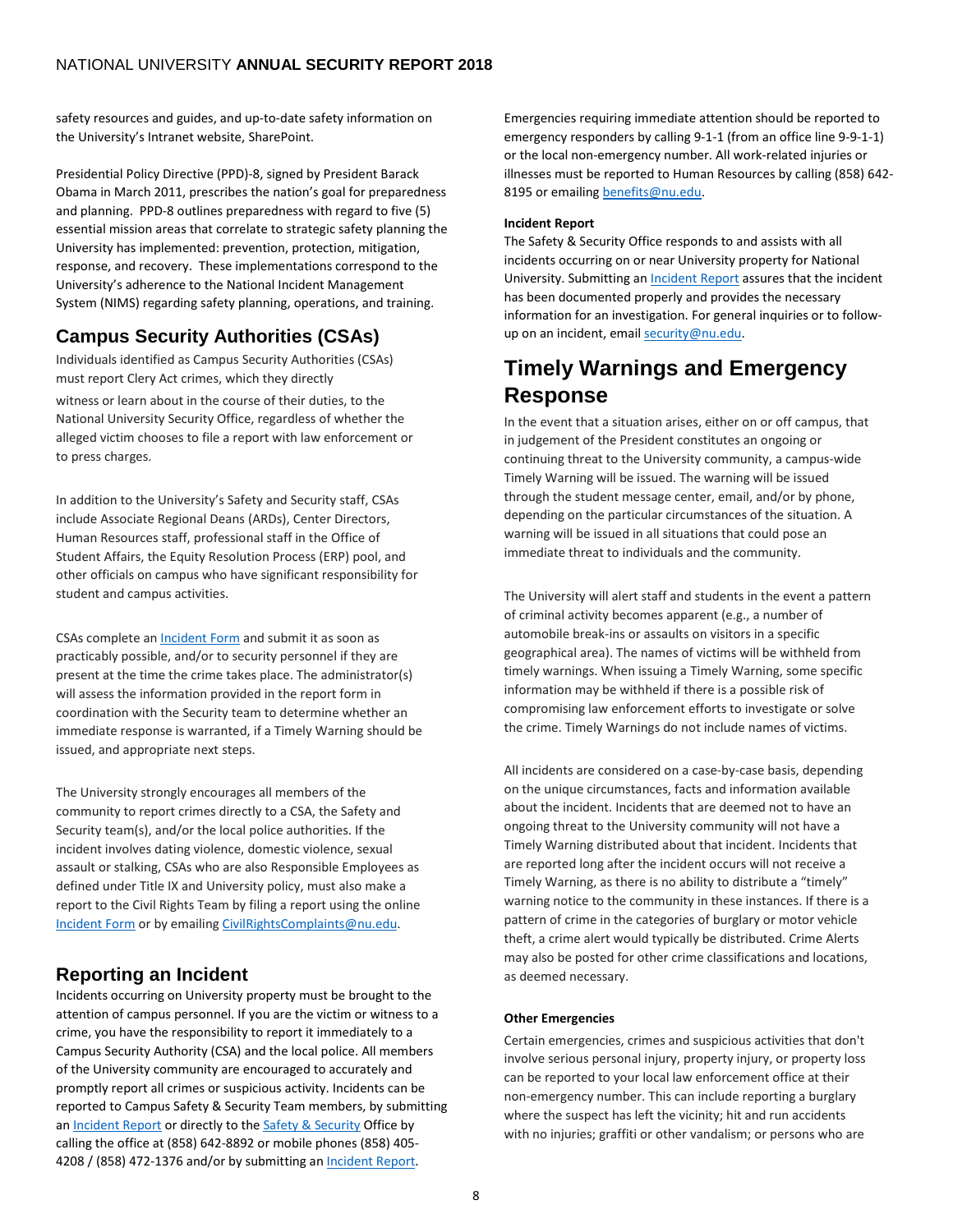disturbing the peace. For Non-Emergency numbers please visit: <https://www.nu.edu/safety.html>

# <span id="page-8-0"></span>**Reporting An Emergency**

Students and staff should never single-handedly try to stop a criminal in the act of a crime. University members can report any emergency directly by calling 9-1-1 and/or by contacting the local police department. University members who are the victim of a crime and do not want to pursue action within the University system or the criminal justice system are encouraged to still provide a confidential and/or anonymous report to one of the University's Campus Security Authorities (CSAs). Crime victims can receive resources, referral information and/or options for other actions.

Any reports provided to CSAs are not strictly confidential, as CSAs are required to report the date, time, location, and all relevant information needed to classify the offense for statistical purposes. CSAs are instructed to never release personally, identifiable information, so all reporting individuals remain anonymous.

# <span id="page-8-1"></span>**Emergency Operations Plan**

The University's Emergency Operations Plan (EOP) provides the framework for an organized response to a variety of hazards including fires, earthquakes, hazardous spills, and civil disorders. The purpose of this plan is to define the scope of preparedness and emergency management activities necessary during any incident or emergency event. An effective organizational emergency response depends on an informed campus community whose members are familiar with campus procedures and understanding their personal responsibility for emergency preparedness and response.

**Plan Overview:** The organizational approach used in the EOP is one of decentralization with the campus subdivided into small emergency response regions. Each location is provided necessary supplies and trained personnel to be self-sufficient before, during, and after an event. Emergency Response Teams in each region will function within the Incident Command System (ICS) and, during escalated emergencies, the Emergency Operations Center (EOC) will be activated and support the onscene Incident Commander. The EOC Manager will then make decisions based on the University's recovery plan to direct the campus through its recovery process.

The University's response efforts could last for hours, days, or even weeks depending on the severity of the event. It is essential to the overall success of the response that everyone clearly understands the structure of the EOP and what his or her responsibilities are.

**Drills and Exercises:** The University conducts numerous emergency response exercises each year, including tabletop

drills, functional exercises, and tests of the campus emergency notification system, and publicizes the emergency and response evacuation procedures in conjunction with at least one of these activities per year. These exercises are designed to assess and evaluate the emergency plans and capabilities of the University.

# <span id="page-8-2"></span>**Missing Persons**

Suspected missing students should be reported immediately to The Safety and Security Office by calling the office at (858) 642- 8892 or mobile phones (858) 405-4208 / (858) 472-1376 and the local police department. If members of the University community believe that a student has been missing for 24 hours, it is critical they report that information to local law enforcement or call 911 (9-911 when calling from an on-campus landline). A student is determined to be missing when the University has verified that reported information is credible and circumstances warrant declaring the person missing.

#### <span id="page-8-3"></span>**Missing Person Notification**

California law requires all local police and sheriff's departments to accept any report by any party, including a telephonic report of a missing person, without delay and shall give priority to handling these reports over the handling of reports relating to crimes involving property. The local police or sheriff's department is required to immediately take reasonable steps to locate the missing person.

Notifications will be made by The Safety and Security Office to a student's designated contact within twenty-four hours of the University's determination that a student is missing. If the student has no designated contact on file, then the University will notify the applicable local law enforcement agency. The University may have to contact other students, parents, law enforcement agencies, and other persons/entities that may have information on the whereabouts of said missing student.

**Emergency Evacuation:** The University's Emergency Action Plan Policies and Procedures include information about the Safety Response Teams, University operating status parameters, evacuation guidelines, and communication plans. Detailed up-to-date plans can be found on the Safety website at: [https://www.nu.edu/safety.html.](https://www.nu.edu/safety.html)

### **Local Resources**

| <b>Bakersfield</b>        | 211 Kern County                                            |
|---------------------------|------------------------------------------------------------|
| <b>Fresno</b>             | Valley 211                                                 |
| <b>Henderson</b><br>Guide | Nevada 2-1-1<br><b>Clark County Emergency Preparedness</b> |
| Los Angeles               | <b>Emergency Survival Guide</b>                            |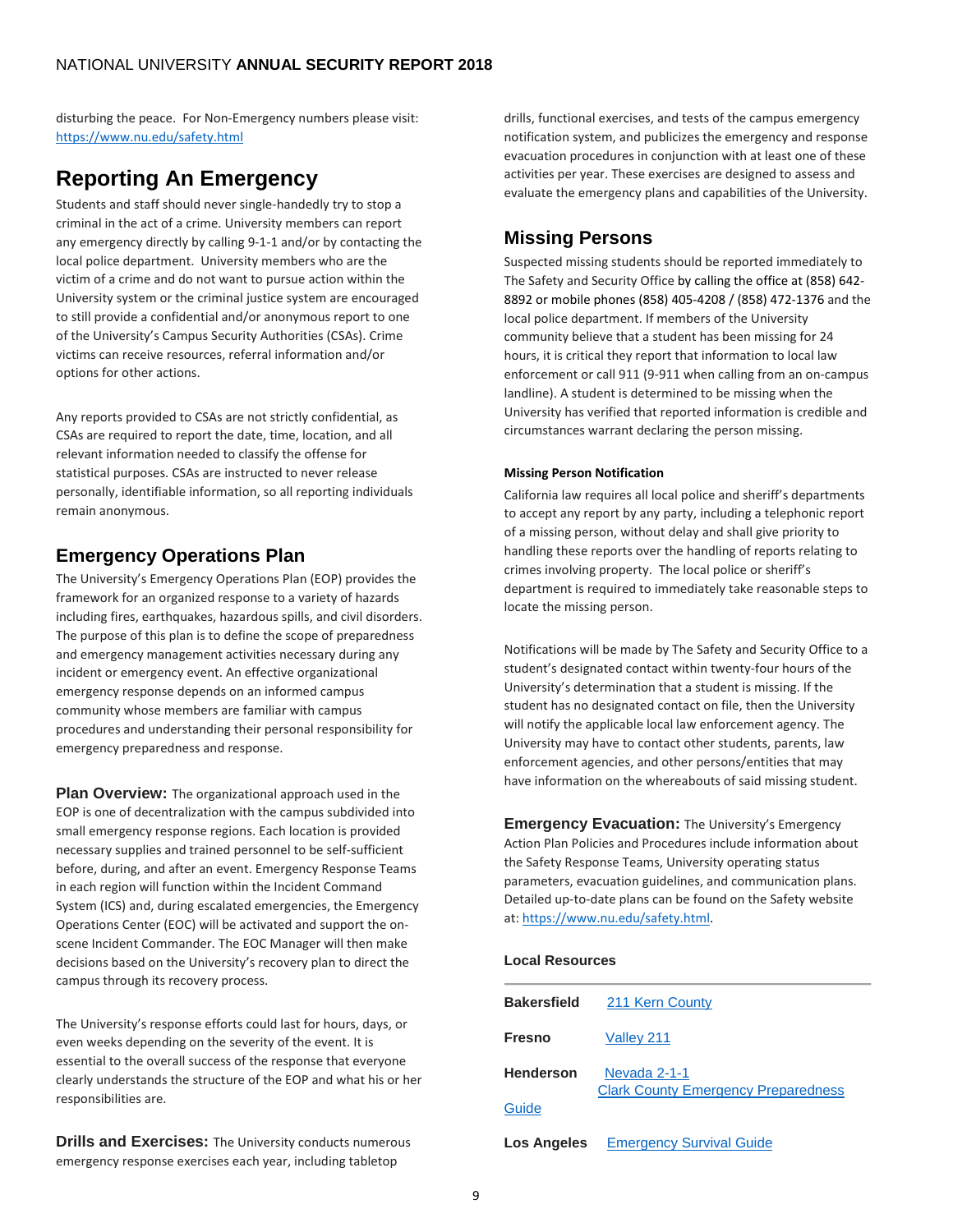|  |  | N. California | 211 NorCal |
|--|--|---------------|------------|
|--|--|---------------|------------|

| Living on Shaky Ground. How to Survive          |
|-------------------------------------------------|
| Earthquakes and Tsunamis in Northern California |
|                                                 |

| Sacramento |                           | 211 Sacramento   Sacramento Ready |
|------------|---------------------------|-----------------------------------|
|            | <b>Emergency Kit list</b> |                                   |

San Diego [211 San Diego](http://211sandiego.org/) | Ready San Diego [Family Disaster Plan and Personal Survival](http://www.readysandiego.org/Resources/Family-Disaster-Plan-English.pdf)  **[Guide](http://www.readysandiego.org/Resources/Family-Disaster-Plan-English.pdf)** 

#### **San Francisco** [SF72](http://www.sf72.org/home)

#### **National Sites**

|                  | <b>Centers for Disease Control and</b> |                  |
|------------------|----------------------------------------|------------------|
|                  | <b>Prevention</b> www.cdc.gov          |                  |
|                  | <b>Federal Emergency Management</b>    |                  |
|                  | Agency www.fema.gov                    |                  |
| <b>Ready.Gov</b> |                                        | www.ready.gov    |
| Red              |                                        |                  |
| <b>Cross</b>     |                                        | www.redcross.org |

#### <span id="page-9-0"></span>**Building Evacuation**

When an alarm sounds or an emergency is communicated, evacuate the building immediately. Pull the fire alarm if you discover a fire. Do not lose your life over your possessions. If time allows, take your keys and cell phone. CLOSE but do not lock doors as you leave. Look for the nearest doorway marked EXIT and/or proceed to the nearest safe stairway and exit the building quickly.

Do not use elevators. Be certain all persons in the area are evacuated, if possible. Help those who need special assistance. Report immediately to the designated assembly area for a head count. Report anyone missing or injured. Wait for instructions from emergency personnel. Do not leave until told to do so.

#### <span id="page-9-1"></span>**Earthquake**

#### BEFORE

- Decide where you can take cover when tremors start.
- Clear the area underneath your desk of boxes or other items.
- Store your [Grab-in-Go bag](https://natuniv.sharepoint.com/sites/Safety/SitePages/Resources.aspx) underneath your desk or table.
- Secure book shelves or partitions to walls.
- Keep overhead bins locked.
- Prepare a kit for home. (3-day supply of food & water, First Aid kit, blankets, flashlights, radio, and batteries.)
- Store a pair of shoes and flashlight in a bag and tie it to your bed post.
- Establish an out-of-state contact.

Join your loca[l Community Emergency Response Team](https://www.fema.gov/community-emergency-response-teams) (CERT).

#### DURING

- Resist the urge to panic and flee. Remain calm.
- Protect yourself from falling or flying objects
- Get under or beside something that is sturdier than you.
- Stay away from large windows, shelving systems, or tall room partitions.
- **DROP** onto your hands and knees and take cover underneath a desk, table, or stairwell; or beside an interior wall or sofa.
- Do not stand in doorways. Doors can swing violently, resulting in smashed or broken fingers.
- **COVER** the back of your head and clasp your hands behind your neck. Bend over to protect your vital organs.
- If you are in a wheelchair, set your parking brake, lean forward and cover your neck with your hands and arms or other items.
- Close your eyes and mouth to protect against dust and debris.
- **HOLD ON** to desk or table legs so that you can remain covered; or hold on to sofa leg. Be prepared to move with your shelter.
- Remain sheltered until shaking stops.
- Prepare for aftershocks, power outage, sounding alarms, activated fire sprinklers, and noise from broken glass, creaking walls or falling objects.
- **If you are inside, stay inside.**

#### **If you are outside:**

- Resist the urge of running towards a building.
	- DROP, COVER and HOLD ON.
		- o Drop down to your hands and knees.
		- o Cover your head with your arms, clasping your hands behind your neck.
		- o Bend over to cover your vital organs and hold on.
- If you can move safely, relocate to an open area away from overhead power lines, building facades, or windows.

#### **If you are at a desk or table located near a window:**

Get underneath desk or table and pull in chair as close as you can to protect you from flying glass.

#### **If you're driving:**

- Gradually decrease speed and pull over to the side of the road.
- Do not stop under overpasses or bridges.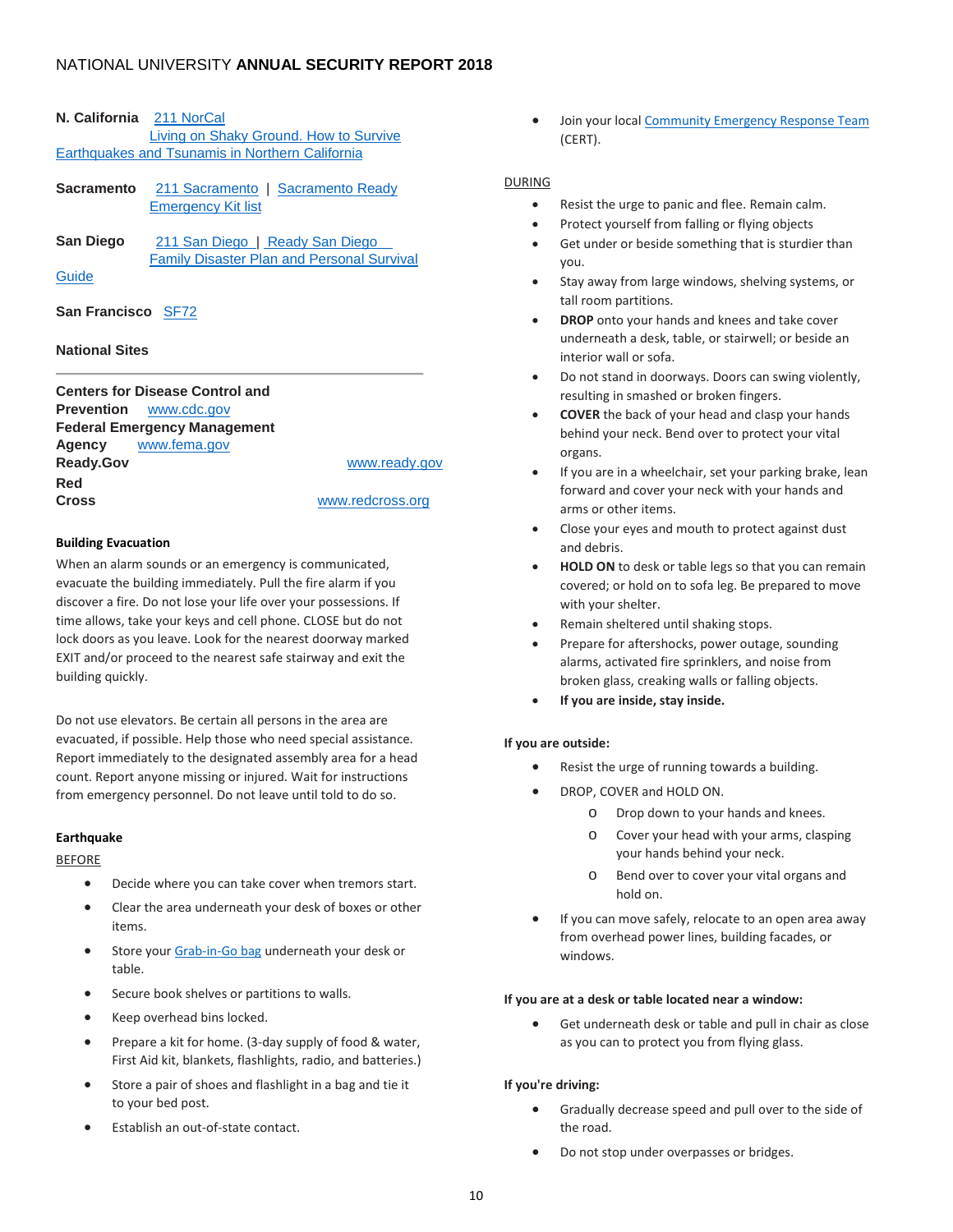- Set your parking break.
- Turn on the radio and listen to emergency alerts.
- If a power line falls on your car, call 911 and remain inside your vehicle. Do not touch windows, doors or any metal surfaces.

#### **If in a stadium/theatre/auditorium/classroom:**

- **DROP** to your hands and knees, in between the seats.
- **COVER** your neck with your hands and arms. Bend over as far as possible to protect your vital organs.
- **HOLD ON** to a chair leg with one hand, while protecting your head and neck with your other arm.
- Close your eyes and mouth to protect against dust and debris.

#### **If sitting in a restroom stall:**

- Bend towards your knees.
- Cover your head with your arms to protect yourself from falling objects.
- Close your eyes and mouth to protect against dust and debris.

#### **If at the grocery store:**

- Resist the instinct to run.
- DROP, COVER and HOLD ON

#### AFTER

- Retrieve your dust mask from your Grab-n-Go bag and use it to cover your nose and mouth.
- Check your surroundings before leaving your shelter or bed.
- Be careful of any debris such as broken glass.
- Do not attempt to evacuate unless absolutely necessary.
- If evacuating, take all essential items (jacket, purse/wallet, cell phone, car and house keys, laptop, etc.) and your Grab-n-Go bag.
- Survey your immediate area for trapped or injured persons and ruptured utilities.
- Provide care for injured and resolve any issues such as chemical spills or other hazards.
- Be prepared for aftershocks by relocating to a safe area and not running.
- If possible, notify your out-of-state contact.

#### *Training Videos:* [Earthquake Safety Video Series](https://www.youtube.com/playlist?list=PLs1gMujRSBY2t7JB4VS-AymFwN-6Lvg20)

#### <span id="page-10-0"></span>**Emergency Contact Information**

Students, faculty and staff are responsible for having current and accurate information on file with the University to ensure they receive timely warning notifications. The University does not assume responsibility for incorrect contact information on file which may cause a notification not to be sent due to technical malfunctions; human or technical error; lost, delayed, or garbled data; transmissions, omission, interruption, deletion, defect or failures of any telephone, computer line, network, computer equipment, or software; or any other factors which may cause a lost notification.

Employees are advised to program the following numbers in their mobile phones in the event of an emergency. Please note campus phones will require you to enter "9" to reach an outside line. Incidents occurring on any campus can be reported to the Director of Security for immediate assistance:

- Office Phone: (858) 642-8191
- Mobile Phone: (619) 405-4208
- Safety & Security Office: (858) 642-8892

All work-related injuries or illnesses must be reported to Human Resources within 24 hours:

- Office Phone: (858) 642-8191
- Email: [benefits@nu.edu](mailto:benefits@nu.edu)

If an incident is in progress and you are unable to call but have access to email, send a message t[o incidents@nu.edu.T](mailto:incidents@nu.edu)his email notifies all of the following departments: Human Resources, Information Technology, Regional Operations and Safety & Security. All Security Officers are equipped with a cell phone. Please see the point of contact for your campus location to obtain your officer's number (see Campus Contact Information section).

### <span id="page-10-1"></span>**In Emergency Actions**

IN AN EMERGENCY WHEN YOU HEAR IT. DO IT.

- 1. **LOCK DOWN!** Locks, Lights, Out of Sight Lock interior doors Turn out lights Move away from sight Do not open the door Maintain silence Prepare to evade or defend
- 2. **LOCKOUT!** Secure the perimeter Bring everyone indoors Lock perimeter doors Increase situational awareness Continue business as usual Account for occupants
- 3. **EVACUATE!** Relocate to a safe location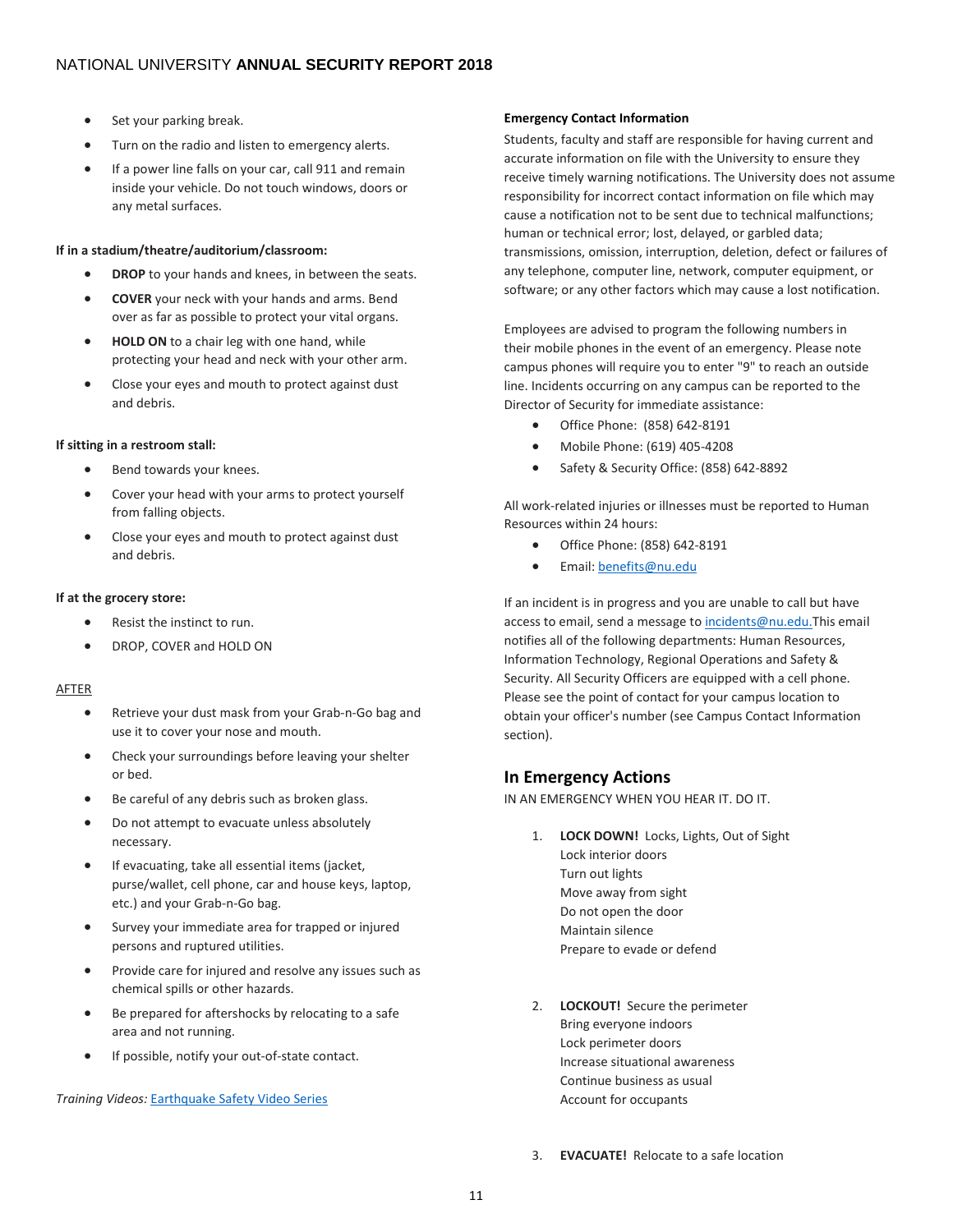Evacuate and reassemble in a safe location, outside of the building

Do not lose your life over your possessions. Leave your belongings behind

If time allows, take your emergency pack Keep cell phones in your pocket, not your hands Follow instructions from emergency personnel Keep hands empty and raised when exiting the building

Account for occupants and visitors Notify if anyone is missing or injured

4. **SHELTER!** Shelter-in-Place, hide and take cover Hide away from sight Take cover in or against a building, underneath your desk Prepare to evade or defend Training Video[: Standard Response Protocol](https://youtu.be/h8NAmZIX9CQ)

#### <span id="page-11-0"></span>**Active Shooter**

If an active shooter is in the vicinity: **RUN. HIDE. FIGHT.**

- Remain calm. Survey your surroundings for a safe escape route.
- **RUN.** *Relocate to a safe location.*
- If there is an escape path, attempt to evacuate to a safe location.
- Leave your belongings behind. Staying out of harm's way is your top priority.
- Help others escape, if possible.
- Prevent others from entering the area.
- Call 911 when you are safe. Report location of injured and if possible, description of assailant.
- **HIDE.** *If evacuation is not possible, find a place to hide.*
- Lock and/or blockade the door.
- Silence your cell phone.
- Hide behind large objects, out of assailant's view.
- Remain very quiet.
- Prepare to evade or defend.
- **FIGHT.** *As a last resort, and ONLY if your life is in danger.*
- Attempt to incapacitate the intruder.
- Act with physical aggression.
- Improvise weapons.
- Commit to your actions.

When Law Enforcement Arrives:

- Remain calm and follow instructions.
- Keep your hands visible at all times.
- Avoid pointing or yelling.
- Know that help for the injured is on its way.

• Wait for further instructions. Do not drive away unless instructed to do so.

*Training Video:* [RUN. HIDE. FIGHT. Surviving an Active Shooter](https://www.youtube.com/watch?v=5VcSwejU2D0)  [Event](https://www.youtube.com/watch?v=5VcSwejU2D0) (not appropriate for young viewers)

# <span id="page-11-1"></span>**Facilities**

Our goal is to provide a campus environment that is safe and secure as possible.

#### <span id="page-11-2"></span>**Safety and Access**

All members of the university community have a responsibility to report suspicious activity and unauthorized visitors, damaged or malfunctioning access points (doors, windows, etc.) for immediate repair. All University personnel and visitors are required to wear their ID badges while on campus. Employee ID badges can be requested by submitting a digital photo for consideration to [security@nu.edu](mailto:security@nu.edu) or by visiting the Safety & Security Office on the Torrey Pines campus. Lost ID badges or building access cards must be reported to security for replacement.

#### **ID Badge Photo Guidelines**

- Photo should have been taken within the last six months to reflect current appearance
- Color, digital photo in jpg format
- Full-face view, directory facing the camera
- Minimal facial expression or natural smile, with both eyes open
- Taken in clothing worn on a normal, daily basis
- No hats or head coverings that obscure hair or hairline, unless worn for religious purposes
- No headphones, wireless hands-free devices or similar items
- Dark glasses or non-prescription glasses with tinted lenses are not acceptable unless needed for medical reasons (medical certificate may be requested)
- A glare from glasses must be avoided by slightly tilting the glasses downward

During regular business hours, the University will be open to students, parents, employees, contractors, guests, and invitees. During non-business hours, access to all University facilities is by key, if issued. Emergencies may necessitate changes or alterations to any posted schedules. As a safety matter, doors should never be propped open, especially those in secure areas. Please note that National University does not have any campus residences or student housing.

#### <span id="page-11-3"></span>**Maintenance**

University facilities management personnel maintain and repair campus facilities. The Facilities Department performs regular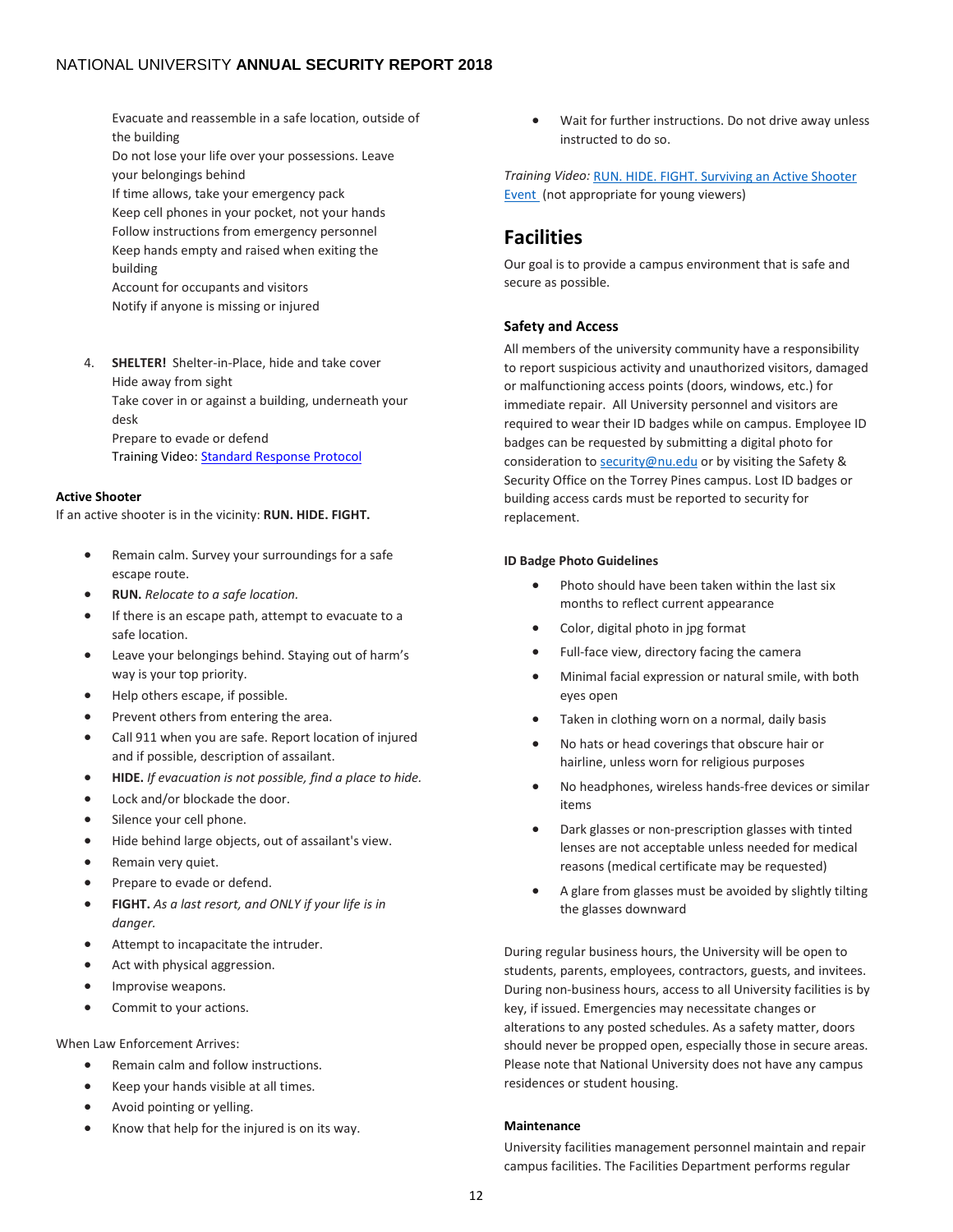reviews of landscaping, locks, alarms, and lighting to identify and update areas of concern. The University makes every effort to keep its buildings and grounds secure. Lighting and appropriate landscaping for crime prevention is provided at all locations. The University secures its buildings, and whenever possible, its parking lots each evening.

# <span id="page-12-0"></span>**Campus Security**

The University provides academic advising services and/or offers academic classes at various national locations. Security at these locations is provided as indicated below.

- **University-Owned Facilities:** The University contracts with licensed commercial agencies for on-site security services at facilities it owns. Security personnel at University-owned facilities are under the administrative direction of the Director of Facilities but report operationally to the Associate Regional Dean at the applicable campus.
- **University-Leased Facilities:** The University or the landlord of University-leased facilities provides security services for the facilities. Security services are coordinated on behalf of the University through the Associate Regional Dean in the regions outside of San Diego, or the Director of Facilities in San Diego.
- **University-Licensed Facilities on Military Installations:** The governmental agency (military branch) from whom the University licenses office / classroom space is responsible for security of the facilities used by the University. The Associate Regional Dean - Military, interfaces with military base security personnel, in ensuring compliance with applicable base security policies and reporting of security violations. For additional questions, contact Katherine Spittler or Ron Felix, at: (619) 977-0134.
- **Classes Held Off-Campus at an Employer's Site:** The employer upon whose premises the University conducts classes is responsible for security of its premises. The Associate Regional Dean (ARD), responsible for the University campus closest to the employer's premises, interfaces with the employer to ensure compliance with the employer's security policies and reporting of security violations.

In general, University security personnel are unarmed and may only make a "citizen's arrest" of a person who is in the act of committing a crime; when safely and legally able to do so. Security personnel are instructed not to attempt to apprehend a suspect, unless the person is caught in a criminal act; however, security personnel will only act in accordance with the provisions of reasonable force.

Criminal incidents are referred to local law enforcement agencies who have jurisdiction on the campus. All crime victims and witnesses are strongly encouraged to report the crime immediately to the University and the appropriate public agency. Prompt reporting will assure timely warning notices on campus and timely disclosure of crime statistics.

Security personnel maintain close liaison with local police departments and keep them apprised of any criminal activity on campus. Local police may be called when appropriate by either security personnel or the senior administrator or staff member on campus.

The University recognizes that laws and policies are necessary for society to function and supports the reinforcement of law by governmental agencies and policies by officials of the University. All persons on the campus are subject to these laws and rules at all times.

The University does not maintain any special relationships with State and local police and does not have any agreements with those law enforcement agencies (such as a written memorandum of understanding) to investigate alleged crimes.

# <span id="page-12-1"></span>**Reporting Criminal Activity**

Community members, students, faculty, staff, and guest are encouraged to report all crimes and public safety-related incidents to campus administrators and appropriate law enforcement agencies when the victim of such crime elects to or is unable to make a report.

### <span id="page-12-2"></span>**Reporting**

Report any criminal offense or possible criminal offense that you either witness or are a victim of to either the Associate Regional Dean (ARD), in charge of the campus you are on, or other University personnel as soon as practicably possible, or to security personnel if they are present at the time the crime takes place. If no one is available to meet with you in person, call the University switchboard at 1(800) NAT-UNIV or at 1(800) 628-8648, University Security at (858) 642-8191, or email security@nu.edu.

If you or someone else is in danger and/or University personnel or security personnel are not there to assist you, call "9-1-1" (9- 9-1-1 from a University line) and make your report directly to local law enforcement. In addition, follow up with a report to the appropriate University personnel at your earliest opportunity.

In all cases, any security violations or crimes that occur at any University location, which is leased, owned, or licensed, or any off-site location at which the University provides classes, shall be communicated through the applicable University personnel. Any security violations or crimes that occur at University headquarters in Torrey Pines shall be communicated to University Security at (858) 642-8191, or to [security@nu.edu.](mailto:security@nu.edu)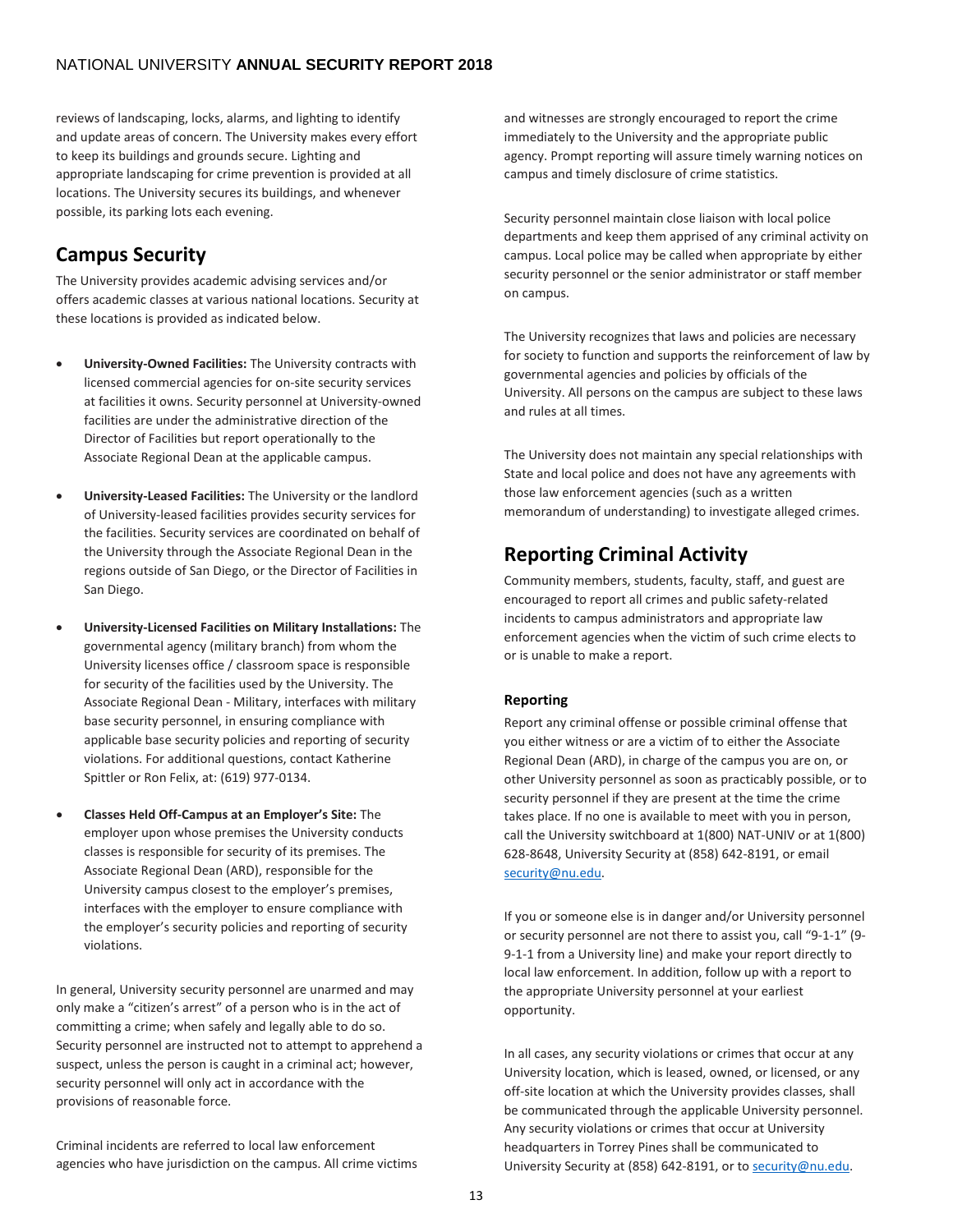The University will investigate and take action, as it deems appropriate, in the event of a report of criminal activity.

Each University site maintains a daily crime log which documents any incidents at each location. Our security reporting system, CyCop, is our web-based and GPS security officer reporting system. Each officer on duty submits their end of shift reports via their cell phones. This data is then accumulated by the Director of Security into an incident log and this log is open to public inspection.

#### <span id="page-13-0"></span>**Confidential Reporting**

If you are a victim of a crime and do not want to pursue action with the University or the criminal justice system, you may still want to consider making a confidential report. Witnesses of crimes make also make a voluntary confidential report of crimes to any CSA. The purpose of the confidential report is to comply with your wish to keep the matter confidential and it also supports the future safety of yourself and others. With such information, the University can keep an accurate record of the number of incidents involving students, determine where there is a pattern of crime with regard to a particular location, method, or assailant, and alert the campus community to potential danger. Reports filed in this manner are counted and disclosed in the annual crime statistics for the institution. Confidential reports can be emailed t[o security@nu.edu.](mailto:security@nu.edu)

Anonymous and/or confidential reports that include references to activities that involve discrimination, harassment and/or retaliation under the National University Equal Opportunity, Harassment and Nondiscrimination Policy may be treated differently per the policy. A person may report an incident without disclosing his/her name, identifying the respondent, or requesting any action. While anonymous reports are accepted, the University may be limited in its ability to investigate and respond to any incident that is reported anonymously. The University will balance any request from a reporting party to remain anonymous against its obligations to afford a responding party fundamental fairness by providing notice and an opportunity to respond to allegations before any action is taken against them. In the event that the circumstances of the report dictate a full investigation, the University will take all actions necessary to conduct the investigation, which may include disclosing the identity of the reporting party and other steps that might compromise their request for confidentiality and anonymity. Reports that are made anonymously or by third parties may not initiate the formal Equity Resolution Process (ERP). The University may undertake a preliminary inquiry even in cases where the reporting party chooses not to participate.

**Pastoral and Professional Counselors:** Although counselors typically have significant responsibility and involvement in student and campus activities, they are exempt from the Clery Act reporting requirements. They are, however, contacted and encouraged to forward non-identifying information to the

University on crimes that may be reported through their offices for inclusion in the Annual Security Report. The University does not employ pastoral or professional mental health counselors.

# <span id="page-13-1"></span>**Drug and Alcohol Abuse Prevention Policy**

The "Drug-Free Schools and Communities Act Amendments of 1989" (Public Law 101–226) clearly states the position that universities are expected to take with regard to drug and alcohol abuse. In support of the purpose of this legislation National University wishes to make known its concern for the health and well- being of all members of the University community—students, staff, and faculty— as well as the health and well-being of the community at large. More specifically, the University:

- Is committed to preventing illicit drug use and alcohol abuse or providing appropriate intervention and referrals;
- Expects that members of the University community who use alcohol or prescription drugs do so within the bounds of lawful behavior and good judgment; and
- Expects that members of the University community accept responsibility for their behavior and its effects on the University community by adhering to University regulations, applicable state laws, and legislation of the United States

National University policy prohibits the unlawful manufacturing, distribution, possession, or use of alcohol, illegal drugs, or controlled substances; inappropriate use of prescription drugs; and the unauthorized use of alcohol on university premises. Such prohibition specifically includes, without limitation:

- Possession use, sale, distribution, or furnishing of any controlled substance, including heroin, barbiturates, cocaine, LSD, methamphetamine, hallucinogens, and marijuana.
- Possession, use, sale, distribution, or furnishing of alcohol on campus, unless at a specifically authorized University activity;

» It is unlawful to distribute, sell, or provide alcohol to a person under the age of 21;

» The possession of alcohol by anyone less than 21 years of age in a public place, or a place open to the public is illegal;

- The sale of any controlled substance which is in violation of local, state, or federal statutes; and.
- Any other conduct which involves a drug-related violation of local, state, or federal ordinances.

Violations of this Drug & Alcohol Abuse policy will result in disciplinary action or referral for prosecution in accordance with local, state, and federal statutes, or both.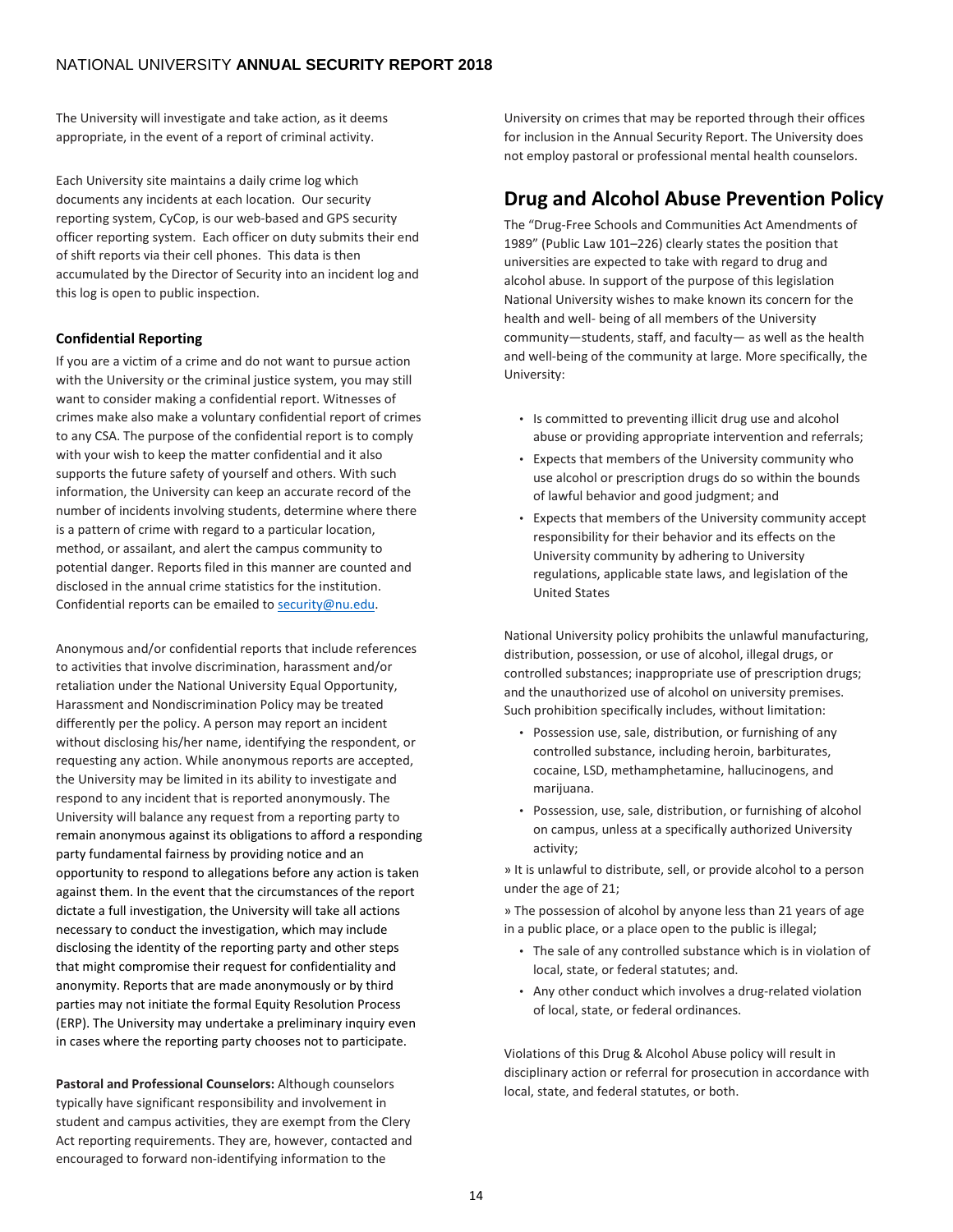#### <span id="page-14-0"></span>**Drug and Alcohol Annual Distribution**

The possession, use, or distribution of illicit drugs and alcohol is governed by the University's Drug and Alcohol Policy and California State Law. The University's full Drug and Alcohol Abuse Prevention policy can be found in the Catalog at: [https://online.flippingbook.com/view/814609/64/.](https://online.flippingbook.com/view/814609/64/)

In compliance with the law, the University will include annual distribution of information regarding the following in the annual University Catalog update:

- The University Drug and Alcohol Abuse Prevention policy which prohibits the unlawful manufacture, distribution, possession, or use of alcohol, illegal drugs, or controlled substances, and the abuse of legal substances in the workplace, on University premises, at official University functions, or on University business;
- The dangers of substance abuse;
- The description of assistance resources available to employees or students;
- A description of the applicable sanctions that may be imposed upon employees and students for substance abuse violation occurring in the workplace; and
- A description of the legal sanctions under local, state, and federal law for the unlawful possession or distribution of illicit drugs and alcohol.

The University has developed a program to prevent the illicit use of drugs and the abuse of alcohol by students and employees. The program provides services related to drug use and abuse including dissemination of informational materials, educational programs, referrals for services, and University disciplinary actions.

The University provides an overall coordination of the Drug-Free School Program. Students may receive referrals to the local and national substance abuse resources and outside counseling services. Additionally, an Employee Assistance Program (EAP) is available for eligible employees.

### <span id="page-14-1"></span>**Drug-Free Campus**

It is widely recognized that the misuse and abuse of drugs (controlled substances) and the abuse of alcohol are major contributors to serious health problems as well as to social and civic concerns. The health risks associated with the use of illicit drugs and the abuse of alcohol including various deleterious physical and mental consequences including addiction, sever disability, and death.

In response to these concerns, the U.S. Congress passed the Drug-Free Workplace Act of 1988 and the Drug-Free Schools and Communities Amendments of 1989. The University is committed to providing and maintaining a safe and healthy educational and work environment for its students, faculty, staff, and visitors.

The workplace and campus are presumed to include all premises where activities of the University are conducted. Violations of this policy will result in disciplinary action or referral for prosecution according to local, state, and federal statutes, or both.

#### <span id="page-14-2"></span>**National Resources**

We encourage anyone dealing with substance abuse issues to contact the following national agencies for guidance and assistance in identifying a counseling, treatment, or rehabilitation program:

- Al-Anon & Alateen (888) 425-2666
- National Council on Alcoholism (800) 622-2255
- The Substance Abuse and Mental Health Services Administration's National Helpline (800) 662-4357

#### <span id="page-14-3"></span>**Sanctions and Remedies**

Employees and students found in violation of this policy will result in disciplinary action or referral for prosecution according to local, state, and federal statutes, or both.

# <span id="page-14-4"></span>**Sexual Violence Prevention and Awareness Programs**

The University prohibits domestic violence, dating violence, sexual assault, and stalking. The University prohibits retaliation against an individual because that individual testified or participated in any manner in the University process related to domestic violence, dating violence, sexual assault, or stalking.

### <span id="page-14-5"></span>**Prevention Programs**

The University offers various programs for students and employees that promote the awareness and prevention of domestic violence, dating violence, sexual assault, and stalking.

The University has contracted with a third-party training provider, EVERFI (previously LawRoom and Campus Clarity), to provide all incoming students and employees with an interactive, online primary prevention and awareness program related to rape, acquaintance rape, domestic violence, dating violence, sexual assault, and stalking. The training programs are administered through a comprehensive learning management system that tracks course assignments and progress to completion, to ensure that training has been successfully completed by all assigned participants.

### <span id="page-14-6"></span>**Student Training**

Provides for a foundational online course customized for jurisdiction definitions for domestic violence, dating violence, sexual assault, stalking, and consent. The training also provides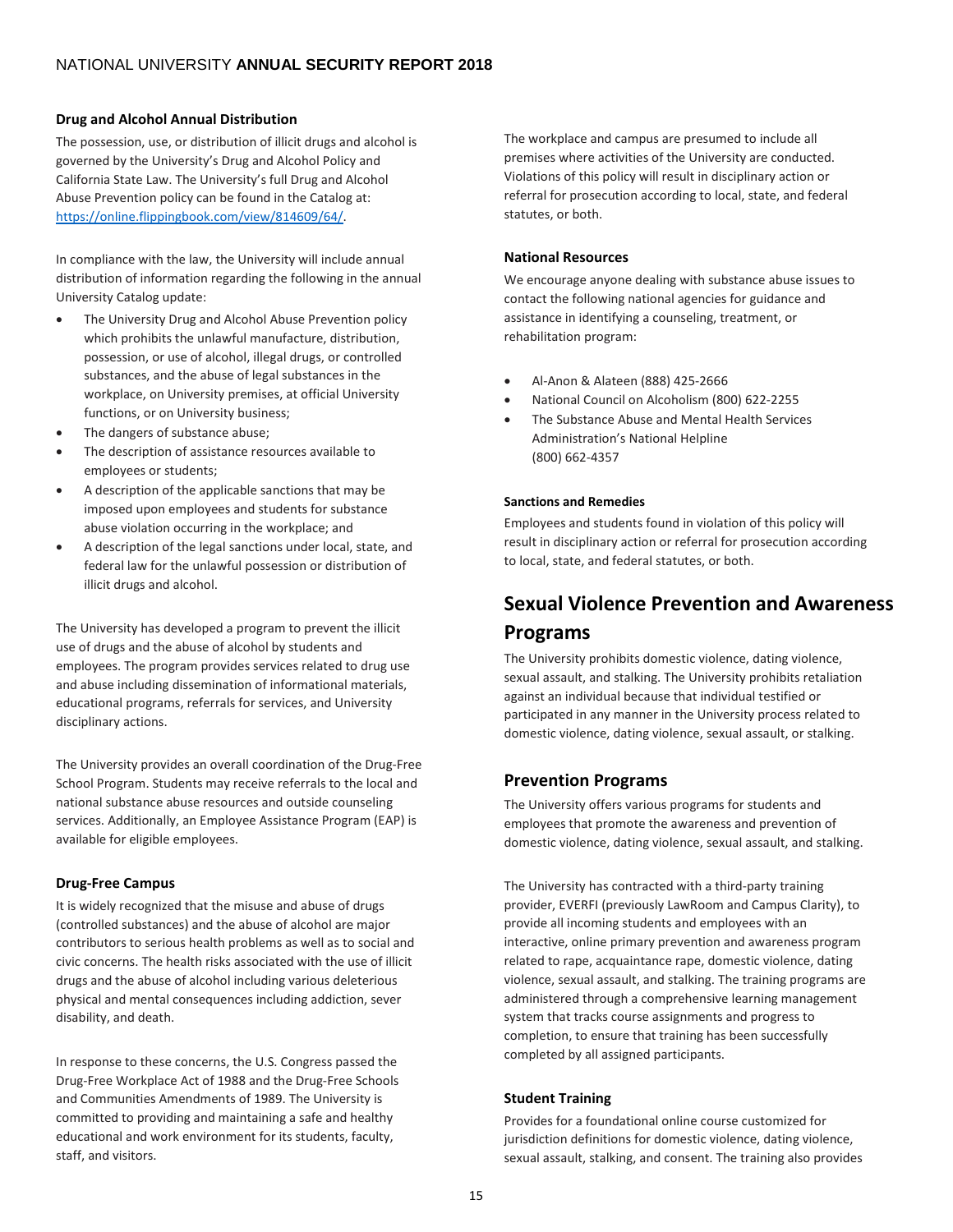information on bystander intervention and information on risk reduction to recognize the warning signs of abusive behavior and how to avoid potential attacks. The student training program also provides for a follow-up course to support ongoing training needs.

#### <span id="page-15-0"></span>**Employee Training**

All faculty and supervisory employees of the University are required to complete a two-hour online training program within ninety days of hire. The training addresses physical and nonphysical sexual harassment, discrimination, and retaliation. Employees are required to complete the course every two years.

Additionally, the University provides for a mandatory online course for employees that provides education relating to the prevention of sexual assault, domestic violence, dating violence, and stalking.

# <span id="page-15-1"></span>**Equal Opportunity, Harassment and Nondiscrimination Policy**

(Select sections below. For the full policy, see our Civil Rights [Website\)](https://www.nu.edu/OurPrograms/studentservices/AcademicPoliciesandP/Civil-Rights-Policies-Procedures.html)

National University affirms its commitment to promote the goals of fairness and equity in all aspects of the educational enterprise. All policies below are subject to resolution using the University's Equity Resolution Process (ERP) as detailed on our [Civil Rights website.](https://www.nu.edu/OurPrograms/studentservices/AcademicPoliciesandP/Civil-Rights-Policies-Procedures.html) When the responding party is a member of the University community, the ERP is applicable regardless of the status of the reporting party who may be a member or nonmember of the campus community, including students, student organizations, faculty, administrators, staff, guests, visitors, etc.

### <span id="page-15-2"></span>**Applicable Laws**

Title IX of the Education Amendments of 1972 (Title IX) prohibits discrimination on the basis of sex/gender in education programs or activities operated by recipients of federal financial aid. Sexual harassment and misconduct are a form of sex/gender discrimination prohibited by Title IX, and Title IX prohibits sex/gender discrimination in both educational and employment settings. The Violence Against Women Reauthorization Act of 2013 (VAWA) became effective March 7, 2014, and covers domestic violence, dating violence, sexual assault, and stalking. Any complaints of Sexual Misconduct or other items covered under VAWA must be promptly reported to the Title IX Coordinator or Deputy(s) or any member of the ERP.

#### <span id="page-15-3"></span>**Nondiscrimination Policy**

National University adheres to all federal and state civil rights laws prohibiting discrimination in private institutions of higher education. The University will not discriminate against any employee, applicant for employment, student or applicant for admission on the basis of race, religion, color, sex, pregnancy

(including childbirth and related medical conditions), creed, ethnicity, national origin (including ancestry), citizenship status, disability, age, marital status, sexual orientation, gender, gender identity/expression, veteran or military status, genetic information, domestic violence victim status or any other protected category under applicable local, state or federal law.

This policy covers nondiscrimination in employment and in access to educational opportunities. Therefore, any member of the campus community who acts to deny, deprive or limit the educational, employment, and/or social access, benefits and/or opportunities of any member of the campus community, guest or visitor on the basis of their actual or perceived membership in the protected classes listed above is in violation of the Nondiscrimination Policy. When brought to the attention of the University, any such discrimination will be appropriately addressed and remedied, according to the Equity Resolution Process (ERP), described below. Non-members of the National University community who engage in discriminatory actions within university programs or on university property are not under the jurisdiction of this policy but can be subject to actions that limit their access and/or involvement with University programs as the result of their misconduct. All vendors serving the University through third-party contracts are subject by those contracts to the policies and procedures or their employers or to these policies and procedures, if their employer has agreed to be bound.

### <span id="page-15-4"></span>**Discriminatory Harassment Policy**

Students, staff, administrators, and faculty are entitled to a working environment and educational environment free of discriminatory harassment. National University's harassment policy is not meant to inhibit or prohibit educational content or discussions inside or outside of the classroom that include germane, but controversial or sensitive subject matters protected by academic freedom. The sections below describe the specific forms of legally prohibited harassment that are also prohibited under University policy.

### <span id="page-15-5"></span>**Sexual Misconduct Policy**

State law defines various violent and/or non-consensual sexual acts as crimes. While some of these acts may have parallels in criminal law, National University has defined categories of sex/gender discrimination as sexual misconduct, as stated below, for which action under this policy may be imposed. Generally speaking, National University considers Non-Consensual Sexual Intercourse violations to be the most serious of these offenses, and therefore typically imposes the most severe sanctions, including suspension or expulsion for students, and termination for employees. However, the University reserves the right to impose any level of sanction, ranging from a reprimand up to and including suspension or expulsion/termination, for any act of sexual misconduct or other sex/gender-based offenses, including intimate partner (dating and/or domestic) violence, non-consensual sexual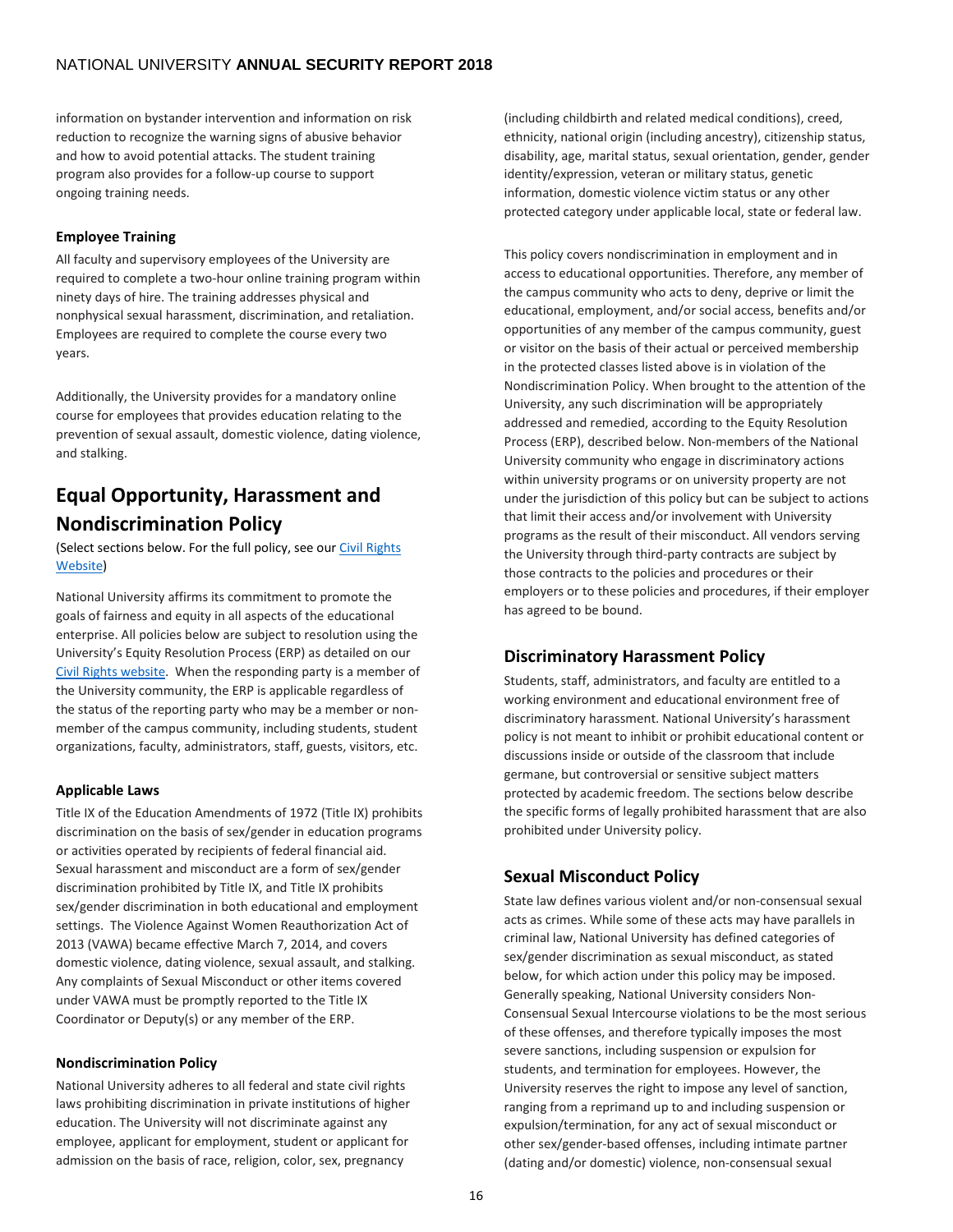contact and/or stalking based on the facts and circumstances of the particular allegation. Acts of sexual misconduct may be committed by any person upon any other person, regardless of the sex, sexual orientation and/or gender identity of those involved.

# <span id="page-16-0"></span>**Procedures for Victims**

A victim of domestic violence, dating violence, sexual assault, or stalking may consider the following procedures.

### <span id="page-16-1"></span>**Medical Attention**

Medical providers can treat injuries and test for pregnancy and sexually transmitted diseases (STDs). Some medical providers can perform a Sexual Assault Forensic Exam which preserves evidence for use in a criminal case.

#### <span id="page-16-2"></span>**Preservation of Evidence**

To preserve evidence of a physical assault, avoid washing your body, brushing your teeth, or changing your clothes. If you believe you may have been drugged and wish to have your blood or urine tested, this should be done as soon as possible at a medical facility. Be aware that some physical evidence must be collected close in time to the incident.

### <span id="page-16-3"></span>**Police Reporting**

It is your decision whether or not to report to the police. For the quickest police response, dial 9-1-1 or 9-9-1-1 if dialing from a University extension. Even if you already cleaned yourself or personal articles, or if the incident occurred in the past, you can still report to the police. The University can provide you with the legal definitions that might be relevant to the incident, including the definition of consent in your state, and can assist you in reporting to the police if you so choose.

### <span id="page-16-4"></span>**Confidential Support**

You may wish to talk with a person who can support you while maintaining confidentiality.

In San Diego County, you can contact the Center for Community Solutions, which provides free comprehensive services to victims of sexual assault, relationship violence, and stalking. You can reach them by phone at (888) 385-4657 or on the web at [http://www.ccssd.org/get-help/hotline/.](http://www.ccssd.org/get-help/hotline/)

In California, you can contact CALCASA (California Coalition Against Sexual Assault) at (916) 446-2520 or on the web at [http://calcasa.org;](http://calcasa.org/) they can direct you to support in your county.

Outside of California, you can contact RAINN (Rape, Abuse & Incest National Network) at their Sexual Assault Hotline (800) 656-4673 (toll-free), (202) 544-3064, or on the web at [https://www.rainn.org/.](https://www.rainn.org/)

Other Nation-wide resources include:

- Domestic Violence Hotline: (800) 799-7233
- Center for Victims of Crime Hotline: (202) 467-8700

## <span id="page-16-5"></span>**Reporting to the School**

You may wish to report to the University to access support or to file a complaint against a University student, faculty, or staff member who engaged in the unwelcome behavior. Please be aware that in most cases, any University employee who receives a complaint of this nature must report all pertinent information to a designated school officer charged with responding. For more information on policies and procedures please visit: [https://www.nu.edu/OurPrograms/studentservices/AcademicP](https://www.nu.edu/OurPrograms/studentservices/AcademicPoliciesandP/Civil-Rights-Policies-Procedures.html) [oliciesandP/Civil-Rights-Policies-Procedures.html.](https://www.nu.edu/OurPrograms/studentservices/AcademicPoliciesandP/Civil-Rights-Policies-Procedures.html) 

## <span id="page-16-6"></span>**Accessing National University Support**

If the accused individual is not affiliated with the University as a student, faculty, or staff member, or if the accuser chooses not to identify the accused individual, the University can still assist the accuser with location counseling and other support services and may assist in rescheduling course requirements, assigning an incomplete in a class, or allowing an accuser to transfer class sections.

# <span id="page-16-7"></span>**Equity Resolution Process (ERP) for Allegations of Harassment, Sexual Misconduct and Other Forms of Discrimination**

(Select sections below, for the full policy see our [Civil](https://www.nu.edu/OurPrograms/studentservices/AcademicPoliciesandP/Civil-Rights-Policies-Procedures.html)  [Rights Website\)](https://www.nu.edu/OurPrograms/studentservices/AcademicPoliciesandP/Civil-Rights-Policies-Procedures.html)

National University will act on any formal or informal allegation or notice of violation of the policy on nondiscrimination, that is received by the Title IX Coordinator, Deputy, a member of the administration, or other employee. All discrimination allegations are exempt from other student/staff/faculty complaint/grievance processes and replaced with the Equity Resolution Process (ERP) outlined herein.

The procedures described below apply to all allegations of harassment or discrimination on the basis of protected class involving students, staff or faculty members. These procedures may also be used to address collateral misconduct occurring in conjunction with harassing or discriminatory conduct (e.g.: vandalism, physical abuse of another, etc.). All other allegations of misconduct unrelated to incidents covered by this policy will be addressed through the procedures elaborated in the respective student, faculty and staff handbooks or codes of conduct.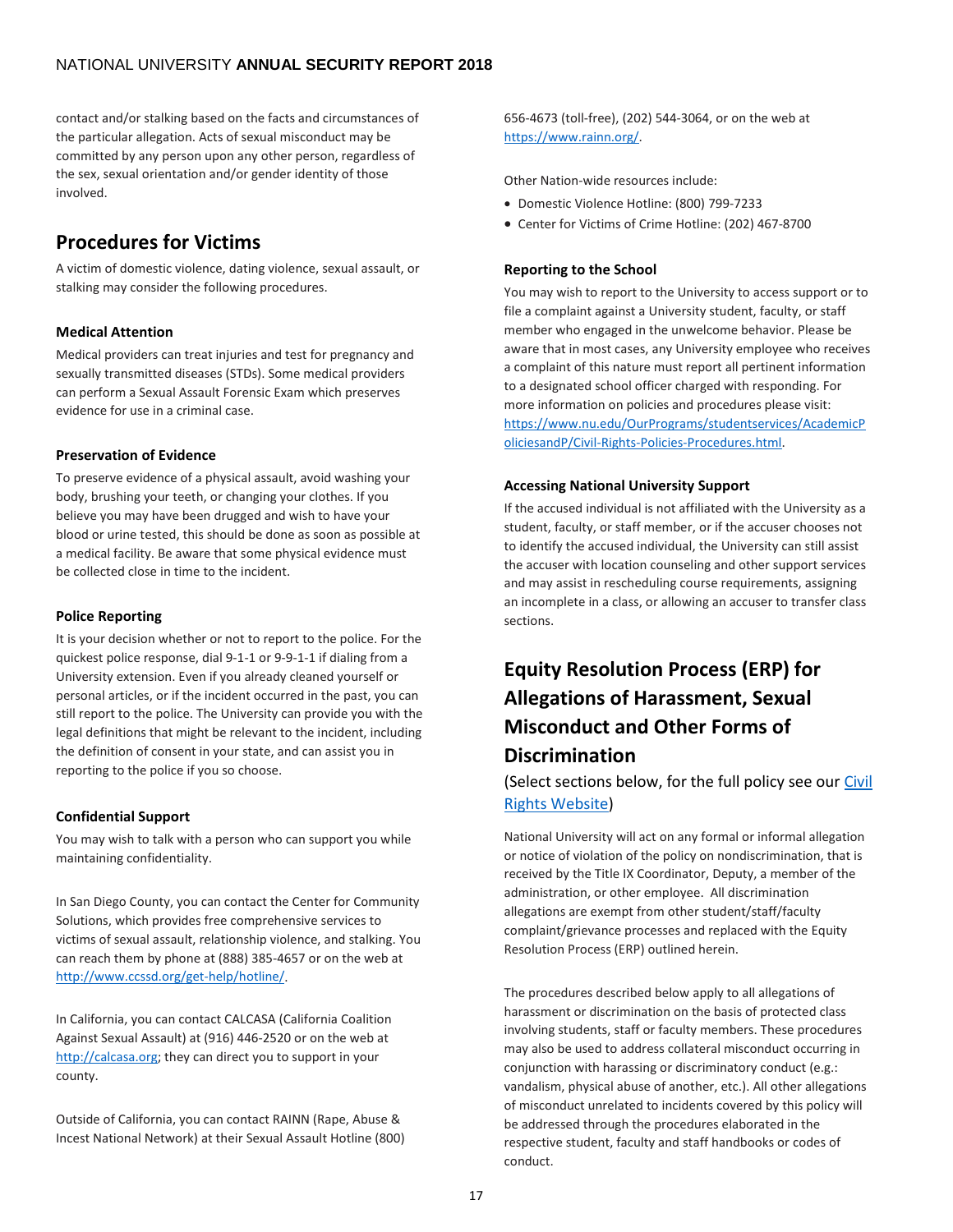#### <span id="page-17-0"></span>**Overview of the ERP**

Upon notice to the panel of Deputies, this resolution process involves a prompt preliminary inquiry to determine if there is reasonable cause to believe the nondiscrimination policy has been violated. If so, the University will initiate a confidential investigation that is thorough, reliable, impartial, prompt and fair. The investigation and the subsequent resolution process determine whether the Nondiscrimination Policy has been violated. If so, the University will promptly implement effective remedies designed to end the discrimination, prevent its recurrence and address its effects.

#### <span id="page-17-1"></span>**Equity Resolution Process (ERP)**

Allegations under the policy on nondiscrimination are resolved using the ERP. Members of the ERP pool are announced in an annual distribution of this policy to the NU community, prospective students, their parents and prospective employees. The list of members and a description of the panel can be found a[t www.nu.edu/ERP.](http://www.nu.edu/ERP) Members of the ERP pool are trained in all aspects of the resolution process, and can serve in any of the following roles, at the direction of the panel of deputies:

- To provide sensitive intake for and initial advice pertaining to allegations
- To serve in a mediation or restorative justice role in conflict resolution
- To investigate allegations
- To act as process advisors to parties involved in the Equity Resolution Process
- To serve on appeal panels for allegations

ERP pool members also recommend proactive policies and serve in an educative role for the entire National University community. The Equity Officer coordinates appointments to the ERP pool, all of whom report to the Title IX Coordinator for this process. ERP pool members receive annual training organized by the Equity Officer, including a review of National University policies and procedures as well as applicable federal and state laws and regulations so that they are able to appropriately address allegations, provide accurate information to members of the community, protect safety and promote accountability. This training will include but is not limited to: how to appropriately remedy, investigate, render findings and determine appropriate sanctions in reference to all forms of harassment and discrimination allegations; the university's discrimination and harassment policies and procedures (including sexual misconduct); confidentiality and privacy; and applicable laws, regulations and federal regulatory guidance. All ERP pool members are required to attend this annual training to be eligible to serve.

• 2 Co-chairs: one representative from HR and one from Student Services, etc., who are *ex officio* members and who respectively Chair Appeal Panel hearings for allegations

- At least three (3) members of Academic Affairs
- At least five (5) members of Student Services staff
- At least one (1) representative from Security
- At least two (2) representatives from Human Resources

ERP pool members are usually appointed to three-year terms. Individuals who are interested in serving in the pool are encouraged to contact the Equity Officer. No member of the pool may be a practicing attorney.

# <span id="page-17-2"></span>**Reporting Discrimination, Harassment and/or Retaliation**

Reports of discrimination, harassment and/or retaliation may be made using any of the following options. There is no time limitation on the filing of allegations. However, if the responding party is no longer subject to the University's jurisdiction, the ability to investigate, respond and provide remedies may be more limited:

1) Report online, via th[e Student Conduct page](https://www.nu.edu/OurPrograms/studentservices/StudentConduct.html) or th[e Office of](https://www.nu.edu/OurPrograms/studentservices/StudentAffairs.html)  [Student Affairs page](https://www.nu.edu/OurPrograms/studentservices/StudentAffairs.html) by pressing the "*File an Incident Report*" button; and/or by following this link:

[https://cm.maxient.com/reportingform.php?NationalUniv&layout\\_i](https://cm.maxient.com/reportingform.php?NationalUniv&layout_id=0) [d=0](https://cm.maxient.com/reportingform.php?NationalUniv&layout_id=0)

2) Report directly to the Title IX Coordinator or any Deputy Title IX Coordinator; or

3) Report by emailing the Civil Rights Team at [CivilRightsComplaints@nu.edu.](mailto:CivilRightsComplaints@nu.edu)

All reports are acted upon promptly while every effort is made by the University to preserve the privacy of reports. Such reports may also be anonymous. Anonymous reports will be investigated to determine if remedies can be provided. Additionally, all employees of the University are designated as mandated reporters and will share a report with the Title IX Coordinator or a Deputy promptly. Confidentiality and mandated reporting are addressed more specifically below. Reports of misconduct or discrimination committed by the Title IX Coordinator should be reported to the University President.

#### **Office of the President**

11255 North Torrey Pines Road La Jolla, CA 92037-1011 (858) 642-8802

### <span id="page-17-3"></span>**Anonymous/Confidential Reports**

A person may report an incident without disclosing their name, identifying the respondent, or requesting any action. While anonymous reports are accepted, the University may be limited in its ability to investigate and respond to any incident that is reported

The ERP pool includes: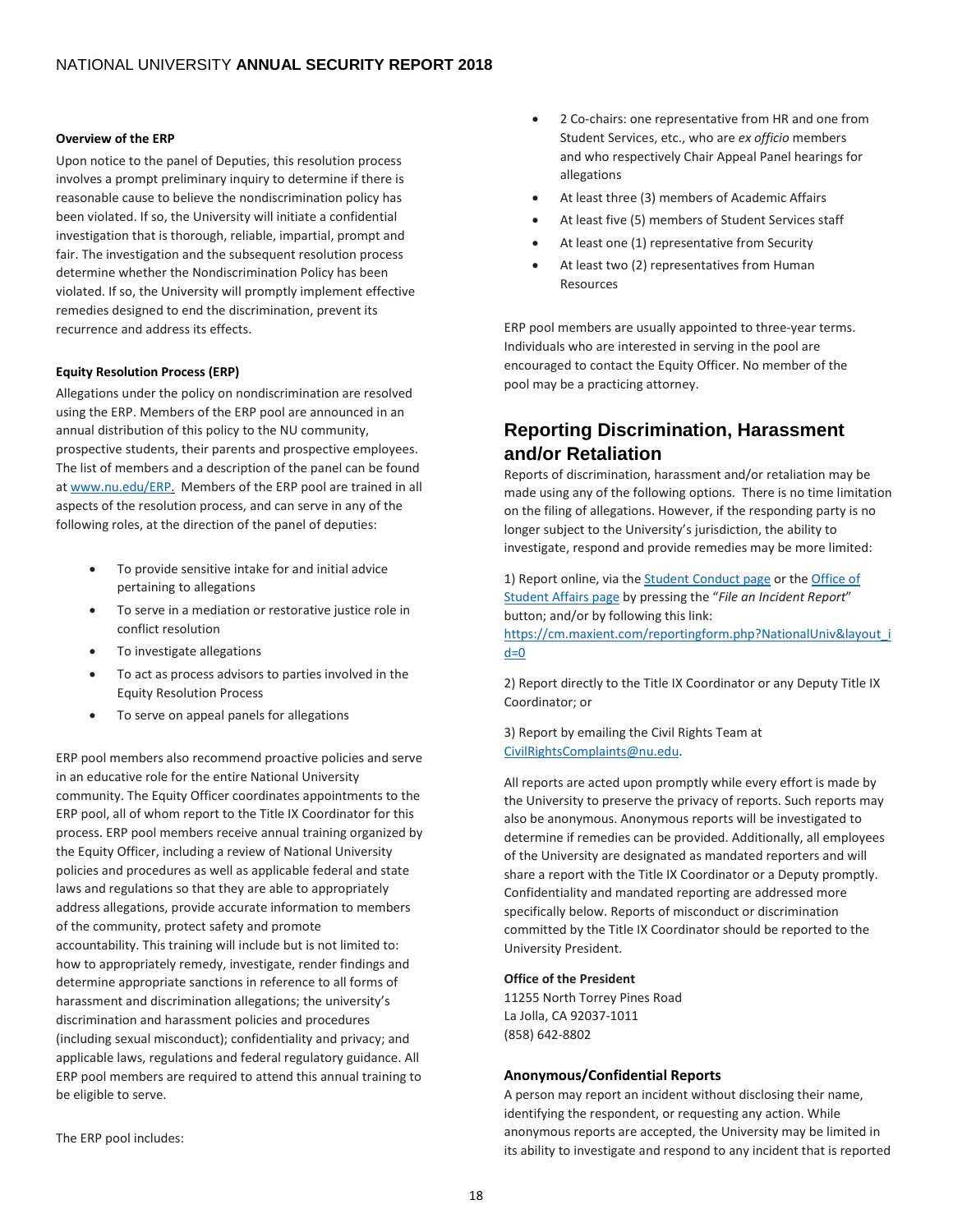anonymously. The University will balance any request from a reporting party to remain anonymous against its obligations to afford a responding party fundamental fairness by providing notice and an opportunity to respond to allegations before any action is taken against them. In the event that the circumstances of the complaint dictate a full investigation, the University will take all actions necessary to conduct the investigation, which may include disclosing the identity of the reporting party and other steps that might compromise their request for confidentiality and anonymity. Reports that are made anonymously or by third parties may not initiate the formal ERP process. The University may undertake an initial assessment even in cases where the reporting party chooses not to cooperate or participate.

Reporting parties have the right to investigation and appropriate resolution of all credible allegations of sexual misconduct or discrimination made in good faith to University officials. Reporting parties also have the right to be informed in advance of any University public release of information regarding the incident, as well as the right not to have any personally identifiable information released to the public by the University, without their consent.

#### <span id="page-18-0"></span>**Title IX Coordinator**

Dr. Joseph Zavala Vice President, Student Services National University 11255 N. Torrey Pines Road La Jolla, California 92037 Phone: 858.642.8024 Email[: jzavala@nu.edu](mailto:jzavala@nu.edu)

#### **Deputy Title IX Coordinator**

Heather Tyrrell Equity Officer National University 11255 N. Torrey Pines Road La Jolla, California 92037 Phone: 858-642-8087 Email[: htyrrell@nu.edu](mailto:htyrrell@nu.edu)

#### **Deputy Title IX Coordinator**

Dr. John Cicero Vice Provost of Academic and Faculty Affairs National University 11255 N. Torrey Pines Road La Jolla, California 92037 Phone: 858-642-8075 Email[: jcicero@nu.edu](mailto:jcicero@nu.edu)

#### **Deputy Title IX Coordinator**

Pedro Rubio Director of Student Affairs National University 11255 N. Torrey Pines Road La Jolla, California 92037 Phone: 858-642-8097 Email[: prubio@nu.edu](mailto:prubio@nu.edu) 

The University's designated Title IX Coordinator and Deputy Title IX Coordinators oversee the University's compliance with Title IX, including coordinating the investigation of and response to sex-based or gender-based discrimination or harassment complaints, responding to inquiries concerning Title IX, tracking incidents and trends involving sexual misconduct, publicizing the University's policies, and providing training on preventing sex discrimination, sexual harassment, and sexual violence.

#### <span id="page-18-1"></span>**Remedial Action**

Upon notice of alleged discrimination, the University will implement initial remedial, responsive and/or protective actions upon notice of alleged harassment, retaliation and/or discrimination. Such actions could include but are not limited to: no contact orders, academic support, transportation accommodations, visa and immigration assistance, student financial aid counseling, providing a campus escort, academic or work schedule and assignment accommodations, safety planning, referral to campus and/or community support resources. National University will take additional prompt remedial and/or disciplinary action with respect to any member of the University community, guest or visitor upon a finding that they have engaged in harassing or discriminatory behavior or retaliation. The panel of deputies will maintain as confidential any accommodations or protective measures, provided confidentiality does not impair the University's ability to provide the accommodations or protective measures.

#### <span id="page-18-2"></span>**Institutional Disciplinary Action**

The University has the authority to address these complaints in a non-criminal context. The University process is completely separate from the policy and courts. The standard of evidence that will be used during any institutional disciplinary proceeding/investigation arising from allegations of discrimination, harassment, or retaliation, including allegations of dating violence, domestic violence and stalking, will be a preponderance of evidence standard.

#### <span id="page-18-3"></span>**Disclosures to Reporting Parties**

For any incident that potentially involves criminal activity, a reporting party may wish to report directly to law enforcement in addition to, or instead of, reporting to the University. University personnel can assist a reporting party in making a report to law enforcement. A reporting party may pursue both the University process and the criminal process simultaneously.

When a police or criminal matter occurs simultaneously to the University process, in most cases the University will not wait until the criminal case is resolved before proceeding with the University process. The University's fact-finding investigation may be delayed for a short period of time upon a request from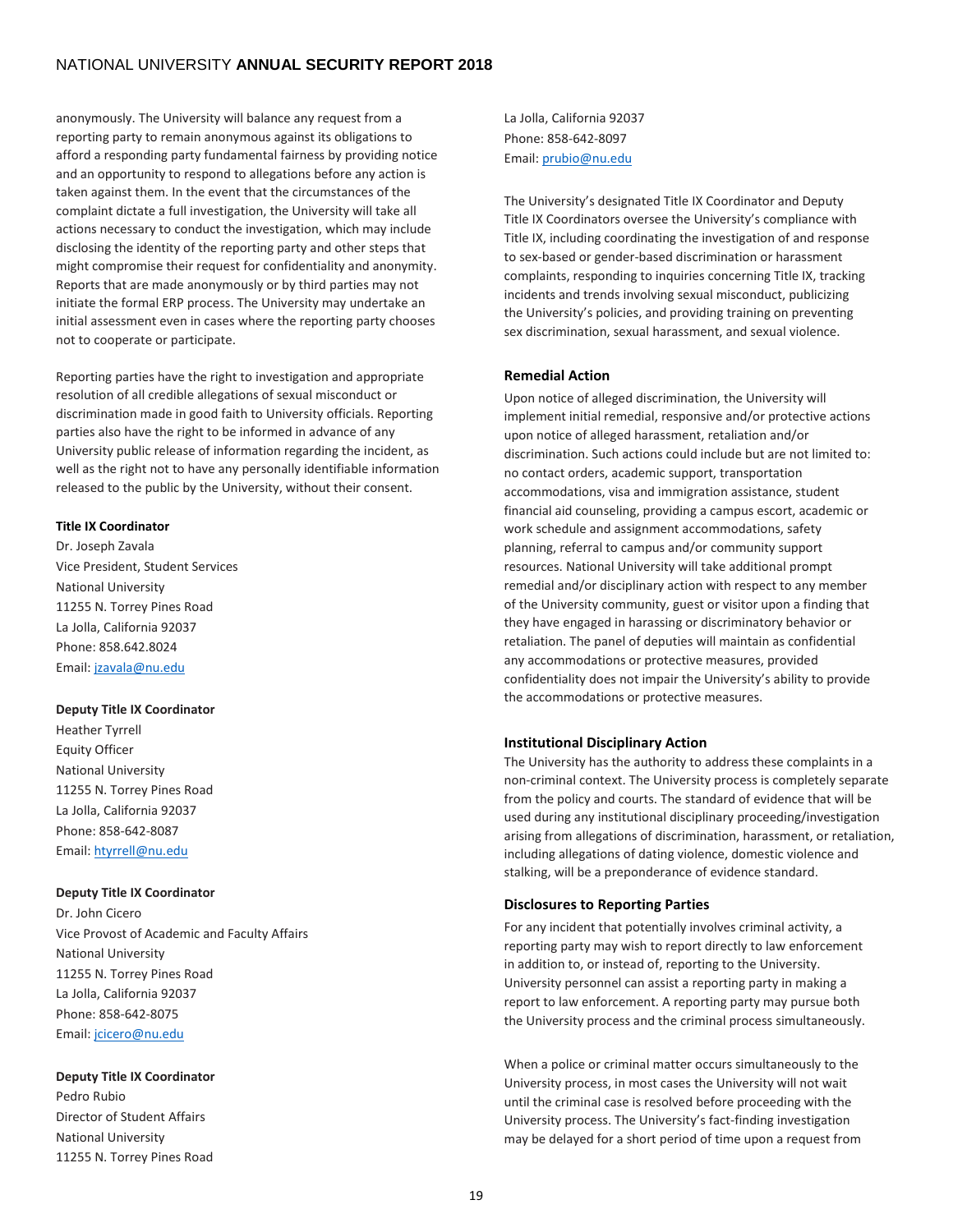law enforcement, but the University will promptly resume the investigation as soon as possible.

When the accused is found not responsible for the alleged violation, the investigation will be closed, and the Reporting party and Respondent notified.

When the accused is found responsible for the violation, the University will take action to end the discrimination or harassment, prevent its recurrence, and remedy its effects on the victim and the University community. The Title IX System Coordinator and/or Deputy Title IX System Coordinator will determine the consequences or sanctions for the Respondent and remedies for the Reporting party, and as appropriate, the University community.

#### **Advisors**

Each party is allowed to have an advisor of their choice present with them for all ERP meetings and proceedings, from intake through to final determination. The parties may select whomever they wish to serve as their advisor as long as the advisor is eligible and available, and usually otherwise not involved in the resolution process, such as serving as a witness. The advisor may be a friend, mentor, family member, attorney or any other supporter a party chooses to advise them who is available and eligible. Witnesses cannot also serve as advisors. The parties may choose advisors from inside or outside the campus community. The panel of Deputies will also offer to assign a trained ERP pool member to work as an advisor for any party. The parties may choose their advisor from the ERP pool, choose a non-trained advisor from outside the pool, if preferred, or proceed without an Advisor.

The parties may be accompanied by their advisor in all meetings and interviews at which the party is entitled to be present, including intake and interviews. Advisors should help their advisees prepare for each meeting, and are expected to advise ethically, with integrity and in good faith. The University cannot guarantee equal advisory rights, meaning that if one party selects an advisor who is an attorney, but the other party does not, or cannot afford an attorney, the University is not obligated to provide one. However, the University maintains a listing of local attorneys who may offer their services pro bono. Additionally, responding parties may wish to contact organizations such as:

- FACE [\(http://www.facecampusequality.org\)](http://www.facecampusequality.org/)
- SAVE [\(http://www.saveservices.org\)](http://www.saveservices.org/).

Reporting parties may wish to contact organizations such as:

- The Victim Rights Law Center [\(http://www.victimrights.org\)](http://www.victimrights.org/), or the
- The National Center for Victims of Crime [\(http://www.victimsofcrime.org\)](http://www.victimsofcrime.org/), which maintains the Crime Victim's Bar Association.]

All advisors are subject to the same campus rules, whether they are attorneys or not. Advisors may not address campus officials in a meeting or interview unless invited to. The advisor may not make a presentation or represent the reporting party or the responding party during any meeting or proceeding and may not speak on behalf of the advisee to the investigators or hearing panelists. The parties are expected to ask and respond to questions on their own behalf, without representation by their Advisor. Advisors may confer quietly with their advisees or in writing as necessary, as long as they do not disrupt the process. For longer or more involved discussions, the parties and their advisors should ask for breaks or step out of meetings to allow for private conversation. Advisors will typically be given an opportunity to meet in advance of any interview or meeting with the administrative officials conducting that interview or meeting. This pre-meeting will allow advisors to clarify any questions they may have and allows the University an opportunity to clarify the role the advisor is expected to take.

Advisors are expected to refrain from interference with the investigation and resolution. Any advisor who steps out of their role will be warned once and only once. If the Advisor continues to disrupt or otherwise fails to respect the limits of the advisor role, the Advisor will be asked to leave the meeting. When an Advisor is removed from a meeting, that meeting will typically continue without the advisor present. Subsequently, the Title IX Coordinator will determine whether the advisor may be reinstated, may be replaced by a different Advisor, or whether the party will forfeit the right to an Advisor for the remainder of the process.

The University expects that the parties will wish to share documentation related to the allegations with their advisors. The University provides a consent form that authorizes such sharing. The parties must complete this form before the University is able to share records with an Advisor, though parties may share the information directly with their Advisor if they wish. Advisors are expected to maintain the privacy of the records shared with them. These records may not be shared with 3<sup>rd</sup> parties, disclosed publicly, or used for purposes not explicitly authorized by the University. The University may seek to restrict the role of any Advisor who does not respect the sensitive nature of the process or who fails to abide by the University's privacy expectations.

The University expects an Advisor to adjust their schedule to allow them to attend University meetings when scheduled. The University does not typically change scheduled meetings to accommodate an Advisor's inability to attend. The University will, however, make reasonable provisions to allow an advisor who cannot attend in person to attend a meeting by telephone, video and/or virtual meeting technologies as may be convenient and available. A party may elect to change Advisors during the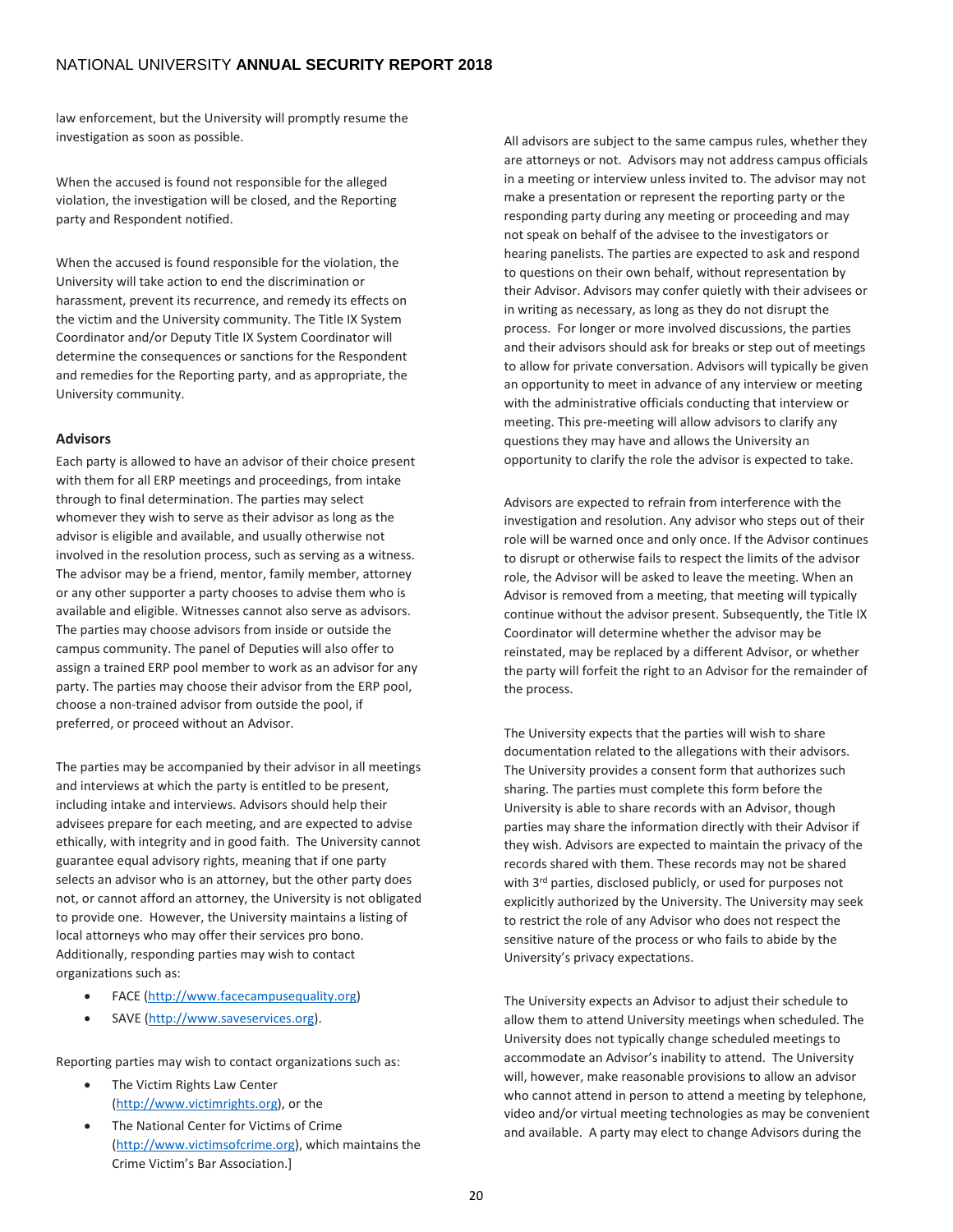process and is not locked into using the same Advisor throughout.

The parties must advise the investigators of the identity of their Advisor at least one (1) day before the date of their first meeting with investigators (or as soon as possible if a more expeditious meeting is necessary or desired). The parties must provide timely notice to investigators if they change advisors at any time.

#### **Resolution**

Proceedings are private. All persons present at any time during the resolution process are expected to maintain the privacy of the proceedings in accord with National University policy. While the contents of the hearing are private, the parties have discretion to share their own experiences if they so choose and should discuss doing so with their advisors.

#### <span id="page-20-0"></span>**Sanctions and Remedies**

Any student found responsible for a violation may receive sanctions ranging from probation to expulsion along with any other sanctions, depending on the severity of the incident and other factors. Factors considered when determining a sanction/responsive action may include:

- The nature, severity of, and circumstances surrounding the violation
- An individual's disciplinary history
- Previous allegations or allegations involving similar conduct
- Any other information deemed relevant by the hearing panel
- The need for sanctions/responsive actions to bring an end to the discrimination, harassment and/or retaliation
- The need for sanctions/responsive actions to prevent the future recurrence of discrimination, harassment and/or retaliation
- The need to remedy the effects of the discrimination, harassment and/or retaliation on the reporting party and the community

#### <span id="page-20-1"></span>**Student Sanctions**

The following are the usual sanctions that may be imposed upon students or organizations singly or in combination:

- *Warning:* A formal statement that the behavior was unacceptable and a warning that further infractions of any National University policy, procedure or directive will result in more severe sanctions/responsive actions.
- *Probation:* A written reprimand for violation of the Student Code of Conduct, providing for more severe disciplinary sanctions in the event that the student or organization is found in violation of any University policy, procedure or directive within a specified period of time.

Terms of the probation will be specified and may include denial of specified social privileges, exclusion from co- curricular activities, non-contact orders and/or other measures deemed appropriate.

- *Suspension:* Termination of student status for a definite period of time not to exceed two years, and/or until specific criteria are met. Students who return from suspension are automatically placed on probation through the remainder of their tenure at University. This sanction may be noted as a Conduct Suspension on the student's official transcript, at the discretion of the Title IX Coordinator.
- *Expulsion:* Permanent termination of student status, revocation of rights to be on campus for any reason or attend University-sponsored events. This sanction will be noted as a Conduct Expulsion on the student's official transcript.
- *Withholding Diploma*: The University may withhold a student's diploma for a specified period of time and/or deny a student participation in commencement activities if the student has an allegation pending, or as a sanction if the student is found responsible for an alleged violation.
- *Revocation of Degree:* The University reserves the right to revoke a degree awarded from the University for fraud, misrepresentation or other violation of National University policies, procedures or directives in obtaining the degree, or for other serious violations committed by a student prior to graduation.
- *Organizational Sanctions*: Deactivation, de-recognition, loss of all privileges (including University registration), for a specified period of time.
- *Other Actions:* In addition to or in place of the above sanctions, the University may assign any other sanctions as deemed appropriate.

#### **Employee Sanctions**

Responsive actions for an **employee** who has engaged in harassment, discrimination and/or retaliation include:

- *Warning – Verbal or Written*
- *Performance Improvement/Management Process*
- *Required Counseling*
- *Required Training or Education*
- *Probation*
- *Loss of Annual Pay Increase*
- *Loss of Oversight or Supervisory Responsibility*
- *Demotion*
- *Suspension with pay*
- *Suspension without pay*
- *Termination*
- *Other Actions:* In addition to or in place of the above sanctions, the University may assign any other sanctions as deemed appropriate.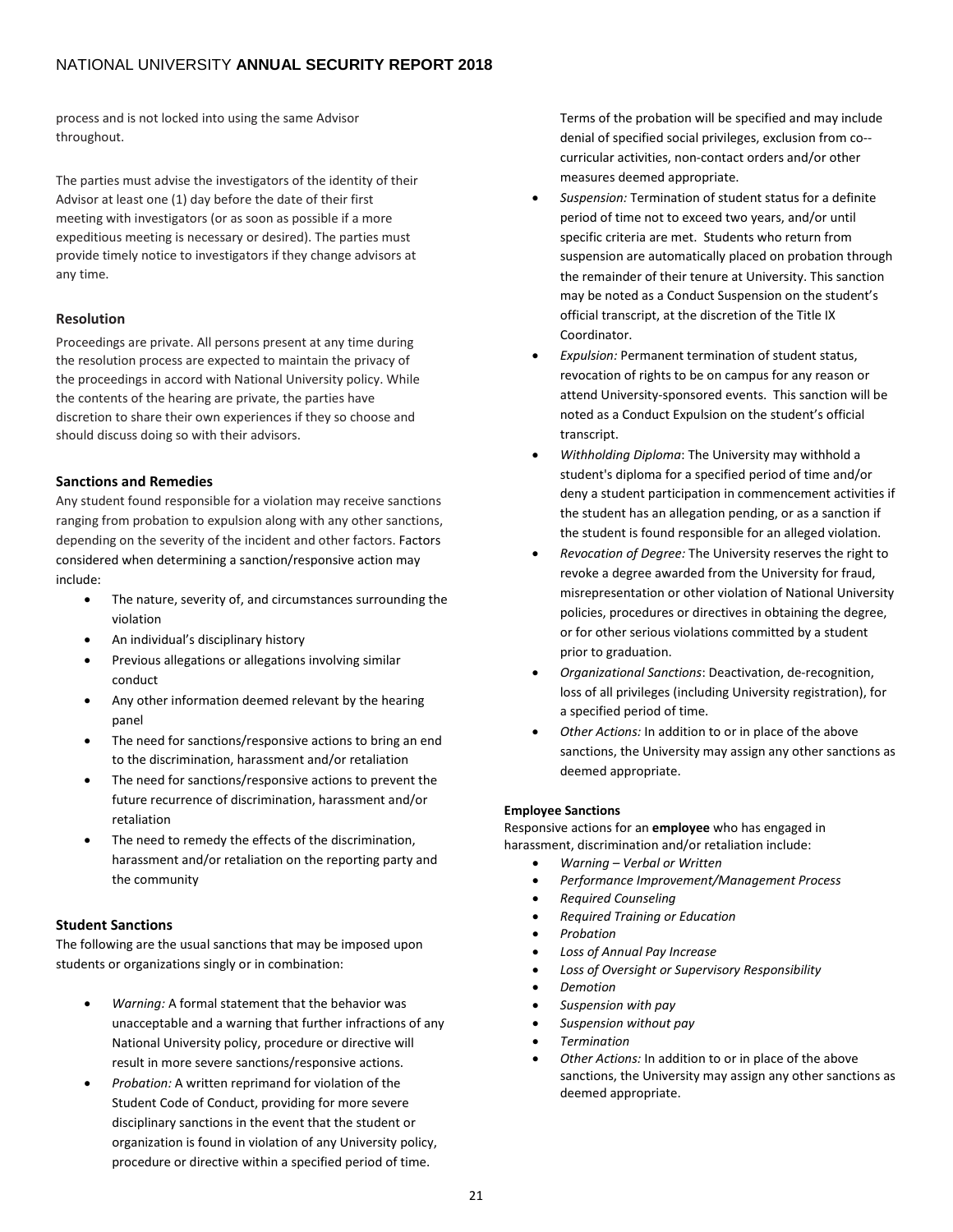# <span id="page-21-0"></span>**Remedies**

The University will determine which remedies may be offered depending on the nature of the case, including changes to academic or work obligations under the school's control. The Title IX Coordinator or designee may provide interim remedies intended to address the short-term effects of harassment, discrimination and/or retaliation, i.e., to redress harm to the reporting party and the community and to prevent further violations.

These remedies may include, but are not limited to:

- Referral to the Employee Assistance Program
- Education to the National University community
- Altering work arrangements for employees
- Providing campus escorts
- Providing transportation accommodations
- Implementing contact limitations between the parties
- Offering adjustments to academic deadlines, course schedules, etc.
- Referral to off-campus support services

The University may interim suspend a student, employee or organization pending the completion of ERP investigation and procedures, particularly when in the judgment of the panel of Deputies the safety or well-being of any member(s) of the campus community may be jeopardized by the presence on-campus of the responding party or the ongoing activity of a student organization whose behavior is in question. In all cases in which an interim suspension is imposed, the student, employee or student organization will be given the option to meet with the panel of Deputies prior to such suspension being imposed, or as soon thereafter as reasonably possible, to show cause why the suspension should not be implemented. The Title IX Coordinator has sole discretion to implement or stay an interim suspension and to determine its conditions and duration after consultation with the panel of Deputies. Violation of an interim suspension under this policy will be grounds for expulsion or termination.

During an interim suspension or administrative leave, a student or employee may be denied access to the University campuses/facilities/events. As determined by the panel of Deputies, this restriction can include classes and/or all other University activities or privileges for which the student might otherwise be eligible. At the discretion of the Title IX Coordinator, alternative coursework options may be pursued to ensure as minimal an impact as possible on the responding party.

The institution will maintain as confidential any interim actions or protective measures, provided confidentiality does not impair the institution's ability to provide the interim actions or protective measures.

The University provides the Employee Assistance Program (EAP) to eligible employees. This program provides referral services and treatment sessions as needed. Employees enrolled in healthcare

plans can obtain additional benefits, including outpatient and inpatient services.

# <span id="page-21-1"></span>**Definitions**

Each state has statutes that define rape, sexual assault, consent, domestic violence, and stalking. If you have questions regarding these definitions, please contact the Title IX System Coordinator and/or Deputy Title IX Coordinator(s).

#### <span id="page-21-2"></span>**Sexual Harassment**

Sexual harassment is a form of sex/gender discrimination and, therefore, an unlawful discriminatory practice. National University has adopted the following definition of sexual harassment, in order to address the special environment of an academic community, which consists not only of employer and employees, but of students as well.

Sexual harassment is:

- unwelcome,
- sexual, sex-based and/or gender-based,
- verbal, written, online and/or physical conduct.

Anyone experiencing sexual harassment in any National University program is encouraged to report it immediately to the Title IX Coordinator. Remedies, education and/or training can be provided in response. Sexual harassment may be disciplined when it takes the form of *quid pro quo* harassment, retaliatory harassment and/or creates a hostile environment.

A hostile environment is created when sexual harassment is:

- Severe, or
- persistent or pervasive, and
- objectively offensive, such that it:
	- o unreasonably interferes with, denies or limits someone's ability to participate in or benefit from the University's educational, employment, and/or social programs.

#### *Quid Pro Quo* Sexual Harassment:

Unwelcome sexual advances, requests for sexual favors, and other verbal or physical conduct of a sexual nature by a person having power or authority over another constitutes sexual harassment when submission to such sexual conduct is made either explicitly or implicitly a term or condition of rating or evaluating an individual's educational development or performance.

#### <span id="page-21-3"></span>**Consensual Relationships Policy**

There are inherent risks in any romantic or sexual relationship between individuals in unequal positions (such as faculty and student, supervisor and employee). These relationships may be less consensual than perceived by the individual whose position confers power. The relationship also may be viewed in different ways by each of the parties, particularly in retrospect. Furthermore, circumstances may change, and conduct that was previously welcome may become unwelcome. Even when both parties have consented at the outset to a romantic or sexual involvement, this past consent may not remove grounds for a later charge of a violation of applicable sections of this policy. The University does not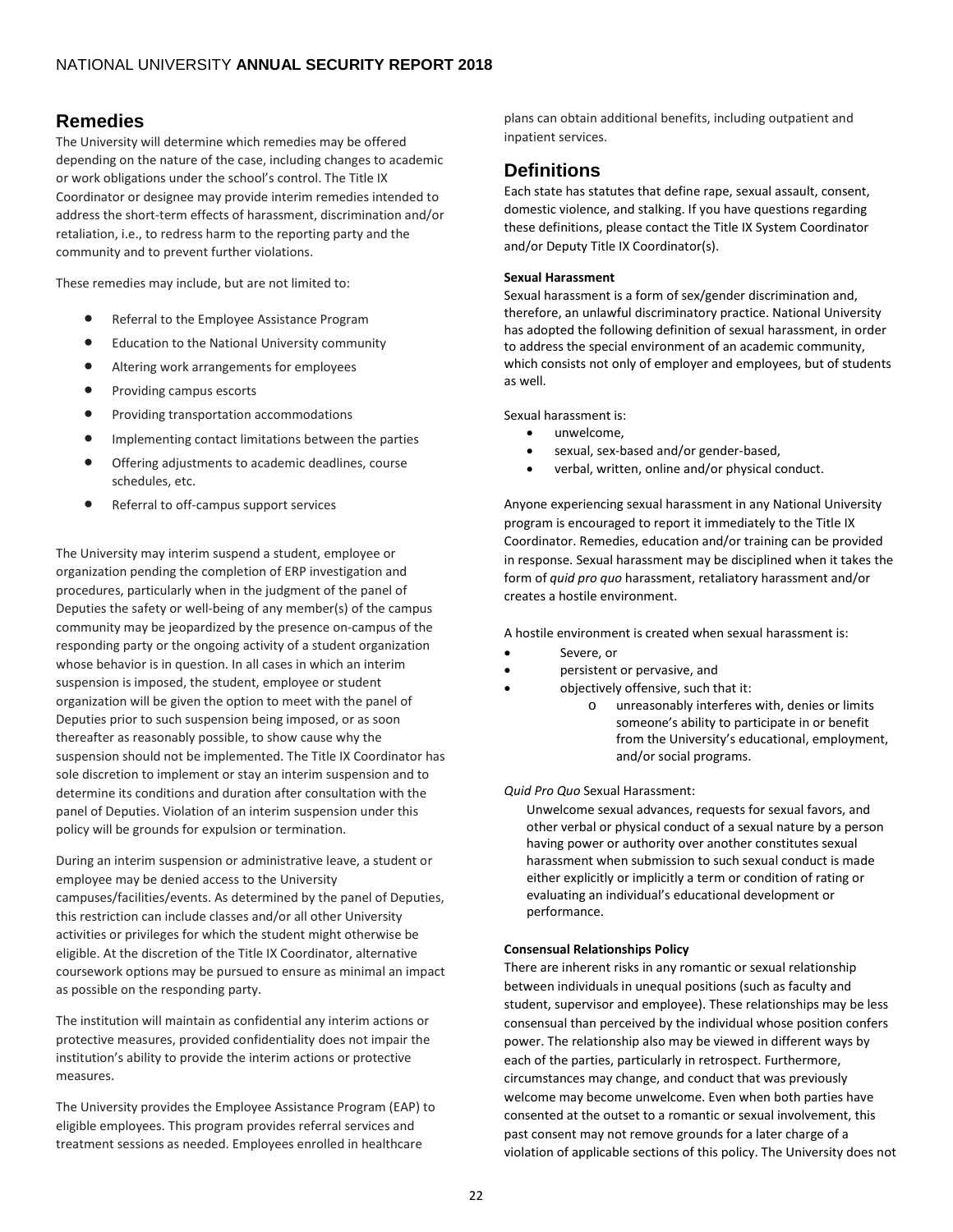wish to interfere with private choices regarding personal relationships when these relationships do not interfere with the goals and policies of the University. For the personal protection of members of this community, relationships in which power differentials are inherent (faculty-student, staff-student, administrator-student) are generally discouraged.

Consensual romantic or sexual relationships in which one party maintains a direct supervisory or evaluative role over the other party are unethical. Therefore, persons with direct supervisory or evaluative responsibilities who are involved in such relationships must bring those relationships to the timely attention of their supervisor and will likely result in the necessity to remove the employee from the supervisory or evaluative responsibilities or shift a party out of being supervised or evaluated by someone with whom they have established a consensual relationship. This includes teaching assistants and/or any students over whom faculty or staff have direct responsibility. While no relationships are prohibited by this policy, failure to timely self-report such relationships to a supervisor as required may result in disciplinary action for an employee. Violation(s) of this policy between employees is an HR/Employee Relations Matter and will not be addressed under the ERP unless the elements of *Quid Pro Quo* harassment are met. Violation of this policy will be addressed through Human Resources processes.

#### <span id="page-22-0"></span>**Sexual Misconduct**

State law defines various violent and/or non-consensual sexual acts as crimes. While some of these acts may have parallels in criminal law, National University has defined categories of sex/gender discrimination as sexual misconduct, as stated below, for which action under this policy may be imposed. Generally speaking, National University considers Non-Consensual Sexual Intercourse violations to be the most serious of these offenses, and therefore typically imposes the most severe sanctions, including suspension or expulsion for students, and termination for employees. However, the University reserves the right to impose any level of sanction, ranging from a reprimand up to and including suspension or expulsion/termination, for any act of sexual misconduct or other sex/gender-based offenses, including intimate partner (dating and/or domestic) violence, non-consensual sexual contact and/or stalking based on the facts and circumstances of the particular allegation. Acts of sexual misconduct may be committed by any person upon any other person, regardless of the sex, sexual orientation and/or gender identity of those involved. Violations include:

#### **i. Sexual Harassment (as defined in section b above)**

- **ii. Non-Consensual Sexual Intercourse** Defined as:
	- any sexual intercourse
	- however slight
	- with any object
	- by a person upon another person
	- that is without consent and/or by force
		- o The use of physical force constitutes a stand-alone non-sexual offense as well, and those who use physical force

face not just the sexual misconduct allegation, but allegations under the appropriate Code of Conduct for the additional assaultive behavior

Sexual intercourse includes:

o Vaginal or anal penetration by a penis, tongue, finger or object, or oral copulation (mouth to genital contact) no matter how slight the penetration or contact.

### **iii. Non-Consensual Sexual Contact**

- Defined as:
	- any intentional sexual touching
	- however slight
	- with any object
	- by a person upon another person
	- that is without consent and/or by force

#### Sexual touching includes:

- o Intentional contact with the breasts, groin, or genitals, mouth or touching another with any of these body parts, or making another touch you or themselves with or on any of these body parts; or
- o Any other bodily contact in a sexual manner.

#### **iv. Sexual Exploitation**

Sexual Exploitation refers to a situation in which a person takes non-consensual or abusive sexual advantage of another, and that behavior does not otherwise fall within the definitions of Sexual Harassment, Non-Consensual Sexual Intercourse or Non-Consensual Sexual Contact.

#### **Force and Consent**

**Force:** Force is the use of physical violence and/or imposing on someone physically to gain sexual access. Force also includes threats, intimidation (implied threats) and coercion that overcome resistance or produce consent ("Have sex with me or I'll hit you." "Okay, don't hit me, I'll do what you want.").

**Coercion:** Coercion is unreasonable pressure for sexual activity. Coercive behavior differs from seductive behavior based on the type of pressure someone uses to get consent from another. When someone makes it clear to you that they do not want sex, that they want to stop, or that they do not want to go past a certain point of sexual interaction, continued pressure beyond that point can be considered coercive.

#### <span id="page-22-1"></span>**Consent:**

Consent is affirmative, conscious, knowing, voluntary, and clear permission and agreement by word or action to engage in mutually agreed upon sexual activity. Since individuals may experience the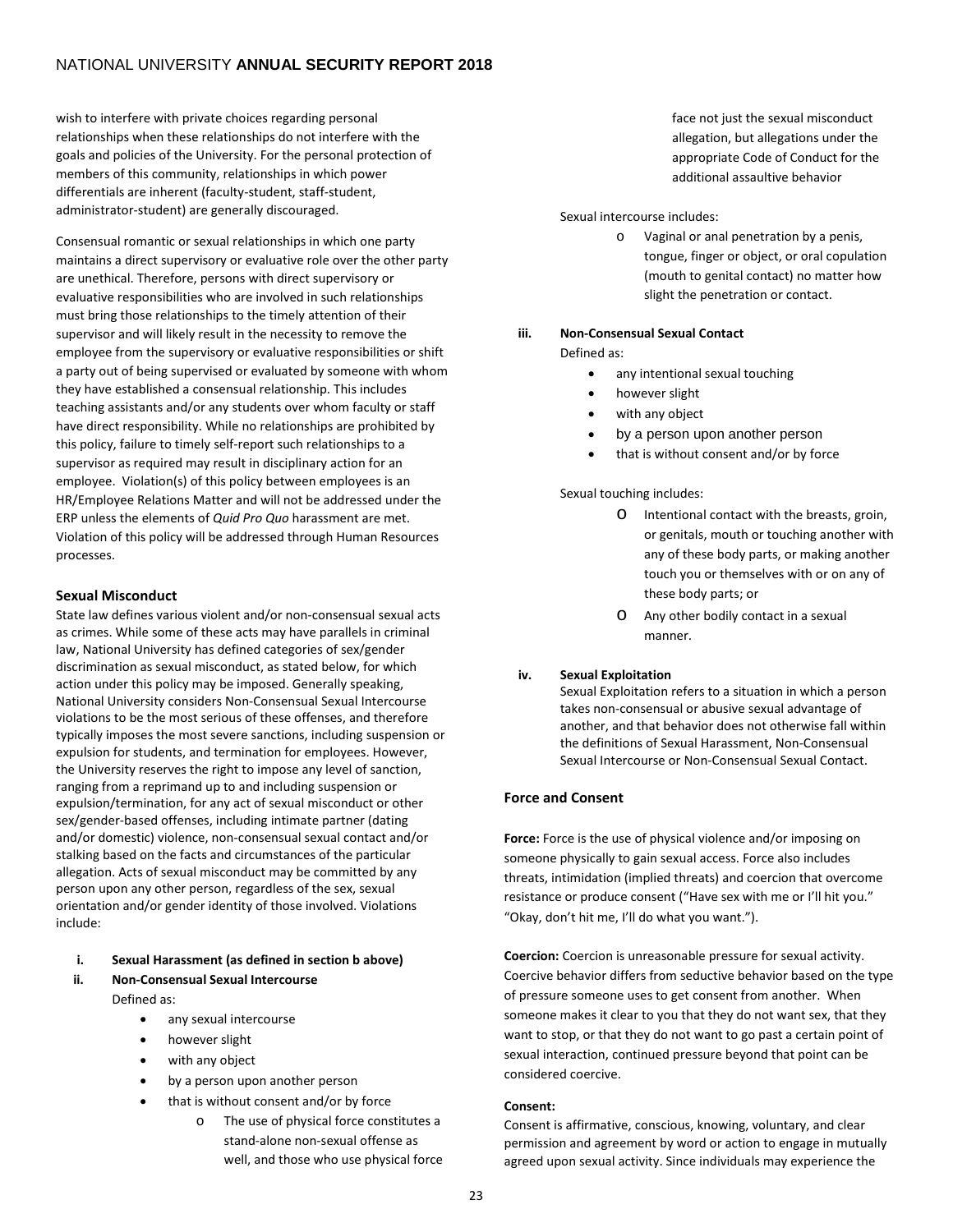same interaction in different ways, it is the responsibility of each party to make certain that the other has consented before engaging in the activity. For consent to be valid, there must be a clear expression in words or actions that the other individual consented to that specific sexual conduct. Consent must be ongoing throughout any sexual conduct, and can be withdrawn once given, as long as the withdrawal is clearly communicated. Consent to some sexual contact (such as kissing or fondling) cannot be presumed to be consent for other sexual activity (such as intercourse). A current or previous dating relationship is not sufficient to constitute consent. The existence of consent is based on the totality of the circumstances, including the context in which the alleged incident occurred and any similar previous patterns that may be evidenced.

Silence or the absence of resistance alone is not consent. There is no requirement on a party to resist the sexual advance or request, but resistance is a clear demonstration of non-consent. The presence of consent is not demonstrated by the absence of resistance. Sexual activity that is forced is by definition non-consensual, but nonconsensual sexual activity is not by definition forced.

The age of consent in California is 18. It is illegal for anyone to engage in sexual intercourse with a minor (someone under the age of 18), unless they are that person's spouse. This means that sexual contact by an adult with a person younger than 18 years old is may be a crime, and a potential violation of this policy, even if the minor wanted to engage in the act.

**Incapacitation:** A person cannot consent if they are unable to understand what is happening or is disoriented, helpless, asleep or unconscious for any reason, including due to alcohol or other drugs. An individual who engages in sexual activity when the individual knows, or should know, that the other person is physically or mentally incapacitated has violated this policy. It is not an excuse that the responding party was intoxicated and, therefore, did not realize the incapacity of the reporting party. Incapacitation is defined as a state where someone cannot make rational, reasonable decisions because they lack the capacity to give knowing/informed consent (e.g., to understand the "who, what, when, where, why or how" of their sexual interaction). This policy also covers a person whose incapacity results from mental disability, involuntary physical restraint and/or from the taking of incapacitating drugs.

**Cyber-bullying:** Overt or covert bullying that takes place using electronic technology including internet, cell phones, computers as well as digital communication tools and forums including text messages, email, social media sites, and websites, to send or post messages with the intention to hurt or humiliate another person when such conduct is not protected by free speech laws.

#### <span id="page-23-0"></span>**Other Civil Rights Offenses**

In addition to the forms of sexual misconduct described above, the following behaviors are also prohibited as forms of discrimination when the act is based upon the reporting party's actual or perceived membership in a protected class.

- Threatening or causing physical harm, extreme verbal abuse, or other conduct which threatens or endangers the health or safety of any person;
- Discrimination, defined as actions that deprive, limit or deny other members of the community of educational or employment access, benefits or opportunities;
- Intimidation, defined as implied threats or acts that cause an unreasonable fear of harm in another;
- Hazing, defined as acts likely to cause physical or psychological harm or social ostracism to any person within the university community, when related to the admission, initiation, pledging, joining, or any other group-affiliation activity (as defined further in the Hazing Policy);
- Bullying, defined as
	- o Repeated and/or severe
	- o Aggressive behavior
	- o Likely to intimidate or intentionally hurt, control or diminish another person, physically or mentally
	- o That is not speech or conduct otherwise protected by the 1st Amendment.
- Intimate Partner Violence, defined as violence or abuse between those in an intimate interaction and/or relationship to each other;
- **Stalking** 
	- o Stalking 1:
		- A course of conduct
		- Directed at a specific person
		- On the basis of actual or perceived membership in a protected class
		- That is unwelcome, AND
		- Would cause a reasonable person to feel fear
	- o Stalking 2:
		- Repetitive and Menacing
		- Pursuit, following, harassing and/or interfering with the peace and/or safety of another

Sanctions for the above-listed "Other Civil Rights Behaviors" behaviors range from reprimand through expulsion (students) or termination of employment.

# <span id="page-23-1"></span>**Retaliation**

Retaliation is defined as any adverse action taken against a person participating in a protected activity because of their participation in that protected activity. Retaliation against an individual for alleging harassment, supporting a party bringing an allegation or for assisting in providing information relevant to a claim of harassment is a serious violation of National University policy and will be treated as another possible instance of harassment or discrimination. Acts of alleged retaliation should be reported immediately to the Title IX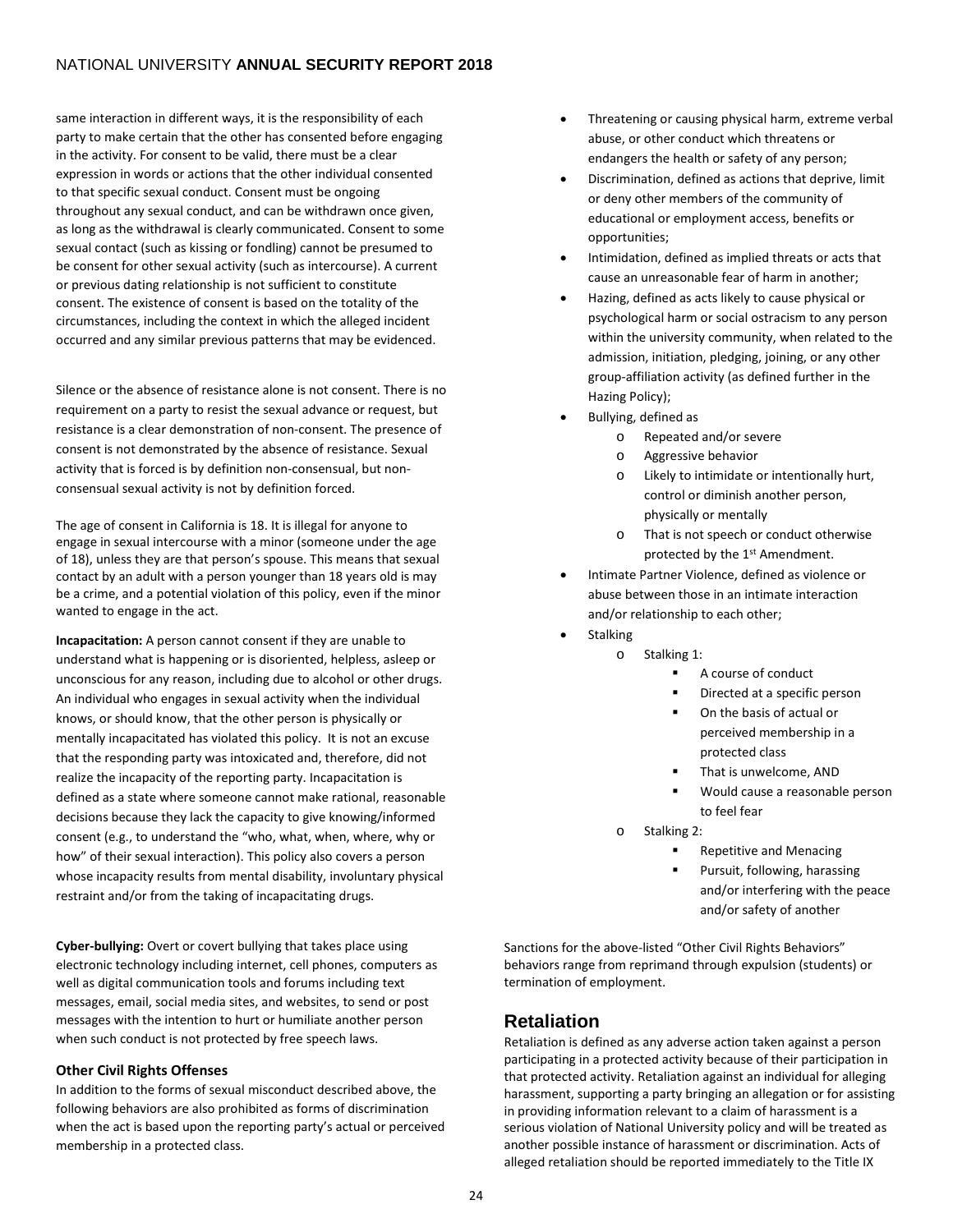Coordinator or Deputy Coordinators and will be promptly investigated. National University is prepared to take appropriate steps to protect individuals who fear that they may be subjected to retaliation.

# <span id="page-24-0"></span>**Annual Fire Safety Report**

The Higher Education Opportunity Act (Public Law 110-315) requires all academic institutions with on-campus student housing facilities to produce a fire safety report outlining fire safety practices, standards, and fire statistics for on-campus student housing facilities for the three (3) most recent calendar years. National University does not have any on-campus student housing.

# <span id="page-24-1"></span>**Campus Sex Crimes Prevention Act**

### *Sex Offender Notice (Megan's Law)*

The Campus Sex Crimes Prevention Act requires universities to include a statement in this report informing their campus communities on how to obtain law enforcement information about registered sex offenders. This law also requires sex offenders, who must register under state law, to provide notice of enrollment or employment at any institution of higher learning. The State of California (Penal Code 290) requires sex offenders who are required to register with the State to also register, within five (5) working days, with the city police department in which the campus or center he or she is attending classes or employed. The State makes this information available to law enforcement agencies. Any member of the public or campus community may access sex offender information at the Megan's Law website maintained by the state department of justice at:

### **State of California**:

www.meganslaw.ca.gov

#### **State of Nevada**:

Nevada Sex Offender Registry - <http://www.nvsexoffenders.gov/>

*The Clery Act is a federal statute, codified at 20 U.S.C § 1092(f) as part of the Higher Education Act of 1965, that requires colleges and universities to disclose certain timely and annual information about camps crime and security policies. All public and private institutions of postsecondary education participating in federal student aid programs are subject to this requirement. Violators can be "fined" up to \$35,000 by the U.S. Department of Education, the agency charged with enforcement of the Clery Act and where complaints of alleged violations should be made or face other enforcement action.*

*The Clery Act, originally enacted by U.S. Congress and signed into law by President George Bush in 1990 as the Crime Awareness and Campus Security Act of 1990 (CACSA), was championed by Howard & Connie Clery after their daughter Jeanne was murdered at Lehigh University in 1986. In addition to their policy advocacy, they founded the non-profit Security on Campus, Inc. in 1987. In 1998, amendments to CACSA resulted in renaming the statute in memory of Jeanne Clery.*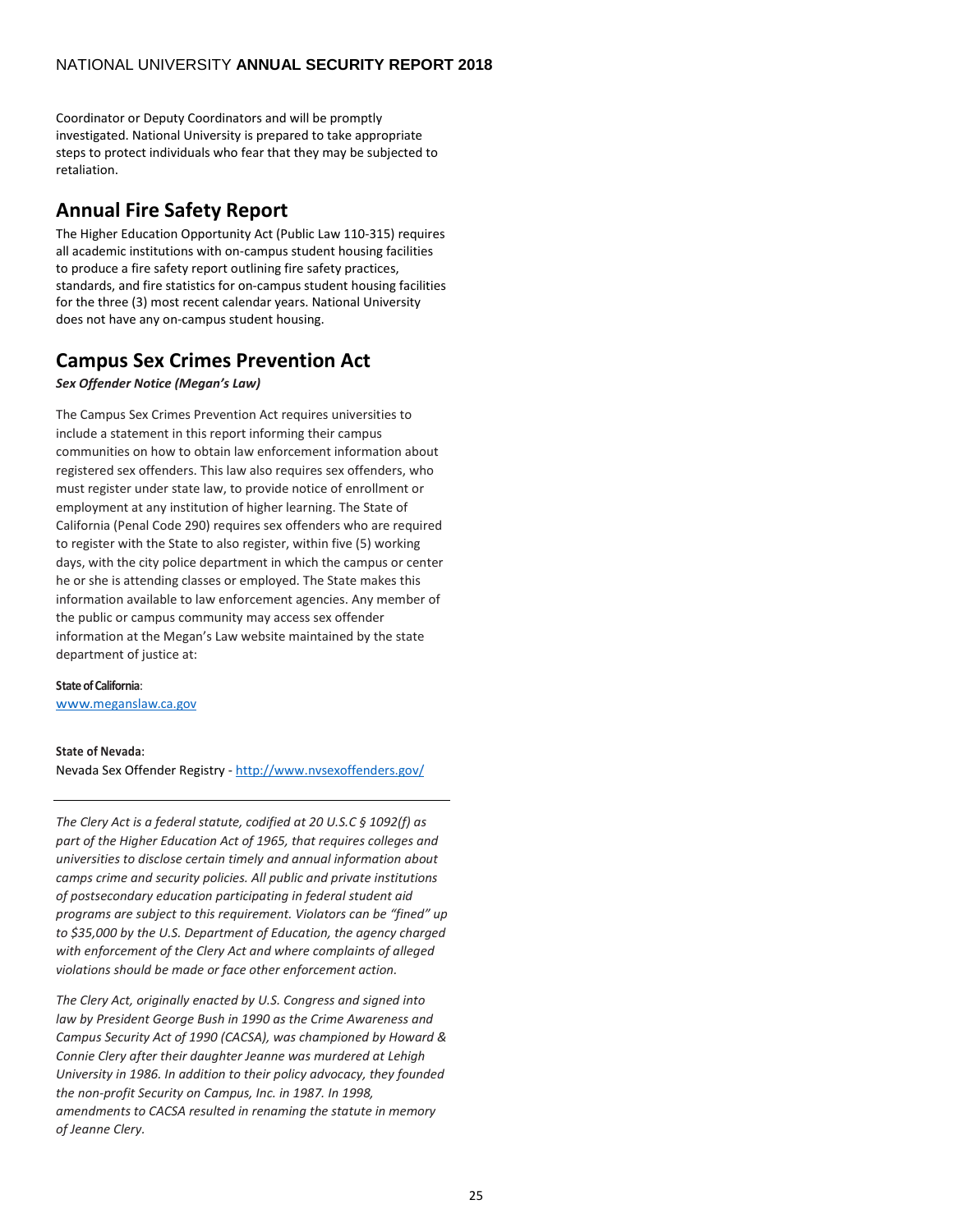# **Clery Geography Definitions**

**On-Campus** – Any building or property owned or controlled by an institution within the same reasonably contiguous geographic area and used by the institution in direct support of, or in a manner related to, the institution's educational purposes, including residence halls; and

Any building or property that is within or reasonably contiguous to the area identified above, that is owned by the institution but controlled by another person, is frequently used by students, and supports institutional purposes (such as a food or other retail vendor).

Non-campus – Any building or property owned or controlled by a student organization that is officially recognized by the institution; or any building or property owned or controlled by an institution that is used in direct support of, or in relation to, the institution's educational purposes, is frequently used by students, and is not within the same reasonably contiguous geographic area of the institution.

Public Property – All public property, including thoroughfares, streets, sidewalks, and parking facilities, that is within the campus, or immediately adjacent to and accessible from the campus.

# **Clery Definitions of Reportable Crimes**

<span id="page-25-0"></span>These definitions are included from the federal Handbook for Campus Safety and Security Reporting (2016 edition). Under the Clery Act, institutions are required to count and disclose Criminal Offense, Hate Crime, arrest and disciplinary referral statistics based on definitions provided by the Federal Bureau of Investigation's (FBI's) Uniform Crime Reporting (UCR) Program. The definitions for Murder, Rape, Robbery, Aggravated Assault, Burglary, Motor Vehicle Theft, Arson, Weapons Carrying, Possessing, Etc. Law Violations, Drug Abuse Violations, and Liquor Law Violations are from the Summary Reporting System (SRS) User Manual from the FBI's UCR Program. The definitions of Fondling, Incest and Statutory Rape are from the FBI's National Incident-Based Reporting System (NIBRS) Data Collection Guidelines edition of the UCR. Hate Crimes are classified according to the FBI's Uniform Crime Reporting Hate Crime Data Collection Guidelines and Training Manual. For the categories of Domestic Violence, Dating Violence and Stalking, the University must use the definitions provided by the Violence Against Women Act of 1994 and repeated in the Department's Clery Act regulations.

These crime statistics include the number of all reported offenses, without regard to the findings of a court, coroner or jury, or the decision of a prosecutor. The university classifies and counts crimes from the records of calls for service, complaints and investigations.

#### *Definitions*

**Murder/Non-negligent Manslaughter** – The willful (non-negligent) killing of one human being by another.

<span id="page-25-1"></span>**Negligent Manslaughter** – The killing of another person through gross negligence.

Forcible Sex Offenses – Any sexual act directed against another person, forcibly and/or against that person's will; or not forcibly or against the person's will where the victim is incapable of giving consent. Including: forcible rape, forcible sodomy, sexual assault with an object, forcible fondling.

**Non-Forcible Sex Offense** – Any unlawful, non-forcible sexual intercourse, including incest, and statutory rape.

**Sexual Assault** – Defined as an offense that meets the definition of Rape, Fondling, Incest or Statutory Rape as categorized herein.

Robbery – Taking or attempting to take anything of value from the care, custody, or control of a person or persons by force or threat of force or violence and/or by putting the victim in fear.

Aggravated Assault – An unlawful attack by one person upon another for the purpose of inflicting severe or aggravated bodily injury. This type of assault usually is accompanied by the use of a weapon or by means likely to produce death or great bodily harm.

**Burglary** – The unlawful entry of a structure to commit a felony or a theft.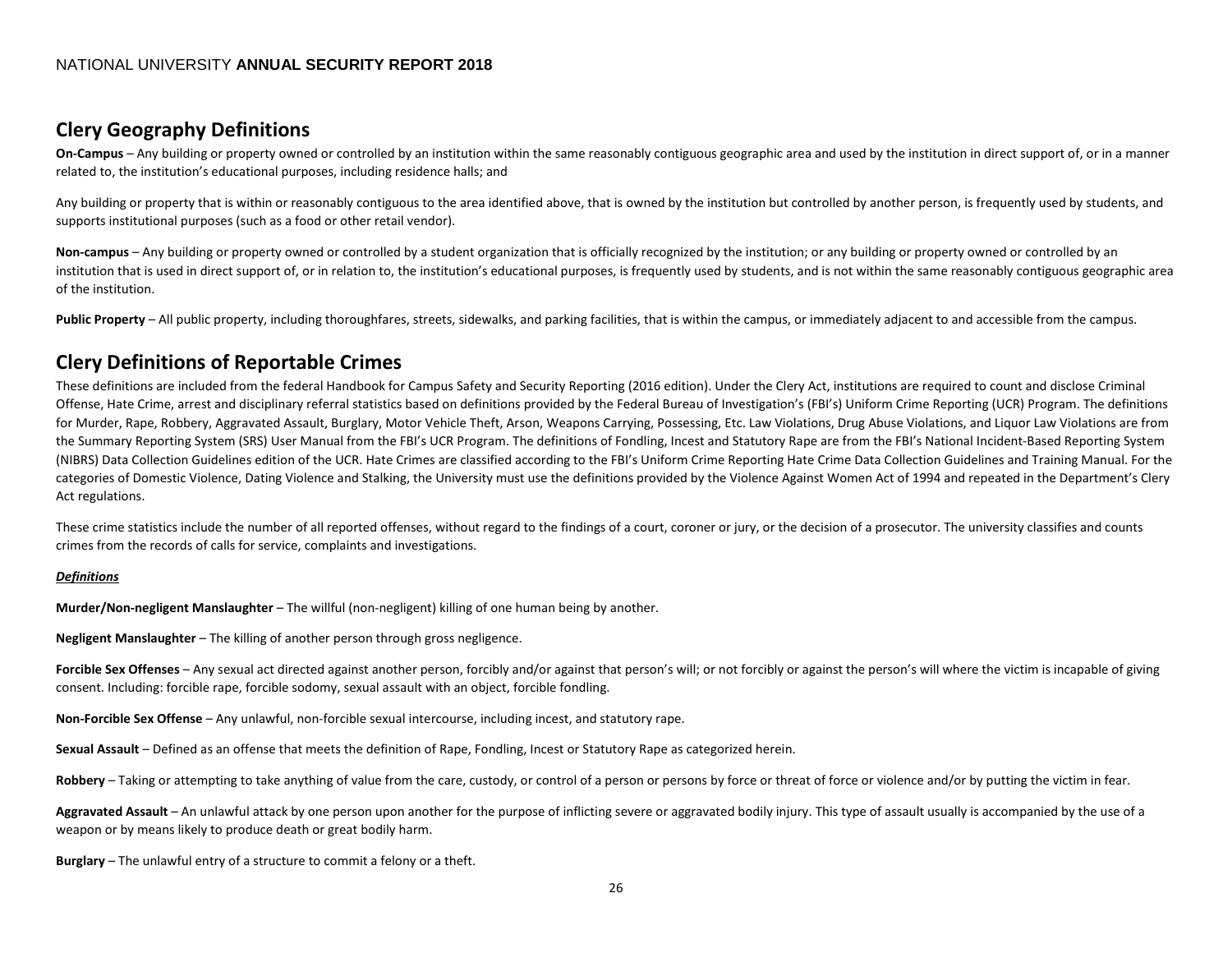**Motor Vehicle Theft** – Theft or attempted theft of a motor vehicle.

**Arson** – Willful or malicious burning or attempt to burn, with or without intent to defraud a dwelling house, public building, motor vehicle or aircraft, personal property of another, etc.

Arrest and Referrals for Disciplinary Action – Under the Clery Act institutions must also report arrests and referrals for disciplinary action for liquor law violations, drug law violations, and illegal weapons possession.

- **Alcohol Violations** The violation of State or local laws or ordinances prohibiting the manufacture, sale, purchase, transportation, possession, or use of alcoholic beverages, not including driving under the influence and drunkenness.
- Drug Abuse Violations The violation of laws prohibiting the production, distribution and/or use of certain controlled substances and the equipment or devices utilized in their preparation and/or use. The unlawful cultivation, manufacture, distribution, sale, purchase, use, possession, transportation, or importation of any controlled drug or narcotic substance. Arrests for violations of State and local laws, specifically those relating to the unlawful possession, sale, use, growing, manufacturing, and making of narcotic drugs.
- **Weapons Violations** The violation of laws or ordinances prohibiting the manufacture, sale, purchase, transportation, possession, concealment, or use of firearms, cutting instruments, explosives, incendiary devices, or other deadly weapons. This classification encompasses weapons offenses that are regulatory in nature.

Dating Violence - Violence committed by a person who is or has been in a social relationship of a romantic or intimate nature with the victim. The existence of such a relationship will be determined based on the reporting party's statement and with consideration of the:

- Length of the relationship;
- Type of relationship and
- Frequency of interaction between the persons involved in the relationship.

For the purposes of this definition dating violence includes, but is not limited to, sexual or physical abuse or the threat of such abuse. Dating violence does not include acts covered under the definition of domestic violence.

**Domestic Violence** – A felony or misdemeanor crimes of violence committed by a:

- Current or former spouse of the victim,
- Person with whom the victim shares a child in common,
- Person who is cohabitating with, or has cohabitated with, the victim as a spouse or intimate partner,
- Person similarly situated to a spouse of the victim under the domestic or family laws of the jurisdiction in which the crime of violence occurred, or
- Any other person against an adult or youth victim who is protected from that person's acts under the domestic or family violence laws of the jurisdiction in which the crime of violence occurred.

**Stalking** – Engaging in a course of conduct directed at a specific person that would cause a reasonable person to

- Fear for his or her safety or the safety of others; or
- Suffer substantial emotional distress.

Hate Crimes – A crime that is reported to local police agencies or to a campus security authority that manifests evidence that the victim was intentionally selected because of the perpetrator's bias against the victim. Categories of bias include the victim's actual or perceived race, religion, gender, gender identity, sexual orientation, ethnicity, national origin and disability. For purposes of Clery Act reporting, hate crimes are reported for the following crimes: murder and non-negligent manslaughter, sex offenses (rape, fondling, incest, and statutory rape), robbery, aggravated assault, burglary, motor vehicle theft, arson, larceny-theft, simple assault, intimidation, and destruction/damage/vandalism of property.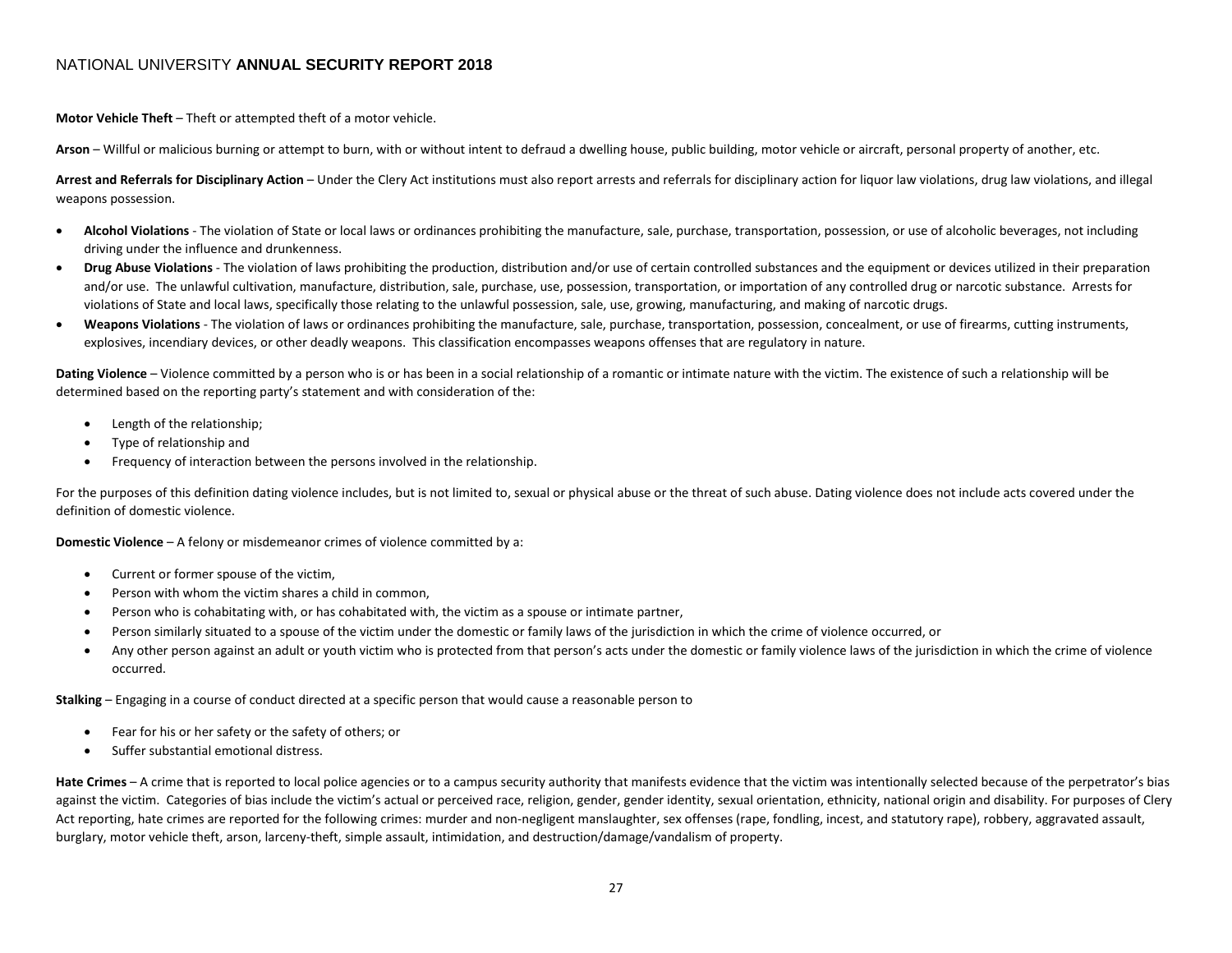- Larceny/Theft (excludes motor vehicle theft) The unlawful taking, carrying, leading, or riding away of property from the possession or constructive possession of another. Attempted larcenies are included. Embezzlement, confidence games, forgery, worthless checks, etc., are excluded.
- Simple Assault Unlawful physical attack by one person upon another where neither the offender displays a weapon, nor the victim suffers obvious severe or aggravated bodily injury involving apparent broken bones, loss of teeth, possible internal injury, severe laceration or loss of consciousness.
- **Intimidation**  To unlawfully place another person in reasonable fear of bodily harm through the use of threatening words and/or other conduct but without displaying a weapon or subjecting the victim to actual physical attack.
- Destruction/Damage/Vandalism to Property (except Arson) To willfully or maliciously destroy, damage, deface, or otherwise injure real or personal property without the consent of the owner or the person having custody or control of it.

# **National University Crime Statistics 2017**

The crime statistics provided in the Annual Security Report, located on the University's website a[t http://www.NU.edu/CampusSecurity,](http://www.nu.edu/CampusSecurity) are reported to the U.S. Department of Education, at [http://ope.ed.gov/security,](http://ope.ed.gov/security) and can be found on the following tables. Crime statistics are recorded in the calendar year the crime was reported. Please note that the University does not have any Noncampus sites that are controlled by recognized student organizations. The University also does not have any on-campus student housing facilities, campus residences or student housing.

Note: The San Bernardino campus closed in June 2017.

January 1, 2017 – December 31, 2017

<span id="page-27-0"></span>

|                         | Murder /              |                       |             |             |           |             |             |                       |             |                  |              |          |             |              |             |                       |          |                    |                      |             |
|-------------------------|-----------------------|-----------------------|-------------|-------------|-----------|-------------|-------------|-----------------------|-------------|------------------|--------------|----------|-------------|--------------|-------------|-----------------------|----------|--------------------|----------------------|-------------|
|                         | Non-                  |                       |             |             | Non-      |             |             |                       |             |                  |              |          |             |              |             |                       |          |                    |                      |             |
|                         | Negligent<br>Manslaug | Negligent<br>Manslaug | Forcible    | Sex         | Sex       | Forcible    |             |                       |             | Motor<br>Vehicle |              |          |             | Drug Abuse   |             |                       |          |                    |                      |             |
| <b>On-Campus</b>        | hter                  | hter                  |             | Offenses    | Offenses  |             | Robberv     | Aggravated<br>Assault | Burglary    | Theft            | Arson        | Alcohol  |             | Violations   |             | Weapons<br>Possession |          | Dating<br>Violence | Domestic<br>Violence | Stalking    |
|                         |                       |                       |             |             | Incest/   |             |             |                       |             |                  |              |          |             |              |             |                       |          |                    |                      |             |
|                         |                       |                       | Rape/       |             | Statutory |             |             |                       |             |                  |              | Arrest / |             | Arrest /     |             | Arrest /              |          |                    |                      |             |
| <b>SAN DIEGO REGION</b> |                       |                       | Fondling    |             | Rape      |             |             |                       |             |                  |              | Referral |             | Referral     |             | Referral              |          |                    |                      |             |
| <b>Torrey Pines</b>     | $\Omega$              | $\Omega$              | 0           | 0           | 0         | $\mathbf 0$ | $\Omega$    | $\Omega$              | $\Omega$    | $\Omega$         | $\Omega$     | $\Omega$ | 0           | 0            | 0           | 0                     | $\Omega$ | $\Omega$           | $\Omega$             | $\mathbf 0$ |
| Carlsbad                | $\Omega$              | $\Omega$              | $\mathbf 0$ | $\mathbf 0$ | 0         | $\mathbf 0$ | $\mathbf 0$ | $\Omega$              | $\Omega$    | $\Omega$         | $\Omega$     | $\Omega$ | 0           | 0            | $\mathbf 0$ | $\mathbf 0$           | $\Omega$ | $\Omega$           | $\Omega$             | $\Omega$    |
| Chula Vista             | $\mathbf 0$           | $\mathbf 0$           | $\mathbf 0$ | 0           | 0         | $\mathbf 0$ | $\mathbf 0$ | $\Omega$              | $\mathbf 0$ | $\mathbf 0$      | 0            | 0        | $\mathbf 0$ | $\mathbf{1}$ | $\mathbf 0$ | $\mathbf 0$           | 0        | $\mathbf 0$        | $\Omega$             | 0           |
| Kearny Mesa             | $\Omega$              | $\Omega$              | $\Omega$    | $\mathbf 0$ | 0         | $\mathbf 0$ | $\mathbf 0$ | $\Omega$              | $\Omega$    | $\mathbf{0}$     | $\Omega$     | $\Omega$ | $\Omega$    | 0            | $\Omega$    | 0                     | $\Omega$ | $\Omega$           | $\Omega$             | $\Omega$    |
| La Mesa                 | $\Omega$              | $\Omega$              | $\Omega$    | $\mathbf 0$ | $\Omega$  | $\mathbf 0$ | $\Omega$    | $\Omega$              | $\Omega$    | $\Omega$         | $\Omega$     | $\Omega$ | $\Omega$    | 0            | $\Omega$    | $\Omega$              | $\Omega$ | $\Omega$           | $\Omega$             | $\Omega$    |
| Rancho Bernardo         | 0                     | $\Omega$              | 0           | $\mathbf 0$ | 0         | $\mathbf 0$ | $\mathbf 0$ | $\Omega$              | $\Omega$    | $\mathbf{0}$     | $\mathbf 0$  | $\Omega$ | 0           | 0            | $\mathbf 0$ | 0                     | $\Omega$ | $\Omega$           | $\Omega$             | $\mathbf 0$ |
| Scripps Ranch           | $\Omega$              | $\Omega$              | $\Omega$    | $\mathbf 0$ | $\Omega$  | $\mathbf 0$ | $\Omega$    | $\Omega$              | $\Omega$    | $\Omega$         | $\Omega$     | $\Omega$ | $\Omega$    | 0            | $\Omega$    | 0                     | $\Omega$ | $\Omega$           | $\Omega$             | $\Omega$    |
| Spectrum                | $\Omega$              | 0                     | $\mathbf 0$ | 0           | 0         | $\mathbf 0$ | $\mathbf 0$ | $\Omega$              | $\Omega$    | $\mathbf{0}$     | 0            | $\Omega$ | 0           | 0            | 0           | 0                     | $\Omega$ | $\Omega$           | 0                    | 0           |
| Spectrum Library        | $\Omega$              | $\mathbf 0$           | $\Omega$    | $\mathbf 0$ | $\Omega$  | $\mathbf 0$ | $\mathbf 0$ | $\Omega$              | $\Omega$    | 0                | $\mathbf 0$  | $\Omega$ | $\Omega$    | 0            | $\Omega$    | $\mathbf 0$           | $\Omega$ | $\mathbf 0$        | $\mathbf 0$          | 0           |
|                         |                       |                       |             |             |           |             |             |                       |             |                  |              |          |             |              |             |                       |          |                    |                      |             |
| <b>SOUTHERN REGION</b>  |                       |                       |             |             |           |             |             |                       |             |                  |              |          |             |              |             |                       |          |                    |                      |             |
| Costa Mesa              | $\Omega$              | $\Omega$              | $\Omega$    | $\mathbf 0$ | 0         | 0           | $\Omega$    | $\Omega$              | $\Omega$    | $\Omega$         | $\Omega$     | $\Omega$ | $\Omega$    | 0            | 0           | 0                     | $\Omega$ | $\Omega$           | $\Omega$             | 0           |
| Los Angeles             | $\Omega$              | $\Omega$              | $\mathbf 0$ | $\mathbf 0$ | 0         | $\mathbf 0$ | $\mathbf 0$ | $\Omega$              | $\Omega$    | $\mathbf 0$      | $\Omega$     | $\Omega$ | 0           | 0            | $\mathbf 0$ | $\mathbf 0$           | $\Omega$ | $\mathbf 0$        | $\Omega$             | $\Omega$    |
| Ontario                 | $\Omega$              | $\Omega$              | $\Omega$    | $\mathbf 0$ | 0         | $\mathbf 0$ | $\mathbf 0$ | $\Omega$              | $\Omega$    | $\Omega$         | $\Omega$     | $\Omega$ | $\mathbf 0$ | 0            | 0           | 0                     | $\Omega$ | $\Omega$           | $\Omega$             | $\Omega$    |
| Oxnard                  | $\Omega$              | $\Omega$              | $\Omega$    | $\mathbf 0$ | 0         | $\mathbf 0$ | $\mathbf 0$ | $\Omega$              | $\Omega$    | $\Omega$         | $\Omega$     | $\Omega$ | $\Omega$    | 0            | 0           | $\mathbf 0$           | $\Omega$ | $\Omega$           | $\Omega$             | $\mathbf 0$ |
| Riverside               | $\Omega$              | $\Omega$              | $\Omega$    | $\mathbf 0$ | 0         | $\mathbf 0$ | $\mathbf 0$ | $\Omega$              | $\Omega$    | $\mathbf 0$      | 0            | $\Omega$ | $\Omega$    | 0            | $\Omega$    | $\mathbf 0$           | $\Omega$ | $\Omega$           | $\Omega$             | $\Omega$    |
| San Bernardino          | 0                     | $\Omega$              | 0           | 0           | 0         | 0           | 0           | $\Omega$              | $\mathbf 0$ | $\mathbf{0}$     | 0            | $\Omega$ | 0           | 0            | 0           | 0                     | $\Omega$ | $\mathbf 0$        | $\Omega$             | 0           |
| Woodland Hills          | $\mathbf 0$           | 0                     | 0           | $\mathbf 0$ | 0         | 0           | 0           | 0                     | $\mathbf 0$ | $\mathbf 0$      | $\mathbf{0}$ | 0        | 0           | 0            | 0           | 0                     | $\Omega$ | $\mathbf 0$        | 0                    | 0           |
|                         |                       |                       |             |             |           |             |             |                       |             |                  |              |          |             |              |             |                       |          |                    |                      |             |
| <b>NORTHERN REGION</b>  |                       |                       |             |             |           |             |             |                       |             |                  |              |          |             |              |             |                       |          |                    |                      |             |
| Bakersfield             | 0                     | $\Omega$              | 0           | 0           | 0         | 0           | $\mathbf 0$ | $\Omega$              | $\Omega$    | $\mathbf{0}$     | $\Omega$     | $\Omega$ | 0           | 0            | 0           | 0                     | $\Omega$ | $\Omega$           | $\Omega$             | 0           |
| Fresno                  | $\Omega$              | $\Omega$              | $\mathbf 0$ | 0           | 0         | $\mathbf 0$ | $\mathbf 0$ | $\Omega$              | $\Omega$    | 0                | $\Omega$     | $\Omega$ | 0           | 0            | 0           | 0                     | $\Omega$ | $\Omega$           | $\Omega$             | $\Omega$    |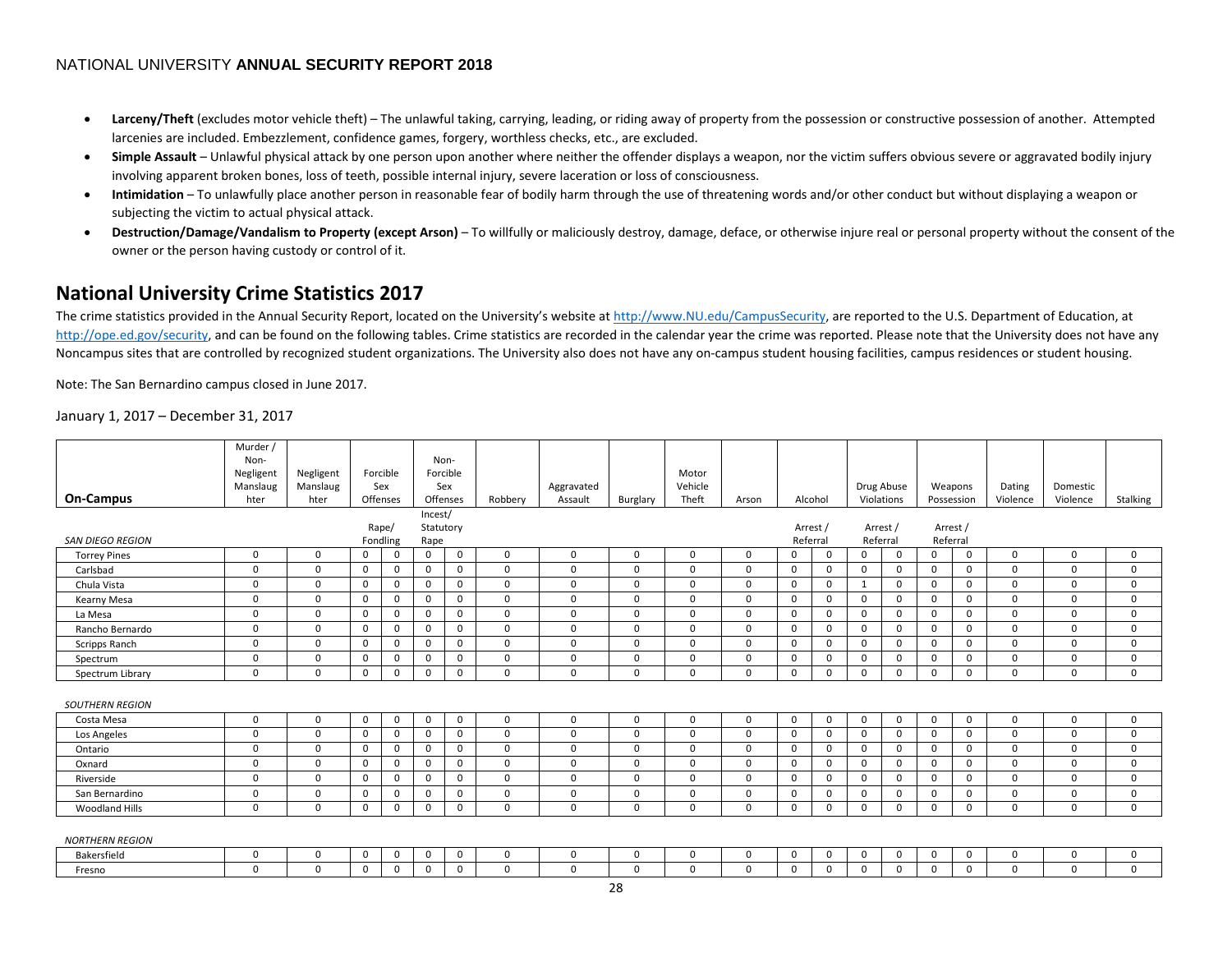| Rancho Cordova                 | 0           | $\Omega$ | $\mathbf 0$  | 0            | 0           | 0           | 0        | 0            | $\mathbf{0}$ | $\Omega$ | $\Omega$     | 0           | 0        | $\Omega$ | 0            |          | $\Omega$ | $\Omega$     | $\Omega$     | $\Omega$     |
|--------------------------------|-------------|----------|--------------|--------------|-------------|-------------|----------|--------------|--------------|----------|--------------|-------------|----------|----------|--------------|----------|----------|--------------|--------------|--------------|
| Redding                        | 0           | 0        | $\mathbf{0}$ | $\mathbf{0}$ | $\mathbf 0$ | $\mathbf 0$ |          | 0            | $\mathbf{0}$ | 0        | $\mathbf{0}$ | $\Omega$    | 0        |          | $\Omega$     | $\Omega$ |          | 0            | $\Omega$     | $\Omega$     |
| San Jose                       | 0           | 0        | $\mathbf{0}$ | $\mathbf{0}$ | $\mathbf 0$ | $\mathbf 0$ | 0        | 0            |              | 0        | 0            | $\Omega$    | 0        |          | $\mathbf{U}$ | $\Omega$ |          | 0            | $\Omega$     | $\Omega$     |
| Glendale                       | $\Omega$    | 0        | $\Omega$     | $\Omega$     | $\Omega$    | $\Omega$    | $\Omega$ | 0            | $\Omega$     | 0        | $\Omega$     | $\Omega$    | $\Omega$ |          | n.           |          |          | 0            | $\Omega$     | $\Omega$     |
| Stockton                       | 0           | 0        | $\Omega$     | $\mathbf{0}$ | $\Omega$    | $\mathbf 0$ | 0        | 0            | 0            | 0        | $\Omega$     | $\Omega$    | $\Omega$ |          | $\mathbf{U}$ |          |          | 0            | $\Omega$     | $\Omega$     |
| Henderson, Nevada              | 0           | 0        | $\mathbf{0}$ | $\mathbf{0}$ | $\mathbf 0$ | 0           | 0        | 0            | 0            | 0        | 0            | 0           | 0        |          |              |          |          | 0            | $\mathbf{0}$ | $\mathbf{0}$ |
| <b>MILITARY REGION</b>         |             |          |              |              |             |             |          |              |              |          |              |             |          |          |              |          |          |              |              |              |
| 32nd Street                    | 0           | $\Omega$ | $\mathbf 0$  | 0            | $\mathbf 0$ | 0           | 0        | 0            | 0            | 0        | $\Omega$     | $\mathbf 0$ | 0        | $\Omega$ | 0            | $\Omega$ | $\Omega$ | $\Omega$     | $\Omega$     | 0            |
| Fleet ASW Training Center      | 0           | 0        | $\mathbf{0}$ | $\mathbf{0}$ | $\mathbf 0$ | $\mathbf 0$ | 0        | 0            | 0            | $\Omega$ | $\Omega$     | $\Omega$    | 0        |          | $\Omega$     | $\Omega$ |          | $\Omega$     | $\Omega$     | $\Omega$     |
| NAB Coronado                   | 0           | 0        | $\mathbf{0}$ | $\mathbf{0}$ | 0           | $\mathbf 0$ | 0        | 0            | 0            | 0        | 0            | 0           | 0        |          | 0            | $\Omega$ | $\Omega$ | $\Omega$     | $\Omega$     | 0            |
| Naval Air Station North Island | 0           | 0        | $\mathbf{0}$ | $\mathbf{0}$ | $\mathbf 0$ | $\mathbf 0$ | $\Omega$ | <sup>0</sup> | $\Omega$     | $\Omega$ | $\Omega$     | $\Omega$    | $\Omega$ |          | $\Omega$     | $\Omega$ |          | <sup>0</sup> | $\Omega$     | $\Omega$     |
| Naval Hospital                 | $\mathbf 0$ | 0        | $\mathbf{0}$ | $\mathbf{0}$ | $\mathbf 0$ | $\mathbf 0$ | 0        | 0            | 0            | 0        | $\Omega$     | $\mathbf 0$ | 0        |          | $\Omega$     | $\Omega$ | $\Omega$ | $\Omega$     | $\Omega$     | $\mathbf 0$  |
| Naval Sub Base                 | 0           | 0        | $\mathbf{0}$ | 0            | $\mathbf 0$ | $\mathbf 0$ | 0        | 0            | 0            | 0        | 0            | 0           | 0        |          | U            | $\Omega$ | $\Omega$ | $\Omega$     | $\Omega$     | 0            |
| Marine Corps Camp Pendleton    | 0           | 0        | $\mathbf{0}$ | $\mathbf{0}$ | $\mathbf 0$ | $\mathbf 0$ | 0        | 0            | 0            | 0        | $\Omega$     | $\Omega$    | 0        |          |              |          |          | $\Omega$     | $\Omega$     | 0            |
| <b>MCAS Miramar</b>            | 0           | 0        | $\mathbf{0}$ | $\mathbf{0}$ | $\mathbf 0$ | $\mathbf 0$ | 0        | 0            | 0            | $\Omega$ | $\Omega$     | $\mathbf 0$ | 0        |          | $\Omega$     | $\Omega$ | $\Omega$ | $\Omega$     | $\Omega$     | $\Omega$     |
| <b>MCRD</b>                    | 0           | 0        | $\mathbf{0}$ | $\mathbf{0}$ | $\mathbf 0$ | $\mathbf 0$ | 0        | 0            | 0            | 0        | 0            | 0           | 0        |          |              |          | 0        | 0            | $\mathbf 0$  | 0            |
| Twenty-Nine Palms              | 0           | 0        | $\mathbf{0}$ | $\mathbf{0}$ | $\mathbf 0$ | 0           | 0        | 0            | 0            | $\Omega$ | $\Omega$     | $\Omega$    | $\Omega$ |          | 0            |          |          | $\Omega$     | $\Omega$     | $\Omega$     |
| <b>TOTAL</b>                   | $\Omega$    |          |              |              |             |             |          |              |              | $\Omega$ | $\Omega$     |             |          |          |              |          |          | $\Omega$     | $\Omega$     | $\Omega$     |

## January 1, 2017 – December 31, 2017

|                         | Murder /<br>Non-<br>Negligent<br>Manslaug | Negligent<br>Manslaug |              | Forcible<br>Sex |                              | Non-<br>Forcible<br>Sex |          | Aggravated |             | Motor<br>Vehicle |          |              |             | Drug Abuse  |          |          | Weapons    | Dating   | Domestic |             |
|-------------------------|-------------------------------------------|-----------------------|--------------|-----------------|------------------------------|-------------------------|----------|------------|-------------|------------------|----------|--------------|-------------|-------------|----------|----------|------------|----------|----------|-------------|
| <b>Public Property*</b> | hter                                      | hter                  |              | Offenses        | Offenses                     |                         | Robbery  | Assault    | Burglary    | Theft            | Arson    |              | Alcohol     | Violations  |          |          | Possession | Violence | Violence | Stalking    |
| <b>SAN DIEGO REGION</b> |                                           |                       | Rape/        | Fondling        | Incest/<br>Statutory<br>Rape |                         |          |            |             |                  |          | Referral     | Arrest /    | Referral    | Arrest / | Referral | Arrest /   |          |          |             |
| <b>Torrey Pines</b>     | 0                                         | 0                     | $\mathbf{0}$ | 0               | $\mathbf 0$                  | 0                       | 0        | 0          | $\Omega$    | $\Omega$         | $\Omega$ | $\mathbf 0$  | $\mathbf 0$ | 0           | 0        | 0        | $\Omega$   | $\Omega$ | $\Omega$ | $\mathbf 0$ |
| Carlsbad                | 0                                         | $\mathbf{0}$          | $\mathbf 0$  | $\mathbf{0}$    | $\mathbf 0$                  | 0                       | 0        | 0          | $\mathbf 0$ | $\Omega$         | $\Omega$ | 0            | 0           | $\mathbf 0$ | 0        | 0        | 0          | $\Omega$ | $\Omega$ | 0           |
| Chula Vista             | 0                                         | $\Omega$              | 0            | $\Omega$        | $\mathbf 0$                  | 0                       | 0        | 0          | 0           | $\Omega$         | $\Omega$ | $\mathbf 0$  | 0           |             | 0        | 0        | 0          | $\Omega$ | $\Omega$ | $\Omega$    |
| Kearny Mesa             | 0                                         | $\mathbf{0}$          | $\mathbf{0}$ | $\mathbf 0$     | $\mathbf 0$                  | 0                       | 0        | 0          | $\mathbf 0$ | $\Omega$         | $\Omega$ | $\mathbf 0$  | 0           | $\mathbf 0$ | 0        | 0        | 0          | $\Omega$ | $\Omega$ | 0           |
| La Mesa                 | 0                                         | 0                     | $\mathbf{0}$ | $\mathbf 0$     | $\mathbf 0$                  | 0                       | 0        | 0          | 0           | $\Omega$         | $\Omega$ | $\mathbf{0}$ | 0           | $\mathbf 0$ | 0        | 0        | 0          | $\Omega$ | $\Omega$ | $\mathbf 0$ |
| Rancho Bernardo         | 0                                         | $\Omega$              | $\mathbf 0$  | $\mathbf 0$     | $\mathbf 0$                  | 0                       | 0        | 0          | 0           | $\Omega$         | $\Omega$ | $\mathbf 0$  | 0           | $\mathbf 0$ | $\Omega$ | 0        | $\Omega$   | $\Omega$ | $\Omega$ | $\mathbf 0$ |
| Scripps Ranch           | 0                                         | 0                     | 0            | $\mathbf 0$     | 0                            | 0                       | 0        | 0          | 0           | $\mathbf 0$      | 0        | $\mathbf 0$  | 0           | $\mathbf 0$ | 0        | 0        | 0          | 0        | 0        | $\mathbf 0$ |
| Spectrum                | 0                                         | 0                     | 0            | $\Omega$        | $\mathbf 0$                  | $\Omega$                | 0        | 0          | $\Omega$    | $\Omega$         | $\Omega$ | $\mathbf 0$  | 0           | $\Omega$    | $\Omega$ | $\Omega$ | $\Omega$   | $\Omega$ | $\Omega$ | $\Omega$    |
| Spectrum Library        | 0                                         | $\Omega$              | $\mathbf{0}$ | $\Omega$        | $\mathbf 0$                  | $\Omega$                | 0        | $\Omega$   | 0           | $\Omega$         | $\Omega$ | $\mathbf 0$  | $\mathbf 0$ | $\Omega$    | $\Omega$ | $\Omega$ | $\Omega$   | $\Omega$ | $\Omega$ | $\Omega$    |
| <b>SOUTHERN REGION</b>  |                                           |                       |              |                 |                              |                         |          |            |             |                  |          |              |             |             |          |          |            |          |          |             |
| Costa Mesa              | $\Omega$                                  | $\Omega$              | $\mathbf 0$  | 0               | $\mathbf 0$                  | 0                       | $\Omega$ | $\Omega$   | $\Omega$    | $\Omega$         | $\Omega$ | $\mathbf{0}$ | $\mathbf 0$ | $\mathbf 0$ | $\Omega$ | 0        | $\Omega$   | $\Omega$ | $\Omega$ | $\Omega$    |
| Los Angeles             | $\Omega$                                  | $\Omega$              | $\mathbf{0}$ | $\mathbf 0$     | $\mathbf 0$                  | 0                       | 0        | $\Omega$   | $\Omega$    | $\Omega$         | $\Omega$ | $\mathbf{0}$ | 0           | $\mathbf 0$ | $\Omega$ | 0        | $\Omega$   | $\Omega$ | $\Omega$ | $\Omega$    |
| Ontario                 | $\Omega$                                  | $\Omega$              | $\mathbf{0}$ | $\mathbf 0$     | $\mathbf 0$                  | 0                       | 0        | $\Omega$   | $\Omega$    | $\Omega$         | $\Omega$ | $\mathbf{0}$ | 0           | $\mathbf 0$ | 0        | 0        | $\Omega$   | $\Omega$ | $\Omega$ | $\mathbf 0$ |
| Oxnard                  | 0                                         | 0                     | $\mathbf 0$  | $\mathbf 0$     | $\mathbf 0$                  | 0                       | 0        | 0          | 0           | 0                | 0        | 0            | 0           | $\mathbf 0$ | 0        | 0        | 0          | 0        | 0        | $\mathbf 0$ |
| Riverside               | 0                                         | 0                     | $\mathbf{0}$ | $\mathbf 0$     | $\mathbf 0$                  | 0                       | 0        | 0          | 0           | $\Omega$         | $\Omega$ | $\mathbf 0$  | 0           | $\mathbf 0$ | 0        | 0        | 0          | $\Omega$ | $\Omega$ | 0           |
| San Bernardino          | $\Omega$                                  | $\Omega$              | $\mathbf{0}$ | $\Omega$        | $\mathbf 0$                  | $\Omega$                | 0        | $\Omega$   | $\Omega$    | $\Omega$         | $\Omega$ | $\Omega$     | 0           | $\Omega$    | $\Omega$ | $\Omega$ | $\Omega$   | $\Omega$ | $\Omega$ | $\Omega$    |
| <b>Woodland Hills</b>   | 0                                         | 0                     | $\mathbf 0$  | 0               | 0                            | 0                       | 0        | 0          | 0           | 0                | 0        | 0            | 0           | $\mathbf 0$ | 0        | 0        | 0          | 0        | 0        | 0           |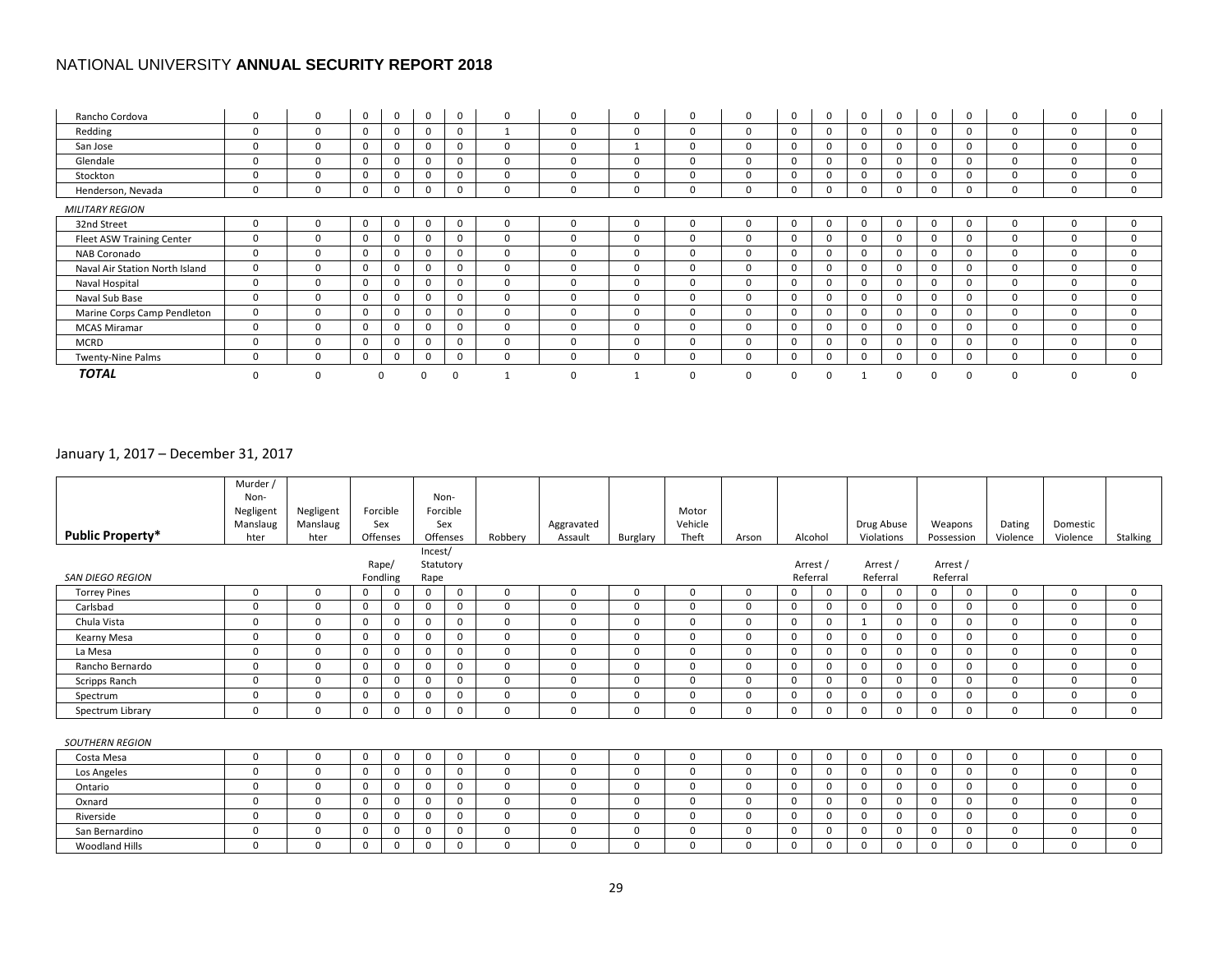| <b>NORTHERN REGION</b>         |          |          |   |              |              |             |          |          |              |              |          |              |              |          |              |          |              |             |          |          |
|--------------------------------|----------|----------|---|--------------|--------------|-------------|----------|----------|--------------|--------------|----------|--------------|--------------|----------|--------------|----------|--------------|-------------|----------|----------|
| Bakersfield                    | $\Omega$ | 0        | 0 | $\mathbf{0}$ | $\mathbf 0$  | $\mathbf 0$ | 0        | 0        | $\mathbf{0}$ | 0            | $\Omega$ | 0            | $\Omega$     | 0        | $\mathbf 0$  | 0        | 0            | $\mathbf 0$ | 0        | 0        |
| Fresno                         | $\Omega$ | $\Omega$ |   | $\Omega$     | $\mathbf 0$  | 0           | U        | 0        | $\Omega$     | <sup>0</sup> | $\Omega$ | 0            | $\Omega$     | $\Omega$ | $\Omega$     | $\Omega$ | <sup>0</sup> | $\Omega$    | $\Omega$ | 0        |
| Rancho Cordova                 | $\Omega$ | $\Omega$ |   | $\Omega$     | $\mathsf{o}$ | 0           | 0        |          | $\mathbf{0}$ | 0            | $\Omega$ | 0            |              | $\Omega$ | 0            | 0        | 0            | $\Omega$    | 0        | 0        |
| Redding                        | $\Omega$ | $\Omega$ |   | $\Omega$     | $\mathbf 0$  | 0           | O        | $\Omega$ | $\Omega$     | 0            | $\Omega$ | 0            | $\Omega$     | $\Omega$ | $\Omega$     | $\Omega$ | <sup>0</sup> | $\Omega$    | $\Omega$ | 0        |
| San Jose                       | $\Omega$ | $\Omega$ |   | $\Omega$     | $\mathbf 0$  | 0           | $\Omega$ | $\Omega$ | $\mathbf{0}$ |              | $\Omega$ | $\Omega$     |              | $\Omega$ | $\Omega$     | $\Omega$ | $\Omega$     | $\Omega$    | $\Omega$ | 0        |
| Glendale                       | $\Omega$ | $\Omega$ |   | $\Omega$     | $\mathbf 0$  | $\mathbf 0$ |          | $\Omega$ | $\Omega$     | <sup>0</sup> | $\Omega$ | 0            | $\Omega$     | $\Omega$ | $\Omega$     | $\Omega$ | $\Omega$     | $\Omega$    | $\Omega$ | 0        |
| Stockton                       | $\Omega$ | $\Omega$ |   | 0            | $\mathbf 0$  | 0           | $\Omega$ | 0        | $\mathbf{0}$ | 0            | $\Omega$ | 0            | $\Omega$     | 0        | 0            | 0        | $\Omega$     | $\Omega$    | 0        | 0        |
| Henderson, Nevada              | $\Omega$ | 0        |   | $\Omega$     | 0            | 0           | 0        | 0        | 0            | $\Omega$     | $\Omega$ | $\Omega$     | $\Omega$     | $\Omega$ | 0            | $\Omega$ | $\Omega$     | $\Omega$    | 0        | 0        |
| <b>MILITARY REGION</b>         |          |          |   |              |              |             |          |          |              |              |          |              |              |          |              |          |              |             |          |          |
| 32nd Street                    | $\Omega$ | 0        | 0 | $\mathbf 0$  | $\mathbf 0$  | $\mathbf 0$ | 0        | 0        | $\mathbf{0}$ | 0            | $\Omega$ | $\mathbf{0}$ | $\Omega$     | 0        | $\mathbf{0}$ | 0        | $\mathbf{0}$ | $\Omega$    | 0        | 0        |
| Fleet ASW Training Center      | $\Omega$ | $\Omega$ |   | $\Omega$     | $\mathbf 0$  | 0           | U        | $\Omega$ | $\Omega$     | 0            | $\Omega$ | 0            |              | $\Omega$ | $\Omega$     | $\Omega$ | <sup>0</sup> | $\Omega$    | $\Omega$ | 0        |
| NAB Coronado                   | $\Omega$ | $\Omega$ | 0 | $\Omega$     | $\mathbf 0$  | $\mathbf 0$ | 0        | $\Omega$ | $\mathbf{0}$ | 0            | $\Omega$ | $\Omega$     | <sup>o</sup> | $\Omega$ | $\Omega$     | $\Omega$ | 0            | $\Omega$    | 0        | 0        |
| Naval Air Station North Island | $\Omega$ | $\Omega$ |   | $\Omega$     | $\mathbf 0$  | 0           | 0        | $\Omega$ | $\Omega$     | 0            | $\Omega$ | <sup>0</sup> | $\Omega$     | $\Omega$ | $\Omega$     | $\Omega$ | $\Omega$     | $\Omega$    | $\Omega$ | 0        |
| Naval Hospital                 | $\Omega$ | $\Omega$ |   | $\Omega$     | $\mathbf 0$  | $\mathbf 0$ | $\Omega$ | $\Omega$ | $\Omega$     | 0            | $\Omega$ | 0            | $\Omega$     | $\Omega$ | $\Omega$     | $\Omega$ | $\Omega$     | $\Omega$    | $\Omega$ | 0        |
| Naval Sub Base                 | $\Omega$ | $\Omega$ |   | $\mathbf{0}$ | $\mathbf 0$  | $\mathbf 0$ | $\Omega$ | 0        | $\mathbf{0}$ | 0            | $\Omega$ | 0            | $\Omega$     | 0        | 0            | 0        | $\Omega$     | $\Omega$    | 0        | 0        |
| Marine Corps Camp Pendleton    | $\Omega$ | $\Omega$ |   | $\Omega$     | $\mathbf 0$  | $\mathbf 0$ | $\Omega$ | $\Omega$ | $\Omega$     | 0            | $\Omega$ | $\Omega$     | $\Omega$     | 0        | $\Omega$     | $\Omega$ | $\Omega$     | $\Omega$    | $\Omega$ | 0        |
| <b>MCAS Miramar</b>            | $\Omega$ | $\Omega$ |   | 0            | $\mathsf{o}$ | $\mathbf 0$ | $\Omega$ | $\Omega$ | $\mathbf{0}$ | 0            | $\Omega$ | 0            | $\Omega$     | 0        | 0            | 0        | 0            | $\Omega$    | 0        | 0        |
| <b>MCRD</b>                    | $\Omega$ | $\Omega$ |   | 0            | $\mathbf 0$  | $\mathbf 0$ | $\Omega$ | $\Omega$ | $\Omega$     | 0            | $\Omega$ | $\Omega$     | $\Omega$     | 0        | $\Omega$     | $\Omega$ | $\Omega$     | $\Omega$    | 0        | 0        |
| Twenty-Nine Palms              | $\Omega$ | 0        |   | $\Omega$     | $\mathbf 0$  | 0           | 0        | 0        | 0            | 0            | $\Omega$ | $\mathbf{0}$ | <sup>n</sup> | 0        | $\mathbf{0}$ | 0        | 0            | $\mathbf 0$ | 0        | 0        |
| <b>TOTAL</b>                   | $\Omega$ | $\Omega$ |   | $\Omega$     | $\Omega$     | $\Omega$    | 0        |          | $\Omega$     |              | $\Omega$ | $\Omega$     |              |          | $\Omega$     | $\Omega$ | $\Omega$     | $\Omega$    | $\Omega$ | $\Omega$ |

PLEASE NOTE: THERE HAVE BEEN NO REPORTED HATE CRIMES IN 2017. THERE WERE NO UNFOUNDED CRIMES IN 2017.

\* The University requested crime statistics for applicable public property areas in its Clery geography, but the statistics were not available in a usable format for Clery Act reporting.

# **National University Crime Statistics 2016**

The crime statistics provided in the Annual Security Report, located on the University's website a[t http://www.NU.edu/CampusSecurity,](http://www.nu.edu/CampusSecurity) are reported to the U.S. Department of Education, at [http://ope.ed.gov/security,](http://ope.ed.gov/security) and can be found on the following tables. Crime statistics are recorded in the calendar year the crime was reported. Please note that the University does not have any Noncampus sites that are controlled by recognized student organizations. The University also does not have any on-campus student housing facilities, campus residences or student housing.

<span id="page-29-0"></span>

|                     | Murder /  |           |       |          |           |          |         |            |          |         |       |          |          |            |            |          |              |          |          |          |
|---------------------|-----------|-----------|-------|----------|-----------|----------|---------|------------|----------|---------|-------|----------|----------|------------|------------|----------|--------------|----------|----------|----------|
|                     | Non-      |           |       |          | Non-      |          |         |            |          |         |       |          |          |            |            |          |              |          |          |          |
|                     | Negligent | Negligent |       | Forcible |           | Forcible |         |            |          | Motor   |       |          |          |            |            |          |              |          |          |          |
|                     | Manslaug  | Manslaug  |       | Sex      |           | Sex      |         | Aggravated |          | Vehicle |       |          |          | Drug Abuse |            |          | Weapons      | Dating   | Domestic |          |
| <b>On-Campus</b>    | hter      | hter      |       | Offenses | Offenses  |          | Robbery | Assault    | Burglary | Theft   | Arson |          | Alcohol  |            | Violations |          | Possession   | Violence | Violence | Stalking |
|                     |           |           |       |          | Incest/   |          |         |            |          |         |       |          |          |            |            |          |              |          |          |          |
|                     |           |           | Rape/ |          | Statutory |          |         |            |          |         |       | Arrest   |          | Arrest /   |            |          | Arrest /     |          |          |          |
| SAN DIEGO REGION    |           |           |       | Fondling | Rape      |          |         |            |          |         |       | Referral |          | Referral   |            | Referral |              |          |          |          |
| <b>Torrey Pines</b> |           |           |       |          |           |          | 0       |            | U        |         |       |          | 0        |            | 0          |          | 0            |          |          |          |
| Carlsbad            |           |           |       |          |           |          |         |            |          |         |       |          | 0        |            | 0          |          | 0            |          |          |          |
| Chula Vista         |           |           |       |          |           |          |         |            |          |         |       |          | $\Omega$ |            | $\Omega$   |          | <sup>0</sup> |          |          |          |

January 1, 2016 – December 31, 2016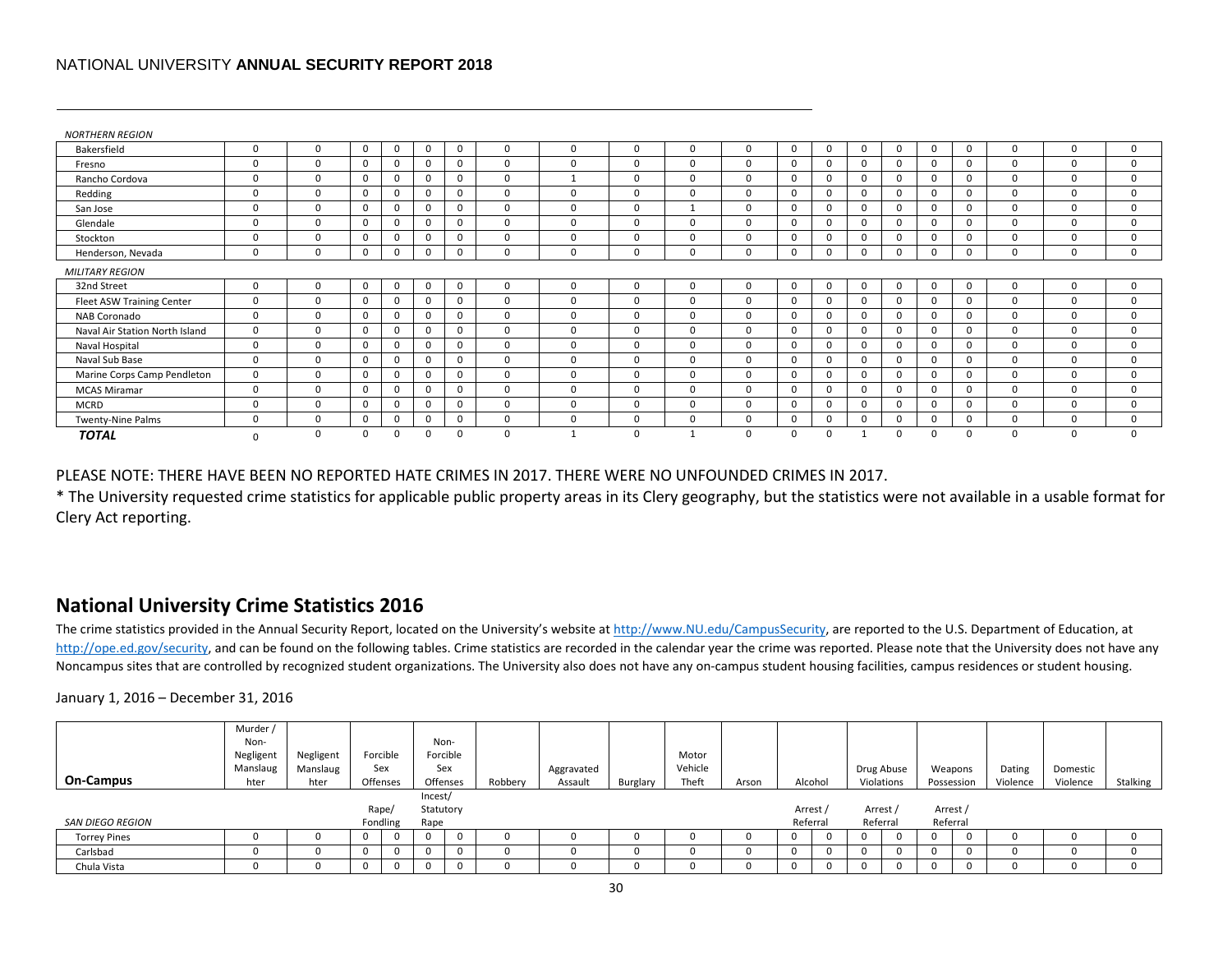| Kearny Mesa                      | 0           | 0           | 0           | 0            | 0            | $\mathbf 0$  | 0            | 0            | 0              | 0            | $\mathbf 0$ | 0              | 0            | 0            | 0            | $\mathbf 0$ | 0           | 0           | 0           | $\mathbf 0$  |
|----------------------------------|-------------|-------------|-------------|--------------|--------------|--------------|--------------|--------------|----------------|--------------|-------------|----------------|--------------|--------------|--------------|-------------|-------------|-------------|-------------|--------------|
| La Mesa                          | 0           | 0           | $\mathbf 0$ | $\mathbf 0$  | $\mathbf 0$  | $\mathbf 0$  | $\mathbf 0$  | 0            | $\mathbf 0$    | $\mathbf 0$  | $\mathbf 0$ | 0              | 0            | $\mathbf 0$  | 0            | $\mathbf 0$ | 0           | $\mathbf 0$ | 0           | $\mathbf 0$  |
| Rancho Bernardo                  | $\mathbf 0$ | $\Omega$    | $\mathbf 0$ | $\mathbf 0$  | $\mathbf 0$  | $\mathbf 0$  | $\mathbf 0$  | $\Omega$     | $\Omega$       | $\Omega$     | $\mathbf 0$ | 0              | 0            | $\mathsf{o}$ | 0            | $\mathbf 0$ | 0           | $\mathbf 0$ | $\Omega$    | $\mathbf 0$  |
| Scripps Ranch                    | 0           | $\Omega$    | 0           | $\mathbf 0$  | 0            | $\mathbf 0$  | $\mathbf 0$  | $\Omega$     | $\Omega$       | $\Omega$     | $\mathbf 0$ | $\Omega$       | 0            | $\mathbf 0$  | 0            | $\mathbf 0$ | 0           | $\Omega$    | $\Omega$    | $\mathbf 0$  |
| Spectrum                         | $\mathbf 0$ | $\Omega$    | 0           | $\mathbf 0$  | 0            | $\mathbf 0$  | $\mathbf 0$  | $\Omega$     | $\Omega$       | $\Omega$     | $\mathbf 0$ | 0              | 0            | $\mathbf 0$  | 0            | $\mathbf 0$ | 0           | $\Omega$    | $\Omega$    | $\Omega$     |
| Spectrum Library                 | $\mathbf 0$ | $\mathbf 0$ | 0           | $\mathbf 0$  | 0            | $\mathbf 0$  | $\mathsf{o}$ | $\mathbf 0$  | $\mathbf 0$    | $\mathbf 0$  | $\mathbf 0$ | 0              | $\mathbf{0}$ | $\mathsf{o}$ | $\mathbf 0$  | 0           | $\mathbf 0$ | $\mathbf 0$ | $\mathbf 0$ | $\mathbf 0$  |
| <b>SOUTHERN REGION</b>           |             |             |             |              |              |              |              |              |                |              |             |                |              |              |              |             |             |             |             |              |
| Costa Mesa                       | 0           | $\Omega$    | 0           | $\mathbf{0}$ | 0            | $\mathbf 0$  | $\mathbf 0$  | $\Omega$     | $\Omega$       | $\Omega$     | $\mathbf 0$ | 0              | 0            | $\mathbf 0$  | 0            | $\mathbf 0$ | 0           | $\Omega$    | $\Omega$    | $\Omega$     |
| Glendale                         | $\mathbf 0$ | $\Omega$    | 0           | $\mathbf 0$  | 0            | $\mathbf 0$  | $\mathbf 0$  | $\Omega$     | $\Omega$       | $\Omega$     | $\mathbf 0$ | 0              | 0            | $\mathbf 0$  | 0            | 0           | $\mathbf 0$ | $\Omega$    | $\Omega$    | $\mathbf 0$  |
| Los Angeles                      | $\mathbf 0$ | 0           | $\mathbf 0$ | $\mathbf 0$  | $\mathbf{0}$ | $\mathbf 0$  | 1            | $\Omega$     | $\mathbf 0$    | $\Omega$     | $\mathbf 0$ | 0              | 0            | $\mathbf 0$  | 0            | $\mathbf 0$ | 0           | $\mathbf 0$ | $\Omega$    | $\mathbf 0$  |
| Ontario                          | 0           | 0           | $\mathbf 0$ | $\mathbf 0$  | $\mathbf 0$  | $\mathbf 0$  | $\mathbf 0$  | $\Omega$     | $\mathbf 0$    | $\mathbf 0$  | $\mathbf 0$ | 0              | 0            | $\mathbf 0$  | 0            | $\mathbf 0$ | 0           | $\mathbf 0$ | 0           | $\mathbf 0$  |
| Oxnard                           | 0           | $\Omega$    | 0           | $\mathbf 0$  | $\mathbf{0}$ | 0            | 0            | $\Omega$     | $\Omega$       | $\mathbf 0$  | 0           | 0              | 0            | $\mathbf 0$  | 0            | $\mathbf 0$ | 0           | $\Omega$    | $\Omega$    | $\mathbf 0$  |
| San Bernardino                   | $\mathbf 0$ | 0           | $\mathbf 0$ | $\mathbf 0$  | 0            | $\mathbf 0$  | $\mathbf 0$  | $\mathbf{0}$ | $\mathbf 0$    | $\mathbf 0$  | $\mathbf 0$ | 0              | 0            | $\mathbf 0$  | 0            | $\mathbf 0$ | 0           | $\mathbf 0$ | 0           | $\mathbf 0$  |
| Woodland Hills                   | $\mathbf 0$ | 0           | 0           | $\mathbf 0$  | 0            | $\mathbf 0$  | 0            | $\mathbf{0}$ | $\mathbf 0$    | $\mathbf 0$  | $\mathbf 0$ | 0              | 0            | $\mathsf{o}$ | 0            | $\mathbf 0$ | 0           | $\mathbf 0$ | 0           | $\mathbf 0$  |
| <b>NORTHERN REGION</b>           |             |             |             |              |              |              |              |              |                |              |             |                |              |              |              |             |             |             |             |              |
| Bakersfield                      | 0           | $\Omega$    | 0           | $\mathbf 0$  | 0            | $\mathbf 0$  | $\mathbf 0$  | $\Omega$     | $\Omega$       | $\mathbf 0$  | $\mathbf 0$ | 0              | 0            | $\mathbf 0$  | $\mathbf 0$  | $\mathbf 0$ | 0           | $\Omega$    | $\Omega$    | $\mathbf 0$  |
| Fresno                           | $\mathbf 0$ | $\mathbf 0$ | $\mathbf 0$ | $\mathbf 0$  | $\mathbf{0}$ | $\mathbf{0}$ | $\mathbf 0$  | $\mathbf 0$  | $\mathbf 0$    | $\mathbf 0$  | $\mathbf 0$ | 0              | $\mathbf 0$  | $\mathbf 0$  | $\mathbf{0}$ | $\mathbf 0$ | 0           | $\mathbf 0$ | 0           | $\mathbf 0$  |
| Rancho Cordova                   | $\mathbf 0$ | $\mathbf 0$ | $\mathbf 0$ | $\mathbf{0}$ | $\mathbf 0$  | $\mathbf 0$  | $\mathbf 0$  | $\mathbf 0$  | $\overline{2}$ | $\mathbf 0$  | $\mathbf 0$ | 0              | $\mathbf 0$  | $\mathbf 0$  | 0            | $\mathbf 0$ | 0           | $\mathbf 0$ | $\mathbf 0$ | $\mathbf 0$  |
| Redding                          | $\mathbf 0$ | $\Omega$    | 0           | $\mathbf 0$  | $\mathbf 0$  | $\mathbf 0$  | $\mathbf 0$  | $\Omega$     | $\Omega$       | $\Omega$     | $\mathbf 0$ | $\Omega$       | 0            | $\mathbf 0$  | 0            | $\mathbf 0$ | 0           | $\Omega$    | $\Omega$    | $\Omega$     |
| San Jose                         | $\mathbf 0$ | $\Omega$    | 0           | $\mathbf 0$  | $\mathbf{0}$ | $\mathbf 0$  | $\mathbf 0$  | $\Omega$     | $\Omega$       | $\Omega$     | $\mathbf 0$ | $\Omega$       | 0            | $\mathbf 0$  | 0            | $\mathbf 0$ | 0           | $\Omega$    | $\Omega$    | $\Omega$     |
| Stockton                         | $\mathbf 0$ | 0           | $\mathbf 0$ | $\mathbf 0$  | $\mathbf 0$  | $\mathbf 0$  | $\mathbf 0$  | $\mathbf 0$  | $\mathbf 0$    | $\mathbf 0$  | $\mathbf 0$ | 0              | 0            | $\mathbf 0$  | 0            | 0           | $\mathbf 0$ | $\mathbf 0$ | $\mathbf 0$ | $\mathbf 0$  |
| Henderson, Nevada                | $\mathbf 0$ | $\Omega$    | 0           | $\mathbf 0$  | 0            | $\mathbf 0$  | $\mathbf 0$  | $\Omega$     | $\Omega$       | $\mathbf 0$  | $\mathbf 0$ | $\mathbf 0$    | $\mathbf{0}$ | $\mathsf{o}$ | $\mathbf 0$  | $\mathbf 0$ | 0           | $\Omega$    | $\mathbf 0$ | $\mathbf 0$  |
| <b>MILITARY REGION</b>           |             |             |             |              |              |              |              |              |                |              |             |                |              |              |              |             |             |             |             |              |
| 32nd Street                      | $\mathbf 0$ | $\Omega$    | $\mathbf 0$ | $\mathbf 0$  | 0            | $\mathbf 0$  | $\mathbf 0$  | $\Omega$     | $\Omega$       | $\Omega$     | $\mathbf 0$ | 0              | 0            | $\mathbf 0$  | $\mathbf 0$  | 0           | $\mathbf 0$ | $\Omega$    | $\Omega$    | $\mathbf 0$  |
| <b>Fleet ASW Training Center</b> | 0           | $\Omega$    | $\mathbf 0$ | $\mathbf 0$  | 0            | $\mathbf 0$  | $\mathbf 0$  | $\Omega$     | $\Omega$       | $\Omega$     | $\mathbf 0$ | 0              | 0            | $\mathbf 0$  | 0            | $\mathbf 0$ | 0           | $\Omega$    | $\Omega$    | $\mathbf 0$  |
| NAB Coronado                     | $\mathbf 0$ | $\mathbf 0$ | $\mathbf 0$ | $\mathbf 0$  | $\mathbf{0}$ | $\mathbf{0}$ | $\mathbf 0$  | $\Omega$     | $\mathbf 0$    | $\mathbf 0$  | $\mathbf 0$ | 0              | $\mathbf 0$  | $\mathbf 0$  | $\mathbf 0$  | $\mathbf 0$ | $\mathbf 0$ | $\mathbf 0$ | $\Omega$    | $\mathbf 0$  |
| Naval Air Station North Island   | $\mathbf 0$ | 0           | 0           | $\mathbf 0$  | 0            | $\mathbf 0$  | 0            | $\mathbf{0}$ | $\Omega$       | $\mathbf 0$  | $\mathbf 0$ | 0              | 0            | $\mathbf 0$  | 0            | $\mathbf 0$ | 0           | $\mathbf 0$ | $\Omega$    | $\mathbf 0$  |
| Naval Hospital                   | $\mathbf 0$ | $\mathbf 0$ | $\mathbf 0$ | $\mathbf 0$  | $\mathbf 0$  | $\mathbf 0$  | $\mathbf 0$  | $\mathbf{0}$ | $\mathbf 0$    | $\mathbf{0}$ | $\mathbf 0$ | 0              | $\mathbf 0$  | $\mathbf 0$  | $\mathbf 0$  | $\mathbf 0$ | 0           | $\mathbf 0$ | 0           | $\mathbf 0$  |
| Naval Sub Base                   | $\mathbf 0$ | $\mathbf 0$ | 0           | $\mathbf{0}$ | $\mathbf 0$  | $\mathbf 0$  | $\mathbf 0$  | $\Omega$     | $\mathbf 0$    | $\Omega$     | $\mathbf 0$ | $\mathbf 0$    | $\mathbf 0$  | $\mathbf 0$  | 0            | $\mathbf 0$ | 0           | $\mathbf 0$ | 0           | $\mathbf 0$  |
| Marine Corps Camp Pendleton      | 0           | 0           | 0           | $\mathbf 0$  | 0            | $\mathbf 0$  | $\mathbf 0$  | $\Omega$     | $\mathbf 0$    | $\mathbf 0$  | $\mathbf 0$ | $\overline{0}$ | $\mathbf 0$  | $\mathsf{o}$ | $\mathbf 0$  | 0           | $\mathbf 0$ | $\mathbf 0$ | 0           | $\mathbf 0$  |
| <b>MCAS Miramar</b>              | $\mathbf 0$ | $\Omega$    | 0           | $\mathbf 0$  | 0            | $\mathbf 0$  | $\mathbf 0$  | $\Omega$     | $\Omega$       | $\Omega$     | $\mathbf 0$ | 0              | 0            | $\mathbf 0$  | 0            | $\mathbf 0$ | 0           | $\Omega$    | $\Omega$    | $\mathbf 0$  |
| <b>MCRD</b>                      | $\mathbf 0$ | 0           | $\mathbf 0$ | $\mathbf 0$  | 0            | $\mathbf 0$  | $\mathbf 0$  | $\Omega$     | $\Omega$       | $\Omega$     | 0           | 0              | 0            | $\mathbf 0$  | 0            | $\mathbf 0$ | 0           | $\mathbf 0$ | $\mathbf 0$ | $\mathbf{0}$ |
| Twenty-Nine Palms                | $\mathbf 0$ | $\Omega$    | 0           | $\mathbf 0$  | 0            | $\mathbf 0$  | $\mathbf 0$  | $\Omega$     | $\Omega$       | $\Omega$     | $\mathbf 0$ | 0              | $\mathbf{0}$ | $\mathsf{o}$ | 0            | 0           | 0           | $\Omega$    | $\Omega$    | $\mathbf 0$  |
| <b>TOTAL</b>                     | 0           | 0           | 0           |              | 0            |              | 1            | $\Omega$     | 2              | $\mathbf 0$  | 0           | $\Omega$       | 0            | $\mathbf 0$  | $\Omega$     | $\Omega$    | 0           | $\Omega$    | 0           | $\mathbf 0$  |

# January 1, 2016 – December 31, 2016

|                        | Murder /  |           |          |           |              |            |          |         |       |          |            |            |          |          |          |
|------------------------|-----------|-----------|----------|-----------|--------------|------------|----------|---------|-------|----------|------------|------------|----------|----------|----------|
|                        | Non-      |           |          | Non-      |              |            |          |         |       |          |            |            |          |          |          |
|                        | Negligent | Negligent | Forcible | Forcible  |              |            |          | Motor   |       |          |            |            |          |          |          |
|                        | Manslaug  | Manslaug  | Sex      | Sex       |              | Aggravated |          | Vehicle |       |          | Drug Abuse | Weapons    | Dating   | Domestic |          |
| <b>Public Property</b> | hter      | hter      | Offenses | Offenses  | Robbery      | Assault    | Burglary | Theft   | Arson | Alcohol  | Violations | Possession | Violence | Violence | Stalking |
|                        |           |           |          | Incest/   |              |            |          |         |       |          |            |            |          |          |          |
|                        |           |           | Rape/    | Statutory |              |            |          |         |       | Arrest   | Arrest /   | Arrest     |          |          |          |
| SAN DIEGO REGION       |           |           | Fondling | Rape      |              |            |          |         |       | Referral | Referral   | Referral   |          |          |          |
| <b>Torrey Pines</b>    |           |           | 0        | 0         | $\mathbf{I}$ |            |          |         |       |          |            | 0<br>0     |          |          |          |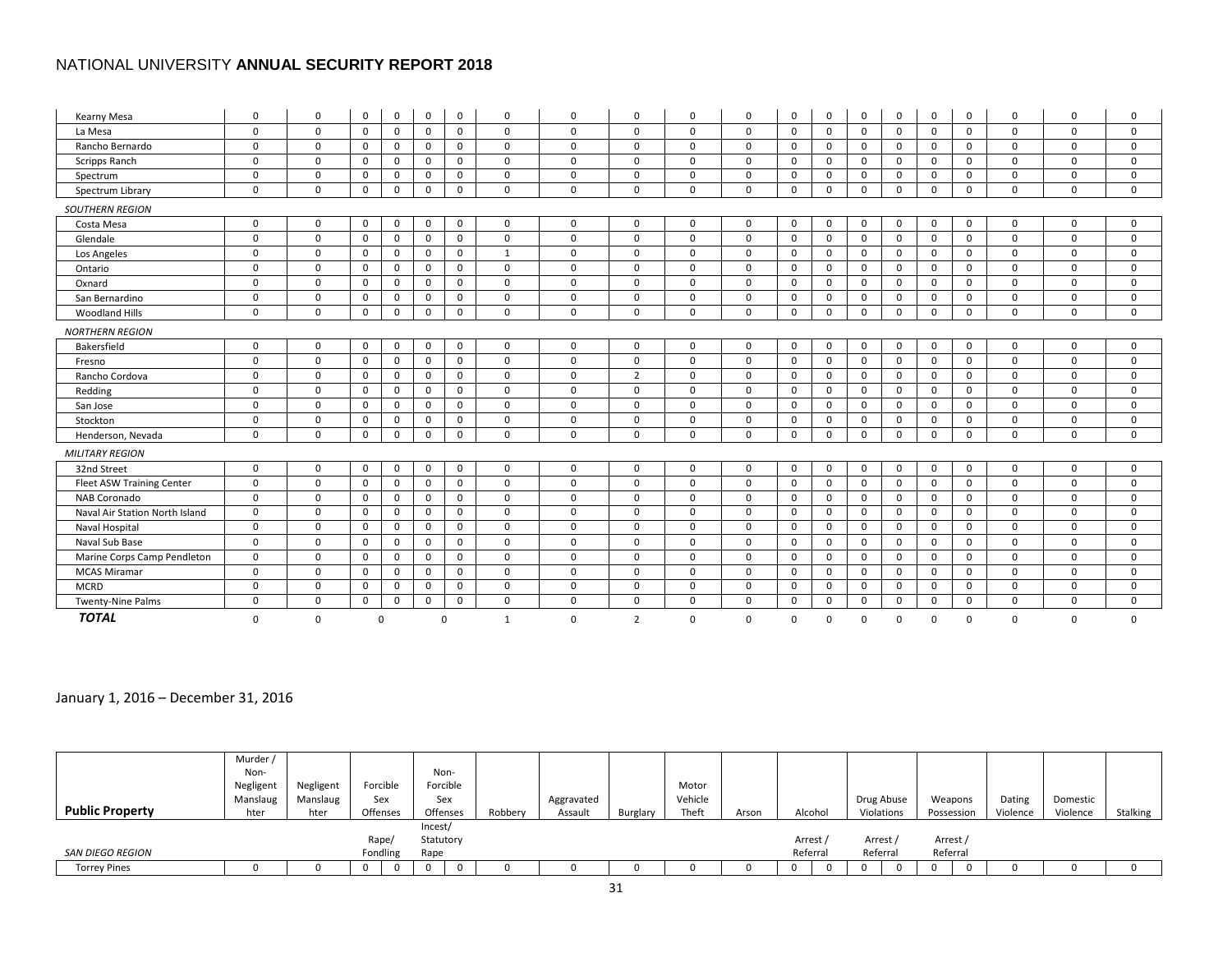| Carlsbad                       | 0           | 0           | 0            | 0            | 0            | 0           | 0            | 0            | 0            | 0           | 0            | 0              | 0           | 0            | 0            | 0            | 0           | 0            | 0           | 0           |
|--------------------------------|-------------|-------------|--------------|--------------|--------------|-------------|--------------|--------------|--------------|-------------|--------------|----------------|-------------|--------------|--------------|--------------|-------------|--------------|-------------|-------------|
| Chula Vista                    | $\mathbf 0$ | $\mathbf 0$ | $\mathsf{O}$ | $\mathbf 0$  | $\mathbf 0$  | $\mathbf 0$ | $\mathsf{o}$ | $\mathbf 0$  | $\mathbf 0$  | 0           | $\mathbf 0$  | $\Omega$       | $\mathbf 0$ | $\mathbf 0$  | $\mathbf 0$  | $\mathbf 0$  | $\mathbf 0$ | $\mathbf 0$  | $\mathbf 0$ | $\mathbf 0$ |
| Kearny Mesa                    | 0           | 0           | $\mathbf 0$  | $\mathbf{0}$ | 0            | 0           | $\mathbf 0$  | $\mathbf 0$  | $\mathbf 0$  | 0           | 0            | $\Omega$       | $\mathbf 0$ | 0            | 0            | $\mathbf 0$  | 0           | 0            | 0           | 0           |
| La Mesa                        | 0           | 0           | $\mathbf 0$  | $\mathbf{0}$ | 0            | 0           | $\mathbf 0$  | $\mathbf 0$  | $\mathbf 0$  | 0           | 0            | $\Omega$       | 0           | 0            | $\Omega$     | $\mathbf 0$  | 0           | 0            | 0           | 0           |
| Rancho Bernardo                | $\Omega$    | $\Omega$    | $\mathbf 0$  | $\mathbf 0$  | $\mathbf 0$  | $\mathbf 0$ | $\mathbf 0$  | $\mathbf 0$  | $\mathbf 0$  | 0           | $\Omega$     | $\Omega$       | $\mathbf 0$ | $\mathbf 0$  | $\Omega$     | $\mathbf 0$  | $\Omega$    | $\mathbf 0$  | $\mathbf 0$ | $\mathbf 0$ |
| Scripps Ranch                  | $\mathbf 0$ | $\mathbf 0$ | $\mathbf 0$  | $\mathbf 0$  | $\mathbf 0$  | $\mathbf 0$ | $\mathbf 0$  | $\mathbf 0$  | $\mathbf 0$  | 0           | $\mathbf 0$  | $\mathbf 0$    | $\mathbf 0$ | $\mathbf 0$  | $\mathbf 0$  | $\mathbf 0$  | $\mathbf 0$ | $\mathbf 0$  | $\mathbf 0$ | $\mathbf 0$ |
| Spectrum                       | $\mathbf 0$ | $\mathbf 0$ | $\mathsf{O}$ | 0            | $\mathbf 0$  | 0           | $\mathsf{o}$ | $\mathsf{o}$ | $\mathbf 0$  | 0           | 0            | $\mathbf 0$    | 0           | $\mathbf 0$  | $\mathbf 0$  | $\mathsf{o}$ | $\mathbf 0$ | $\mathbf 0$  | $\mathbf 0$ | $\mathbf 0$ |
| Spectrum Library               | $\mathbf 0$ | 0           | $\mathbf{0}$ | $\mathbf 0$  | $\mathbf 0$  | $\mathbf 0$ | $\mathbf 0$  | $\mathbf 0$  | $\mathbf 0$  | 0           | 0            | $\mathbf 0$    | $\mathbf 0$ | $\mathbf 0$  | $\mathbf 0$  | $\mathbf 0$  | $\mathbf 0$ | $\mathbf 0$  | $\mathbf 0$ | $\mathbf 0$ |
| <b>SOUTHERN REGION</b>         |             |             |              |              |              |             |              |              |              |             |              |                |             |              |              |              |             |              |             |             |
| Costa Mesa                     | $\mathbf 0$ | 0           | $\mathbf 0$  | $\mathbf{0}$ | 0            | 0           | $\mathbf 0$  | $\mathbf{0}$ | $\mathbf{0}$ | $\mathbf 0$ | $\Omega$     | 0              | $\mathbf 0$ | $\mathbf 0$  | $\Omega$     | $\mathbf 0$  | $\mathbf 0$ | $\mathbf 0$  | $\mathbf 0$ | $\mathbf 0$ |
| Glendale                       | $\mathbf 0$ | $\Omega$    | $\mathbf 0$  | 0            | $\mathbf{0}$ | $\mathbf 0$ | $\mathbf 0$  | $\mathbf 0$  | $\mathbf 0$  | $\Omega$    | $\mathbf 0$  | $\overline{2}$ | $\mathbf 0$ | $\mathbf 0$  | $\mathbf{0}$ | $\mathbf 0$  | $\mathbf 0$ | $\mathbf 0$  | $\mathbf 0$ | $\mathbf 0$ |
| Los Angeles                    | $\Omega$    | $\Omega$    | $\mathbf 0$  | 0            | $\mathbf{0}$ | $\mathbf 0$ | $\mathbf 0$  | $\mathbf 0$  | $\mathbf 0$  | $\Omega$    | $\Omega$     | 0              | $\mathbf 0$ | $\mathbf 0$  | $\mathbf{0}$ | $\mathbf 0$  | $\mathbf 0$ | $\mathbf 0$  | $\Omega$    | $\Omega$    |
| Ontario                        | $\mathbf 0$ | 0           | $\mathbf 0$  | 0            | $\mathbf 0$  | $\mathbf 0$ | $\mathbf 0$  | $\mathbf 0$  | $\mathbf 0$  | 0           | $\mathbf{0}$ | 0              | $\mathbf 0$ | $\mathbf 0$  | $\mathbf{0}$ | $\mathbf 0$  | 0           | $\mathbf 0$  | $\mathbf 0$ | $\mathbf 0$ |
| Oxnard                         | $\mathbf 0$ | $\mathbf 0$ | $\mathsf{O}$ | 0            | 0            | $\mathbf 0$ | $\mathbf 0$  | $\mathsf{o}$ | $\mathbf 0$  | 0           | $\mathbf 0$  | 0              | 0           | $\mathbf 0$  | $\mathbf{0}$ | $\mathbf 0$  | $\mathbf 0$ | $\mathbf 0$  | $\mathbf 0$ | $\mathbf 0$ |
| San Bernardino                 | 0           | 0           | $\mathsf{O}$ | 0            | 0            | 0           | 0            | 0            | $\mathbf 0$  | 0           | 0            | 0              | 0           | 0            | 0            | $\mathsf{o}$ | 0           | $\mathbf 0$  | $\mathbf 0$ | $\mathbf 0$ |
| <b>Woodland Hills</b>          | 0           | 0           | $\mathbf{0}$ | 0            | 0            | 0           | 0            | $\mathbf 0$  | $\mathbf 0$  | $\mathbf 0$ | $\mathbf{0}$ | 0              | 0           | 0            | $\mathbf{0}$ | $\mathbf 0$  | 0           | 0            | 0           | $\mathbf 0$ |
| <b>NORTHERN REGION</b>         |             |             |              |              |              |             |              |              |              |             |              |                |             |              |              |              |             |              |             |             |
| Bakersfield                    | $\mathbf 0$ | $\mathbf 0$ | $\mathsf{O}$ | $\mathbf 0$  | $\mathbf 0$  | $\mathbf 0$ | $\mathbf 0$  | $\mathbf 0$  | $\mathbf 0$  | 0           | 0            | $\mathbf 0$    | $\mathbf 0$ | $\mathbf 0$  | $\mathbf{0}$ | $\mathbf 0$  | $\mathbf 0$ | $\mathbf 0$  | $\mathbf 0$ | $\mathbf 0$ |
| Fresno                         | $\mathbf 0$ | $\mathbf 0$ | $\mathbf 0$  | $\mathbf 0$  | $\mathbf{0}$ | $\mathbf 0$ | $\mathbf 0$  | $\mathbf 0$  | $\mathbf 0$  | $\mathbf 0$ | $\mathbf 0$  | $\mathbf 0$    | $\mathbf 0$ | $\mathbf 0$  | $\mathbf{0}$ | $\mathbf 0$  | $\mathbf 0$ | $\mathbf 0$  | $\mathbf 0$ | $\mathbf 0$ |
| Rancho Cordova                 | $\mathbf 0$ | 0           | $\mathbf{0}$ | $\mathbf{0}$ | $\mathbf{0}$ | $\mathbf 0$ | $\mathbf 0$  | $\mathbf{0}$ | $\mathbf 0$  | $\mathbf 0$ | $\mathbf 0$  | $\mathbf 0$    | $\mathbf 0$ | $\mathbf 0$  | $\mathbf{0}$ | $\mathbf 0$  | $\mathbf 0$ | $\mathbf 0$  | $\mathbf 0$ | $\mathbf 0$ |
| Redding                        | $\mathbf 0$ | 0           | $\mathbf 0$  | $\mathbf 0$  | 0            | 0           | $\mathsf{o}$ | $\mathbf 0$  | $\mathbf 0$  | 0           | $\mathbf{0}$ | 0              | $\mathbf 0$ | $\mathbf 0$  | $\mathbf{0}$ | $\mathbf 0$  | 0           | $\mathbf 0$  | 0           | $\mathbf 0$ |
| San Jose                       | $\mathbf 0$ | 0           | $\mathsf{O}$ | $\mathbf 0$  | $\mathbf 0$  | $\mathbf 0$ | 0            | 0            | $\mathbf 0$  | $\mathbf 0$ | $\mathbf 0$  | $\mathbf 0$    | $\mathbf 0$ | $\mathbf 0$  | $\mathbf 0$  | $\mathbf 0$  | $\mathbf 0$ | $\mathbf 0$  | $\mathbf 0$ | $\mathbf 0$ |
| Stockton                       | $\mathbf 0$ | 0           | $\mathsf{O}$ | $\mathbf 0$  | $\mathbf 0$  | $\mathbf 0$ | $\mathbf 0$  | $\mathbf 0$  | $\mathbf 0$  | $\mathbf 0$ | $\mathbf 0$  | $\mathbf 0$    | 0           | $\mathbf 0$  | $\mathbf{0}$ | $\mathbf 0$  | $\mathbf 0$ | $\mathbf 0$  | $\mathbf 0$ | $\mathbf 0$ |
| Henderson, Nevada              | $\Omega$    | 0           | $\mathbf 0$  | $\mathbf 0$  | $\mathbf 0$  | $\mathbf 0$ | $\mathbf 0$  | $\mathbf 0$  | $\mathbf 0$  | $\mathbf 0$ | 0            | $\Omega$       | $\mathbf 0$ | $\mathbf 0$  | $\Omega$     | $\mathbf 0$  | $\mathbf 0$ | $\mathbf 0$  | $\mathbf 0$ | $\mathbf 0$ |
| <b>MILITARY REGION</b>         |             |             |              |              |              |             |              |              |              |             |              |                |             |              |              |              |             |              |             |             |
| 32nd Street                    | $\mathbf 0$ | 0           | $\mathbf 0$  | $\mathbf 0$  | 0            | $\mathbf 0$ | $\mathbf 0$  | $\mathbf 0$  | $\mathbf 0$  | 0           | $\mathbf 0$  | 0              | 0           | $\mathbf 0$  | $\mathbf{0}$ | $\mathbf 0$  | $\mathbf 0$ | $\mathbf{0}$ | $\mathbf 0$ | $\mathbf 0$ |
| Fleet ASW Training Center      | $\mathbf 0$ | 0           | $\mathbf 0$  | 0            | 0            | 0           | $\mathsf{o}$ | $\mathsf{o}$ | $\mathbf 0$  | 0           | $\mathbf 0$  | $\mathbf 0$    | 0           | $\mathsf{o}$ | $\mathbf 0$  | $\mathbf 0$  | $\mathbf 0$ | $\mathbf 0$  | $\mathbf 0$ | $\mathbf 0$ |
| NAB Coronado                   | $\mathbf 0$ | 0           | $\mathbf{0}$ | $\mathbf 0$  | 0            | 0           | $\mathbf 0$  | $\mathsf{o}$ | $\mathbf 0$  | 0           | 0            | 0              | 0           | $\mathbf 0$  | $\mathbf{0}$ | $\mathbf 0$  | 0           | $\mathbf 0$  | $\mathbf 0$ | 0           |
| Naval Air Station North Island | 0           | 0           | $\mathbf 0$  | $\mathbf 0$  | 0            | 0           | $\mathbf 0$  | $\mathbf 0$  | $\mathbf 0$  | 0           | 0            | 0              | 0           | 0            | $\mathbf{0}$ | $\mathbf 0$  | 0           | 0            | $\mathbf 0$ | 0           |
| Naval Hospital                 | $\mathbf 0$ | $\Omega$    | $\mathbf 0$  | $\mathbf 0$  | 0            | 0           | $\mathbf 0$  | $\mathsf{o}$ | $\mathbf 0$  | $\mathbf 0$ | 0            | 0              | 0           | $\mathbf 0$  | $\mathbf 0$  | $\mathbf 0$  | 0           | $\mathbf{0}$ | $\Omega$    | 0           |
| Naval Sub Base                 | $\mathbf 0$ | 0           | $\mathbf 0$  | $\mathbf{0}$ | 0            | 0           | $\mathsf{o}$ | $\mathbf 0$  | $\mathbf 0$  | $\mathbf 0$ | 0            | $\Omega$       | $\mathbf 0$ | $\mathbf 0$  | $\mathbf{0}$ | $\mathbf 0$  | 0           | $\mathbf 0$  | $\mathbf 0$ | $\mathbf 0$ |
| Marine Corps Camp Pendleton    | 0           | 0           | $\mathbf 0$  | $\mathbf{0}$ | $\mathbf 0$  | 0           | $\mathbf 0$  | $\mathbf 0$  | $\mathbf 0$  | $\mathbf 0$ | 0            | $\Omega$       | $\mathbf 0$ | $\mathbf 0$  | $\Omega$     | $\mathbf 0$  | 0           | 0            | $\mathbf 0$ | 0           |
| <b>MCAS Miramar</b>            | $\mathbf 0$ | 0           | $\mathbf 0$  | $\mathbf{0}$ | $\mathbf 0$  | 0           | $\mathsf{o}$ | $\mathbf 0$  | $\mathbf 0$  | $\mathbf 0$ | $\mathbf{0}$ | 0              | $\mathbf 0$ | $\mathbf 0$  | $\mathbf{0}$ | $\mathbf 0$  | 0           | 0            | $\mathbf 0$ | $\mathbf 0$ |
| <b>MCRD</b>                    | $\mathbf 0$ | $\mathbf 0$ | $\mathsf{O}$ | 0            | 0            | $\mathbf 0$ | $\mathsf{o}$ | $\mathsf{o}$ | $\mathbf 0$  | 0           | 0            | 0              | 0           | 0            | $\mathbf 0$  | $\mathsf{o}$ | $\mathbf 0$ | $\mathbf 0$  | $\mathbf 0$ | $\mathbf 0$ |
| <b>Twenty-Nine Palms</b>       | $\mathbf 0$ | 0           | $\mathbf 0$  | 0            | 0            | 0           | 0            | $\mathbf 0$  | $\mathbf 0$  | 0           | $\mathbf 0$  | $\mathbf 0$    | 0           | $\mathbf 0$  | $\Omega$     | $\mathsf{o}$ | 0           | $\mathbf 0$  | $\mathbf 0$ | $\mathbf 0$ |
| <b>TOTAL</b>                   | $\mathbf 0$ | 0           |              | 0            |              | 0           | $\Omega$     | 0            | 0            | 0           | 0            | 2              | 0           | 0            | $\Omega$     | $\Omega$     | 0           | $\mathbf 0$  | $\mathbf 0$ | $\mathbf 0$ |

PLEASE NOTE: THERE HAVE BEEN NO REPORTED HATE CRIMES IN 2016. THERE WERE NO UNFOUNDED CRIMES IN 2016.

# **National University Crime Statistics 2015**

<span id="page-31-0"></span>The crime statistics provided in the Annual Security Report, located on the University's website a[t http://www.NU.edu/CampusSecurity,](http://www.nu.edu/CampusSecurity) are reported to the U.S. Department of Education, at [http://ope.ed.gov/security,](http://ope.ed.gov/security) and can be found on the following tables. Crime statistics are recorded in the calendar year the crime was reported. Please note that the University does not have any Noncampus sites that are controlled by recognized student organizations. The University also does not have any on-campus student housing facilities, campus residences or student housing.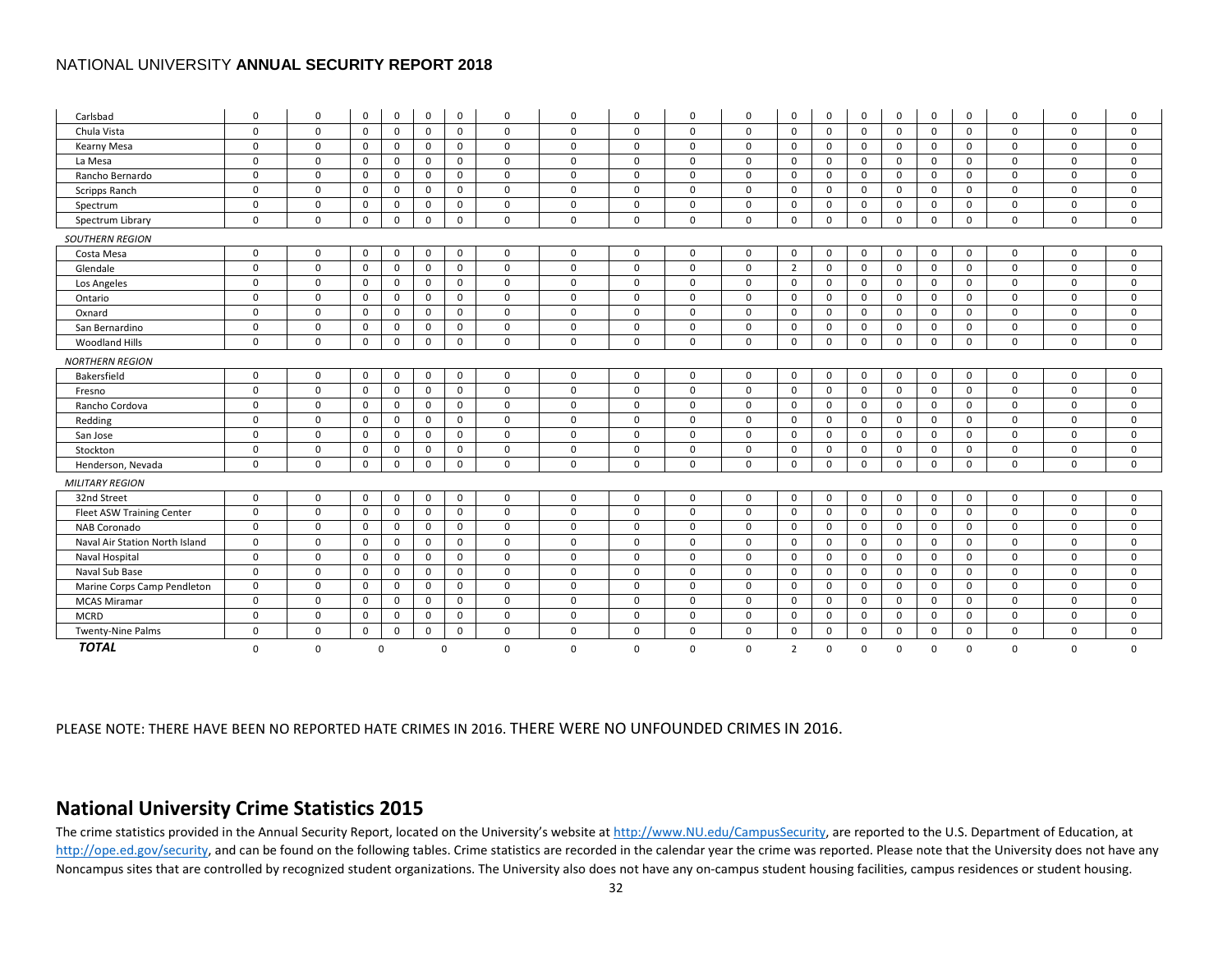### January 1, 2015 – December 31, 2015

|                                  | Murder /      |                            |                  |                |                     |                  |                            |              |               |                  |                            |                            |                              |                  |                         |                  |                            |                  |                         |                            |
|----------------------------------|---------------|----------------------------|------------------|----------------|---------------------|------------------|----------------------------|--------------|---------------|------------------|----------------------------|----------------------------|------------------------------|------------------|-------------------------|------------------|----------------------------|------------------|-------------------------|----------------------------|
|                                  | Non-          |                            |                  |                |                     | Non-             |                            |              |               |                  |                            |                            |                              |                  |                         |                  |                            |                  |                         |                            |
|                                  | Negligent     | Negligent                  |                  | Forcible       |                     | Forcible         |                            |              |               | Motor            |                            |                            |                              |                  |                         |                  |                            |                  |                         |                            |
|                                  | Manslaug      | Manslaug                   |                  | Sex            |                     | Sex              |                            | Aggravated   |               | Vehicle          |                            |                            |                              |                  | Drug Abuse              |                  | Weapons                    | Dating           | Domestic                |                            |
| <b>On-Campus</b>                 | hter          | hter                       |                  | Offenses       |                     | Offenses         | Robbery                    | Assault      | Burglary      | Theft            | Arson                      |                            | Alcohol                      |                  | Violations              |                  | Possession                 | Violence         | Violence                | Stalking                   |
|                                  |               |                            |                  |                | Incest/             |                  |                            |              |               |                  |                            |                            |                              |                  |                         |                  |                            |                  |                         |                            |
| <b>SAN DIEGO REGION</b>          |               |                            |                  | Rape/          | Statutory           |                  |                            |              |               |                  |                            |                            | Arrest /<br>Referral         |                  | Arrest /                |                  | Arrest /<br>Referral       |                  |                         |                            |
| <b>Torrey Pines</b>              | 0             | $\mathbf 0$                | $\mathsf{O}$     | Fondling<br>0  | Rape<br>$\mathbf 0$ | $\mathbf 0$      | $\mathbf 0$                | $\mathsf{O}$ | $\mathbf 0$   | 0                | $\Omega$                   | $\Omega$                   | $\mathbf 0$                  | $\mathbf 0$      | Referral<br>$\mathbf 0$ | $\Omega$         | $\mathbf 0$                | 0                | $\mathbf 0$             | $\mathbf 0$                |
| Carlsbad                         | 0             | $\mathbf 0$                | $\mathsf{O}$     | 0              | 0                   | 0                | $\mathbf 0$                | $\mathbf 0$  | 0             | $\mathbf{1}$     | $\mathbf 0$                | $\mathbf 0$                | $\mathbf 0$                  | $\mathbf 0$      | $\mathbf 0$             | $\mathbf 0$      | $\mathbf 0$                | 0                | 0                       | $\mathbf 0$                |
| Chula Vista                      | 0             | 0                          | $\mathbf 0$      | 0              | 0                   | $\mathbf 0$      | $\mathbf 0$                | $\mathsf{O}$ | $\mathsf{O}$  | 0                | $\mathsf{O}$               | $\overline{2}$             | $\mathbf 0$                  | 0                | 0                       | 0                | 0                          | 0                | $\mathbf 0$             | 0                          |
| Kearny Mesa                      | $\mathbf 0$   | $\mathbf 0$                | $\mathsf{O}$     | 0              | $\mathbf 0$         | $\mathbf 0$      | $\mathbf 0$                | $\mathbf 0$  | $\mathbf 0$   | $\mathbf 0$      | $\mathbf 0$                | $\mathbf 0$                | $\mathbf 0$                  | $\mathbf 0$      | $\mathbf 0$             | $\mathbf 0$      | $\mathbf 0$                | $\mathbf 0$      | $\mathbf 0$             | $\mathbf 0$                |
| La Mesa                          | $\mathbf 0$   | 0                          | 0                | 0              | 0                   | 0                | $\mathbf 0$                | 0            | $\mathbf 0$   | 0                | 0                          | 0                          | $\mathbf 0$                  | 0                | $\mathbf 0$             | 0                | 0                          | 0                | 0                       | 0                          |
| Rancho Bernardo                  | $\mathbf 0$   | $\mathbf 0$                | $\mathsf{O}$     | 0              | $\mathbf 0$         | $\Omega$         | $\mathbf 0$                | $\mathsf{O}$ | $\mathbf 0$   | 0                | $\mathbf 0$                | $\mathbf 0$                | $\mathsf{o}$                 | $\mathbf 0$      | 0                       | $\mathbf 0$      | $\mathbf 0$                | 0                | $\mathbf 0$             | $\mathbf 0$                |
| Scripps Ranch                    | $\Omega$      | $\mathbf 0$                | $\mathsf 0$      | 0              | 0                   | $\mathbf 0$      | $\mathbf 0$                | $\mathbf 0$  | $\mathbf 0$   | $\Omega$         | $\Omega$                   | $\Omega$                   | $\mathbf 0$                  | $\Omega$         | $\mathbf 0$             | $\Omega$         | $\mathbf 0$                | $\mathbf 0$      | $\Omega$                | $\Omega$                   |
| Spectrum                         | 0             | 0                          | $\mathsf{O}$     | 0              | 0                   | 0                | $\mathsf 0$                | $\mathbf{1}$ | $\mathsf{O}$  | 0                | 0                          | 0                          | $\mathsf 0$                  | 0                | 0                       | 0                | $\mathbf 0$                | $\mathbf{1}$     | 0                       | 0                          |
| Spectrum Library                 | 0             | $\mathbf 0$                | $\mathbf 0$      | 0              | $\mathsf 0$         | $\mathbf 0$      | $\mathbf 0$                | $\mathsf{O}$ | 0             | 0                | 0                          | $\mathbf 0$                | $\mathsf 0$                  | $\mathbf 0$      | 0                       | $\mathbf 0$      | $\mathbf 0$                | 0                | 0                       | $\mathbf 0$                |
|                                  |               |                            |                  |                |                     |                  |                            |              |               |                  |                            |                            |                              |                  |                         |                  |                            |                  |                         |                            |
| <b>SOUTHERN REGION</b>           | 0             | 0                          | $\mathbf 0$      | 0              | 0                   | $\mathbf 0$      | $\mathbf 0$                | $\mathsf{O}$ | 0             | 0                | $\mathbf 0$                | $\mathbf{1}$               | $\mathsf{o}$                 | 0                |                         | $\mathbf 0$      | 0                          | 0                | 0                       | $\mathbf 0$                |
| Costa Mesa                       | 0             |                            | $\mathsf 0$      | 0              | $\mathsf{O}$        | $\mathbf 0$      | $\mathsf 0$                | $\mathsf 0$  | $\mathsf 0$   | 0                | $\mathsf 0$                | $\mathsf{O}$               |                              |                  | 0<br>$\mathsf{O}$       | $\mathbf 0$      |                            | $\mathbf 0$      | $\mathbf 0$             | $\mathbf 0$                |
| Los Angeles<br>Ontario           | 0             | $\mathsf 0$<br>$\mathbf 0$ | $\mathsf{O}$     | 0              | 0                   | $\mathbf 0$      | $\mathbf 0$                | $\mathsf{O}$ | $\mathbf 0$   | 0                | $\mathbf 0$                | $\mathbf 0$                | $\mathsf{o}$<br>$\mathsf{o}$ | 0<br>$\mathbf 0$ | $\mathbf 0$             | $\mathbf 0$      | $\mathbf 0$<br>$\mathbf 0$ | $\mathbf 0$      | $\mathbf 0$             | $\mathbf 0$                |
|                                  | 0             | 0                          | $\mathsf 0$      | 0              | 0                   | $\mathbf 0$      | $\mathbf 0$                | 0            | 0             | 0                | $\mathbf 0$                | $\mathbf 0$                | $\mathbf 0$                  | $\mathbf 0$      | $\mathbf 0$             | 0                | 0                          | 0                | $\Omega$                | $\mathbf 0$                |
| Oxnard<br>San Bernardino         | 0             | 0                          | $\mathsf{o}$     | 0              | $\mathsf{O}$        | $\mathbf 0$      | $\mathbf 0$                | $\mathsf{O}$ | $\mathsf{O}$  | 0                | $\mathbf 0$                | $\mathbf 0$                | $\mathsf{o}$                 | $\mathbf 0$      | 0                       | $\mathbf 0$      | $\mathbf 0$                | $\mathbf 0$      | $\Omega$                | $\mathbf 0$                |
| <b>Woodland Hills</b>            | $\mathbf 0$   | $\mathbf 0$                | $\mathsf 0$      | 0              | $\mathsf 0$         | $\mathsf{O}$     | $\mathbf 0$                | $\mathbf 0$  | 0             | $\mathbf{1}$     | $\Omega$                   | $\mathbf 0$                | $\mathbf 0$                  | $\mathbf 0$      | $\mathsf{O}$            | $\mathbf 0$      | $\mathbf 0$                | 0                | 0                       | $\mathbf 0$                |
|                                  |               |                            |                  |                |                     |                  |                            |              |               |                  |                            |                            |                              |                  |                         |                  |                            |                  |                         |                            |
| <b>NORTHERN REGION</b>           |               |                            |                  |                |                     |                  |                            |              |               |                  |                            |                            |                              |                  |                         |                  |                            |                  |                         |                            |
| Bakersfield                      | $\mathbf 0$   | $\mathbf 0$                | $\mathsf{o}$     | 0              | 0                   | $\mathsf{O}$     | 1                          | $\mathbf 0$  | $\mathbf 0$   | 0                | $\mathbf 0$                | $\mathbf 0$                | $\mathbf 0$                  | $\mathbf 0$      | 0                       | $\mathbf 0$      | $\mathbf 0$                | $\mathbf 0$      | 0                       | $\mathbf 0$                |
| Fresno                           | $\mathbf 0$   | $\mathbf 0$                | $\mathsf 0$      | 0              | $\mathbf 0$         | $\mathbf 0$      | $\mathbf 0$                | $\mathbf 0$  | $\mathbf 0$   | $\mathbf 0$      | $\mathbf 0$                | $\mathbf 0$                | $\mathbf 0$                  | $\mathbf 0$      | $\mathbf 0$             | $\mathbf 0$      | $\mathbf 0$                | $\mathbf 0$      | $\mathbf 0$             | $\mathbf 0$                |
| Rancho Cordova                   | 0             | 0                          | $\mathbf 0$      | 0              | $\mathbf 0$         | 0                | $\mathsf 0$                | $\mathsf{O}$ | 0             | 0                | $\mathbf 0$                | $\mathbf 0$                | $\mathbf 0$                  | 0                | 0                       | 0                | 0                          | 0                | $\Omega$<br>$\mathbf 0$ | $\mathbf 0$<br>$\mathbf 0$ |
| Redding                          | 0             | 0                          | $\mathsf{O}$     | 0              | 0                   | 0                | $\mathbf 0$                | $\mathsf{O}$ | $\mathbf 0$   | 0                | $\mathbf 0$                | $\mathsf 0$                | $\mathbf 0$                  | 0                | $\mathsf{O}$            | $\mathbf 0$      | $\mathbf 0$                | 0                |                         |                            |
| San Jose                         | $\mathbf 0$   | $\mathbf 0$                | 0<br>$\mathsf 0$ | 0<br>0         | 0<br>$\mathbf 0$    | $\mathbf 0$<br>0 | $\mathbf 0$                | 0<br>0       | $\mathbf 0$   | 0                | $\mathbf 0$<br>$\mathbf 0$ | $\mathbf 0$<br>$\mathbf 0$ | $\mathbf 0$                  | 0                | $\mathbf 0$             | $\mathbf 0$      | 0                          | $\mathbf 0$<br>0 | $\mathbf 0$<br>$\Omega$ | 0<br>$\mathbf 0$           |
| Stockton<br>Henderson, Nevada    | 0<br>$\Omega$ | 0<br>$\Omega$              | $\mathsf{o}$     | 0              | $\mathsf{O}$        | $\mathbf 0$      | $\mathbf 0$<br>$\mathbf 0$ | $\mathbf 0$  | 0<br>$\Omega$ | 1<br>$\mathbf 0$ | $\Omega$                   | $\mathbf 0$                | $\mathsf{o}$<br>$\mathbf 0$  | 0<br>$\mathbf 0$ | 0<br>$\mathsf{O}$       | 0<br>$\mathbf 0$ | 0<br>$\mathbf 0$           | $\mathbf 0$      | $\mathbf 0$             | $\mathbf 0$                |
|                                  |               |                            |                  |                |                     |                  |                            |              |               |                  |                            |                            |                              |                  |                         |                  |                            |                  |                         |                            |
| <b>MILITARY REGION</b>           |               |                            |                  |                |                     |                  |                            |              |               |                  |                            |                            |                              |                  |                         |                  |                            |                  |                         |                            |
| 32nd Street                      | 0             | 0                          | $\mathsf 0$      | 0              | $\mathbf 0$         | 0                | $\mathbf 0$                | 0            | 0             | 0                | 0                          | 0                          | $\mathbf 0$                  | 0                | 0                       | $\mathbf 0$      | 0                          | 0                | $\mathbf 0$             | $\mathbf 0$                |
| <b>Fleet ASW Training Center</b> | $\mathbf 0$   | $\mathbf 0$                | $\mathsf{o}$     | 0              | 0                   | 0                | $\mathbf 0$                | $\mathsf{O}$ | $\mathbf 0$   | 0                | $\mathbf 0$                | $\mathbf 0$                | $\mathbf 0$                  | $\mathbf 0$      | 0                       | $\mathbf 0$      | 0                          | 0                | 0                       | $\mathbf 0$                |
| NAB Coronado                     | $\mathbf 0$   | $\mathbf 0$                | 0                | 0              | 0                   | $\mathbf 0$      | $\mathbf 0$                | $\mathbf 0$  | $\mathbf 0$   | 0                | $\mathbf 0$                | $\mathbf 0$                | $\mathbf 0$                  | $\mathbf 0$      | $\mathbf 0$             | $\mathbf 0$      | $\mathbf 0$                | 0                | 0                       | $\mathbf 0$                |
| Naval Air Station North Island   | 0             | $\mathbf 0$                | $\mathsf 0$      | 0              | 0                   | $\mathbf 0$      | $\mathbf 0$                | 0            | 0             | 0                | 0                          | 0                          | $\mathbf 0$                  | 0                | 0                       | 0                | 0                          | 0                | 0                       | $\mathbf 0$                |
| Naval Hospital                   | $\mathbf 0$   | $\mathbf 0$                | $\mathsf{o}$     | 0              | 0                   | 0                | $\mathsf 0$                | $\mathsf{O}$ | $\mathbf 0$   | $\mathbf 0$      | $\mathbf 0$                | $\mathbf 0$                | $\mathbf 0$                  | $\mathbf 0$      | $\mathsf{O}$            | $\mathbf 0$      | $\mathbf 0$                | $\mathbf 0$      | $\mathbf 0$             | $\mathbf 0$                |
| Naval Sub Base                   | $\mathbf 0$   | 0                          | 0                | 0              | 0                   | 0                | $\mathbf 0$                | $\mathbf 0$  | $\mathbf 0$   | 0                | $\mathbf 0$                | $\mathbf 0$                | $\mathbf 0$                  | 0                | 0                       | 0                | 0                          | 0                | 0                       | 0                          |
| Marine Corps Camp Pendleton      | 0             | 0                          | $\mathsf 0$      | 0              | 0                   | $\mathbf 0$      | $\mathbf 0$                | $\mathsf{O}$ | 0             | 0                | $\mathbf 0$                | 0                          | $\mathbf 0$                  | 0                | $\mathbf 0$             | 0                | 0                          | 0                | $\Omega$<br>$\Omega$    | $\mathbf 0$<br>$\Omega$    |
| <b>MCAS Miramar</b>              | $\Omega$      | $\mathbf 0$                | $\mathbf 0$      | 0              | $\mathbf 0$         | $\mathbf 0$      | $\mathbf 0$                | $\mathbf 0$  | $\Omega$      | $\mathbf 0$      | $\Omega$                   | $\Omega$                   | $\mathbf 0$                  | $\Omega$         | $\mathbf 0$             | $\Omega$         | $\mathbf 0$                | $\mathbf 0$      |                         |                            |
| <b>MCRD</b>                      | $\mathbf 0$   | $\mathbf 0$                | 0                | 0<br>$\pmb{0}$ | 0                   | 0                | $\mathbf 0$                | 0            | 0             | 0                | $\mathbf 0$                | 0                          | $\mathbf 0$                  | 0                | 0                       | 0                | 0                          | 0                | 0                       | 0<br>$\mathbf 0$           |
| Twenty-Nine Palms                | 0             | $\mathsf 0$                | $\mathsf 0$      |                | $\mathsf{O}\xspace$ | $\mathsf 0$      | 0                          | 0            | 0             | 0                | $\mathsf 0$                | $\mathbf 0$                | $\mathsf 0$                  | 0                | $\mathsf 0$             | $\mathsf 0$      | $\mathbf 0$                | 0                | 0                       |                            |
| <b>TOTAL</b>                     | 0             | $\mathbf 0$                |                  | 0              |                     | $\Omega$         | 1                          | 1            | 0             | 3                | 0                          | 3                          | $\mathbf 0$                  | 0                | $\mathbf 0$             | 0                | $\mathbf 0$                | 1                | 0                       | $\mathbf 0$                |

January 1, 2015 – December 31, 2015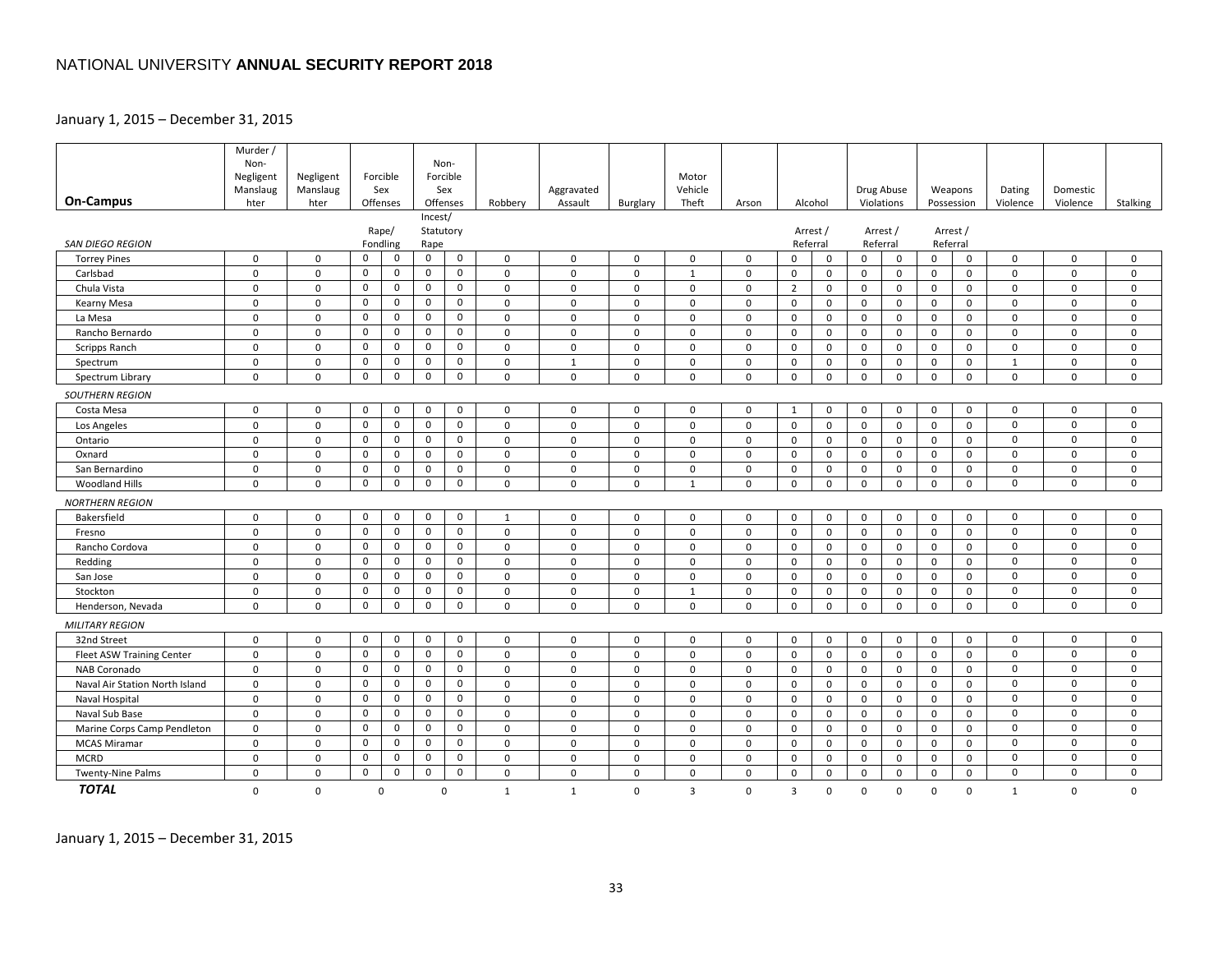|                                  | Murder /              |                       |              |                 |             |                  |              |                |              |                  |             |             |              |             |              |             |              |             |             |             |
|----------------------------------|-----------------------|-----------------------|--------------|-----------------|-------------|------------------|--------------|----------------|--------------|------------------|-------------|-------------|--------------|-------------|--------------|-------------|--------------|-------------|-------------|-------------|
|                                  | Non-                  |                       |              |                 |             | Non-<br>Forcible |              |                |              |                  |             |             |              |             |              |             |              |             |             |             |
|                                  | Negligent<br>Manslaug | Negligent<br>Manslaug |              | Forcible<br>Sex |             | Sex              |              | Aggravated     |              | Motor<br>Vehicle |             |             |              |             | Drug Abuse   |             | Weapons      | Dating      | Domestic    |             |
| <b>Public Property</b>           | hter                  | hter                  |              | Offenses        |             | Offenses         | Robbery      | Assault        | Burglary     | Theft            | Arson       |             | Alcohol      |             | Violations   |             | Possession   | Violence    | Violence    | Stalking    |
|                                  |                       |                       |              |                 | Incest/     |                  |              |                |              |                  |             |             |              |             |              |             |              |             |             |             |
|                                  |                       |                       |              | Rape/           | Statutory   |                  |              |                |              |                  |             |             | Arrest /     |             | Arrest /     |             | Arrest /     |             |             |             |
| <b>SAN DIEGO REGION</b>          |                       |                       |              | Fondling        | Rape        |                  |              |                |              |                  |             |             | Referral     | Referral    |              |             | Referral     |             |             |             |
| <b>Torrey Pines</b>              | 0                     | 0                     | $\mathbf 0$  | 0               | 0           | $\mathbf 0$      | 0            | 0              | 0            | 0                | $\mathbf 0$ | $\Omega$    | 0            | 0           | 0            | $\Omega$    | $\mathbf 0$  | 0           | 0           | $\mathbf 0$ |
| Carlsbad                         | $\mathbf 0$           | $\mathsf{O}$          | $\mathsf{O}$ | $\mathbf 0$     | 0           | $\mathbf 0$      | $\mathsf{o}$ | $\mathbf 0$    | $\mathbf 0$  | 0                | 0           | $\mathbf 0$ | $\mathbf 0$  | 0           | $\mathsf{o}$ | 0           | $\mathbf 0$  | $\mathbf 0$ | $\mathbf 0$ | $\mathbf 0$ |
| Chula Vista                      | $\mathbf 0$           | $\mathbf 0$           | 0            | 0               | 0           | $\mathbf 0$      | $\mathsf{o}$ | $\mathbf 0$    | $\mathbf 0$  | 0                | 0           | $\mathbf 0$ | $\mathbf 0$  | 0           | 0            | 0           | $\mathbf 0$  | 0           | $\mathbf 0$ | $\mathbf 0$ |
| Kearny Mesa                      | $\mathsf 0$           | $\pmb{0}$             | $\mathbf 0$  | 0               | 0           | 0                | $\mathsf 0$  | 0              | 0            | 0                | $\mathbf 0$ | $\mathsf 0$ | 0            | $\mathsf 0$ | $\mathsf{O}$ | 0           | $\mathsf{O}$ | 0           | 0           | $\mathbf 0$ |
| La Mesa                          | $\mathbf 0$           | $\mathbf 0$           | $\mathsf{O}$ | 0               | 0           | $\mathbf 0$      | $\mathbf 0$  | $\mathbf 0$    | $\mathbf 0$  | 0                | 0           | $\mathbf 0$ | $\mathbf 0$  | 0           | $\mathsf{o}$ | $\mathbf 0$ | $\mathbf 0$  | $\mathbf 0$ | $\mathbf 0$ | $\mathbf 0$ |
| Rancho Bernardo                  | $\mathbf 0$           | $\mathbf 0$           | $\mathsf{O}$ | $\mathbf 0$     | $\mathbf 0$ | $\mathbf 0$      | $\mathbf 0$  | $\mathbf 0$    | $\mathbf 0$  | 0                | 0           | $\mathbf 0$ | $\mathbf 0$  | $\mathbf 0$ | $\mathbf 0$  | $\mathbf 0$ | $\mathbf 0$  | $\mathbf 0$ | $\mathbf 0$ | $\mathbf 0$ |
| Scripps Ranch                    | 0                     | 0                     | 0            | 0               | 0           | 0                | $\mathsf{o}$ | 0              | 0            | 0                | 0           | 0           | 0            | 0           | 0            | 0           | 0            | 0           | 0           | 0           |
| Spectrum                         | $\mathbf 0$           | $\mathbf 0$           | $\mathsf{O}$ | 0               | 0           | $\mathbf 0$      | $\mathsf{o}$ | 0              | 0            | $\mathbf 0$      | 0           | $\mathbf 0$ | $\mathsf{o}$ | 0           | 0            | $\mathbf 0$ | $\mathbf 0$  | $\mathbf 0$ | $\mathbf 0$ | $\mathbf 0$ |
| Spectrum Library                 | $\mathbf 0$           | $\mathbf 0$           | $\mathsf 0$  | 0               | $\mathsf 0$ | $\mathsf 0$      | $\mathsf{O}$ | $\mathsf{O}$   | $\mathbf 0$  | $\mathbf 0$      | $\mathbf 0$ | $\mathbf 0$ | $\mathsf{O}$ | $\mathsf 0$ | $\mathsf{O}$ | $\mathbf 0$ | $\mathbf 0$  | $\mathbf 0$ | $\mathbf 0$ | $\mathbf 0$ |
| <b>SOUTHERN REGION</b>           |                       |                       |              |                 |             |                  |              |                |              |                  |             |             |              |             |              |             |              |             |             |             |
| Costa Mesa                       | $\mathbf 0$           | $\mathbf 0$           | $\mathsf{O}$ | 0               | 0           | $\mathsf{O}$     | $\mathsf{o}$ | $\mathsf{O}$   | $\mathbf 0$  | 0                | $\mathbf 0$ | $\mathbf 0$ | $\mathsf{o}$ | 0           | 0            | $\mathbf 0$ | $\mathbf 0$  | $\mathbf 0$ | $\mathbf 0$ | $\mathbf 0$ |
| Los Angeles                      | $\mathbf 0$           | $\mathbf 0$           | $\mathbf 0$  | 0               | $\mathbf 0$ | $\mathbf 0$      | $\mathbf 0$  | $\overline{2}$ | $\mathbf 0$  | $\overline{2}$   | 0           | $\mathbf 0$ | $\mathbf 0$  | $\mathbf 0$ | $\mathbf 0$  | $\mathbf 0$ | $\mathbf 0$  | $\mathbf 0$ | $\mathbf 0$ | $\Omega$    |
| Ontario                          | 0                     | 0                     | 0            | 0               | 0           | $\mathbf 0$      | $\mathbf 0$  | 0              | 0            | 0                | 0           | 0           | 0            | 0           | $\mathbf 0$  | 0           | 0            | 0           | 0           | 0           |
| Oxnard                           | $\mathbf 0$           | $\mathbf 0$           | $\mathsf{O}$ | 0               | 0           | $\mathbf 0$      | $\mathsf 0$  | $\mathsf{O}$   | $\mathbf 0$  | $\mathbf 0$      | 0           | $\mathbf 0$ | $\mathbf 0$  | $\mathbf 0$ | 0            | $\mathbf 0$ | $\mathbf 0$  | $\mathbf 0$ | $\mathbf 0$ | $\mathbf 0$ |
| San Bernardino                   | $\mathbf 0$           | $\mathbf 0$           | $\mathbf 0$  | 0               | 0           | $\mathsf{O}$     | $\mathbf 0$  | 0              | 0            | 0                | 0           | $\mathbf 0$ | 0            | 0           | 0            | $\mathbf 0$ | $\mathbf 0$  | $\mathbf 0$ | $\mathbf 0$ | $\mathbf 0$ |
| <b>Woodland Hills</b>            | $\Omega$              | $\mathbf 0$           | $\mathsf{O}$ | 0               | $\mathbf 0$ | $\mathbf 0$      | $\mathbf 0$  | $\mathbf 0$    | 0            | $\mathbf 0$      | 0           | $\mathbf 0$ | $\mathbf 0$  | $\mathbf 0$ | $\mathsf{O}$ | $\mathbf 0$ | $\mathbf 0$  | $\mathbf 0$ | $\Omega$    | $\Omega$    |
| <b>NORTHERN REGION</b>           |                       |                       |              |                 |             |                  |              |                |              |                  |             |             |              |             |              |             |              |             |             |             |
| Bakersfield                      | 0                     | $\mathsf 0$           | $\mathbf 0$  | 0               | 0           | $\mathbf 0$      | $\mathsf{o}$ | $\mathsf{O}$   | 0            | 0                | 0           | $\mathbf 0$ | $\mathbf 0$  | 0           | $\mathsf{o}$ | $\mathbf 0$ | $\mathbf 0$  | $\mathbf 0$ | $\mathbf 0$ | $\mathbf 0$ |
| Fresno                           | $\mathbf 0$           | $\mathbf 0$           | $\mathsf{O}$ | $\mathsf{O}$    | 0           | $\mathsf{O}$     | $\mathbf 0$  | $\mathbf 0$    | $\mathbf 0$  | 0                | 0           | $\mathbf 0$ | $\mathbf 0$  | $\mathbf 0$ | $\mathsf{O}$ | $\mathbf 0$ | $\mathbf 0$  | $\mathbf 0$ | $\mathbf 0$ | $\mathbf 0$ |
| Rancho Cordova                   | $\mathbf 0$           | $\mathbf 0$           | 0            | 0               | 0           | 0                | $\mathsf{o}$ | 0              | $\mathbf 0$  | 0                | 0           | $\mathbf 0$ | $\mathbf 0$  | $\mathbf 0$ | 0            | $\mathbf 0$ | $\mathbf 0$  | 0           | 0           | 0           |
| Redding                          | 0                     | $\mathbf 0$           | $\mathbf 0$  | 0               | 0           | $\mathbf 0$      | $\mathsf{o}$ | $\mathsf{O}$   | $\mathsf{O}$ | 0                | 0           | 0           | $\mathsf{o}$ | 0           | $\mathsf{O}$ | 0           | $\mathbf 0$  | 0           | $\mathbf 0$ | $\mathbf 0$ |
| San Jose                         | $\mathbf 0$           | $\mathbf 0$           | $\mathsf{O}$ | 0               | 0           | $\mathbf 0$      | $\mathsf 0$  | $\mathsf{O}$   | 0            | 0                | 0           | $\mathbf 0$ | $\mathbf 0$  | 0           | $\mathsf{O}$ | $\mathbf 0$ | $\mathbf 0$  | $\mathbf 0$ | $\mathbf 0$ | $\mathbf 0$ |
| Stockton                         | $\mathbf 0$           | $\mathbf 0$           | $\mathbf 0$  | 0               | $\mathbf 0$ | $\mathbf 0$      | $\mathsf 0$  | 0              | 0            | $\mathbf 0$      | $\Omega$    | $\Omega$    | $\mathbf 0$  | $\mathbf 0$ | 0            | $\Omega$    | $\mathbf 0$  | $\mathbf 0$ | $\mathbf 0$ | $\mathbf 0$ |
| Henderson, Nevada                | 0                     | $\mathbf 0$           | $\mathsf 0$  | 0               | 0           | $\mathbf 0$      | 0            | $\mathbf 0$    | 0            | 0                | 0           | $\mathbf 0$ | $\mathbf 0$  | 0           | $\mathsf{O}$ | $\mathbf 0$ | $\mathbf 0$  | 0           | $\mathbf 0$ | $\Omega$    |
| <b>MILITARY REGION</b>           |                       |                       |              |                 |             |                  |              |                |              |                  |             |             |              |             |              |             |              |             |             |             |
| 32nd Street                      | $\mathbf 0$           | $\mathbf 0$           | $\mathbf 0$  | $\mathsf{O}$    | 0           | $\mathbf 0$      | $\mathbf 0$  | $\mathbf 0$    | $\mathbf 0$  | 0                | 0           | $\mathbf 0$ | $\mathbf 0$  | $\mathbf 0$ | $\mathsf{o}$ | $\mathbf 0$ | $\mathbf 0$  | $\mathbf 0$ | $\mathbf 0$ | $\mathbf 0$ |
| <b>Fleet ASW Training Center</b> | $\mathbf 0$           | $\mathbf 0$           | 0            | 0               | 0           | $\mathsf{O}$     | $\mathbf 0$  | 0              | 0            | 0                | $\mathbf 0$ | 0           | $\mathbf 0$  | 0           | 0            | 0           | 0            | 0           | $\mathbf 0$ | $\mathbf 0$ |
| NAB Coronado                     | $\mathbf 0$           | $\mathbf 0$           | 0            | 0               | 0           | $\mathbf 0$      | $\mathsf{o}$ | $\mathsf{O}$   | $\mathbf 0$  | 0                | 0           | 0           | $\mathbf 0$  | 0           | 0            | $\mathbf 0$ | $\mathbf 0$  | $\mathbf 0$ | $\mathbf 0$ | $\mathbf 0$ |
| Naval Air Station North Island   | $\mathbf 0$           | $\mathbf 0$           | $\mathbf 0$  | $\mathbf 0$     | $\mathbf 0$ | $\mathbf 0$      | $\mathbf 0$  | $\mathbf 0$    | $\mathbf 0$  | $\mathbf 0$      | $\mathbf 0$ | $\mathbf 0$ | $\mathbf 0$  | $\mathbf 0$ | $\mathbf 0$  | $\mathbf 0$ | $\mathbf 0$  | $\mathbf 0$ | $\mathbf 0$ | $\mathbf 0$ |
| Naval Hospital                   | $\mathbf 0$           | 0                     | 0            | 0               | 0           | 0                | $\mathsf{o}$ | 0              | $\mathbf 0$  | 0                | 0           | 0           | $\mathbf 0$  | 0           | $\mathbf 0$  | 0           | 0            | $\mathbf 0$ | $\mathbf 0$ | 0           |
| Naval Sub Base                   | $\mathbf 0$           | $\mathbf 0$           | $\mathsf{O}$ | 0               | 0           | $\mathbf 0$      | $\mathsf{o}$ | 0              | $\mathbf 0$  | $\mathbf 0$      | $\mathbf 0$ | $\mathbf 0$ | $\mathbf 0$  | 0           | 0            | $\mathbf 0$ | $\mathbf 0$  | $\mathbf 0$ | $\mathbf 0$ | $\Omega$    |
| Marine Corps Camp Pendleton      | $\mathbf 0$           | $\mathbf 0$           | 0            | 0               | 0           | $\mathbf 0$      | $\mathsf{o}$ | $\mathbf 0$    | $\mathbf 0$  | $\mathbf 0$      | 0           | 0           | $\mathbf 0$  | 0           | 0            | 0           | 0            | $\mathbf 0$ | $\mathbf 0$ | $\mathbf 0$ |
| <b>MCAS Miramar</b>              | $\mathbf 0$           | $\mathbf 0$           | $\mathsf{O}$ | 0               | $\mathbf 0$ | $\mathbf 0$      | $\mathsf{o}$ | $\mathbf 0$    | 0            | 0                | 0           | $\mathbf 0$ | $\mathbf 0$  | 0           | $\mathbf 0$  | $\mathbf 0$ | $\mathbf 0$  | $\mathbf 0$ | $\mathbf 0$ | $\mathbf 0$ |
| <b>MCRD</b>                      | $\mathbf 0$           | $\mathbf 0$           | $\mathsf{O}$ | 0               | $\mathbf 0$ | $\mathbf 0$      | $\mathbf 0$  | $\mathbf 0$    | $\mathbf 0$  | 0                | 0           | $\mathbf 0$ | $\mathbf 0$  | $\mathbf 0$ | $\mathbf 0$  | $\mathbf 0$ | $\mathbf 0$  | $\mathbf 0$ | $\mathbf 0$ | $\mathbf 0$ |
| Twenty-Nine Palms                | 0                     | 0                     | $\mathsf{O}$ | 0               | $\mathsf 0$ | $\mathbf 0$      | 0            | 0              | 0            | 0                | $\mathbf 0$ | 0           | 0            | 0           | 0            | 0           | $\mathbf 0$  | $\mathbf 0$ | $\mathbf 0$ | $\mathbf 0$ |
| <b>TOTAL</b>                     | 0                     | $\mathbf 0$           |              | 0               |             | 0                | 0            | $\overline{2}$ | 0            | $\overline{2}$   | $\mathbf 0$ | 0           | 0            | 0           | 0            | 0           | $\mathbf 0$  | 0           | $\mathbf 0$ | $\mathbf 0$ |

# PLEASE NOTE: THERE HAVE BEEN NO REPORTED HATE CRIMES IN 2015. THERE WERE NO UNFOUNDED CRIMES IN 2015.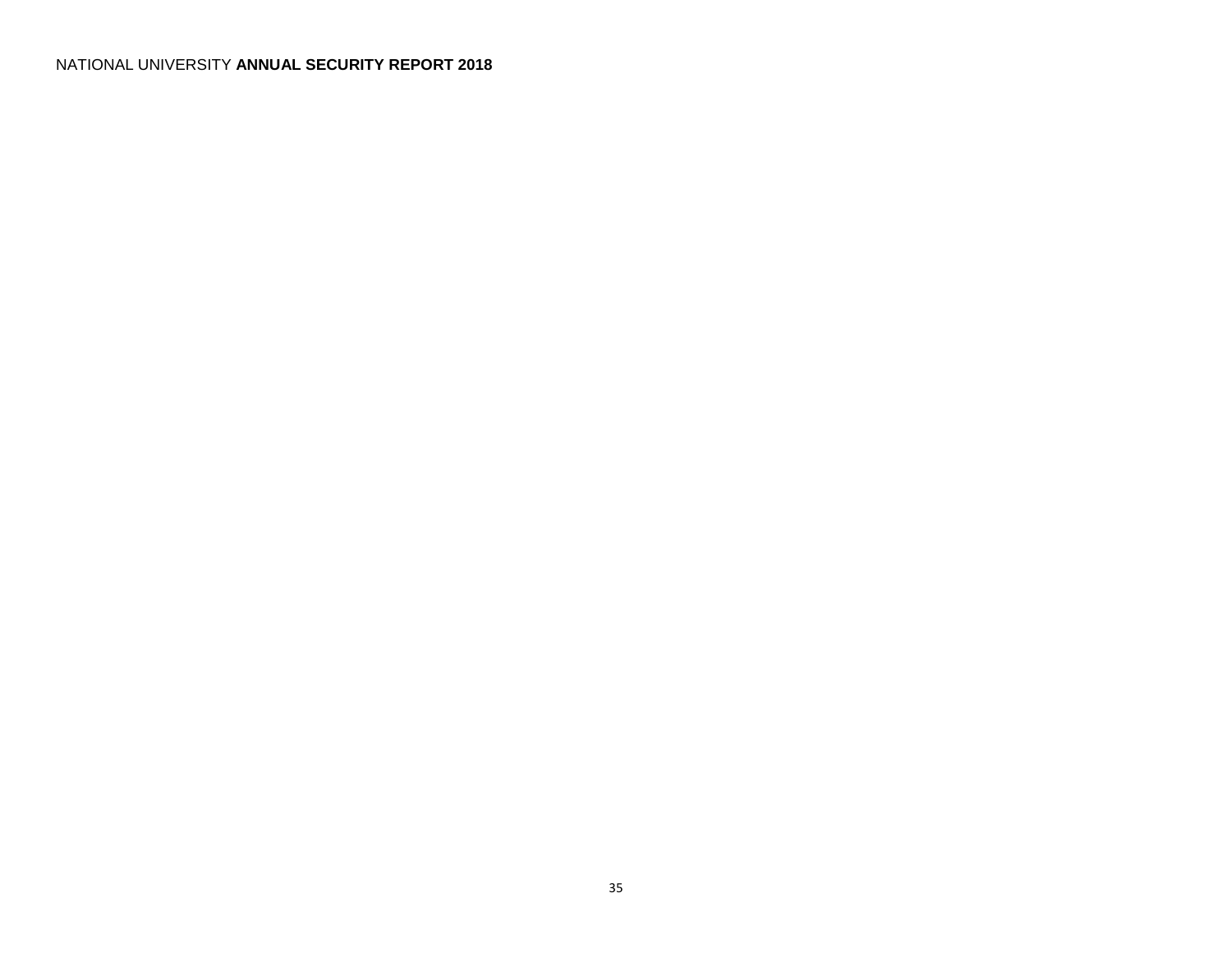# <span id="page-35-0"></span>**National University VAWA Offenses 2015, 2016, 2017**

Crime statistics are reported to the U.S. Department of Education at: ope.ed.gov/security, and can be found on the National University website at [http://www.NU.edu/CampusSecurity,](http://www.nu.edu/CampusSecurity) and can be found in the following tables:

|        |                    | 2015                 |          |                    | 2016                 |                 |                    | 2017                 |                 |
|--------|--------------------|----------------------|----------|--------------------|----------------------|-----------------|--------------------|----------------------|-----------------|
| Campus | Dating<br>Violence | Domestic<br>Violence | Stalking | Dating<br>Violence | Domestic<br>Violence | <b>Stalking</b> | Dating<br>Violence | Domestic<br>Violence | <b>Stalking</b> |

#### *SAN DIEGO REGION*

| <b>Torrey Pines</b> |  |  |  |  |  |
|---------------------|--|--|--|--|--|
| Carlsbad            |  |  |  |  |  |
| Chula Vista         |  |  |  |  |  |
| Kearny Mesa         |  |  |  |  |  |
| La Mesa             |  |  |  |  |  |
| Rancho Bernardo     |  |  |  |  |  |
| Scripps Ranch       |  |  |  |  |  |
| Spectrum            |  |  |  |  |  |
| Spectrum Library    |  |  |  |  |  |

#### *SOUTHERNREGION*

| Costa Mesa     |     |     |     |     |     |     |  |  |
|----------------|-----|-----|-----|-----|-----|-----|--|--|
| Los Angeles    |     |     |     |     |     |     |  |  |
| Ontario        |     |     |     |     |     |     |  |  |
| Oxnard         |     |     |     |     |     |     |  |  |
| Riverside      | N/A | N/A | N/A | N/A | N/A | N/A |  |  |
| San Bernardino |     |     |     |     |     |     |  |  |
| Woodland Hills |     |     |     |     |     |     |  |  |

#### *NORTHERNREGION*

| Bakersfield       |     |     |     |     |     |     |  |  |
|-------------------|-----|-----|-----|-----|-----|-----|--|--|
| Fresno            |     |     |     |     |     |     |  |  |
| Rancho Cordova    |     |     |     |     |     |     |  |  |
| Redding           |     |     |     |     |     |     |  |  |
| San Jose          |     |     |     |     |     |     |  |  |
| Glendale          | N/A | N/A | N/A | N/A | N/A | N/A |  |  |
| Stockton          |     |     |     |     |     |     |  |  |
| Henderson, Nevada |     |     |     |     |     |     |  |  |

#### *MILITARYREGION*

| 32nd Street                    |  |              | υ |  |   |  |
|--------------------------------|--|--------------|---|--|---|--|
| Fleet ASW Training Center      |  | $\Omega$     | 0 |  |   |  |
| NAB Coronado                   |  | C            | 0 |  |   |  |
| Naval Air Station North Island |  | $\Omega$     | U |  |   |  |
| Naval Hospital                 |  |              |   |  |   |  |
| Naval Sub Base                 |  | $\Omega$     | U |  |   |  |
| Marine Corps Camp Pendleton    |  | <sup>0</sup> | 0 |  |   |  |
| <b>MCAS Miramar</b>            |  | $\Omega$     | O |  | C |  |
| <b>MCRD</b>                    |  | C            |   |  |   |  |
| <b>Twenty-Nine Palms</b>       |  |              | 0 |  |   |  |
| <b>TOTAL</b>                   |  |              |   |  |   |  |